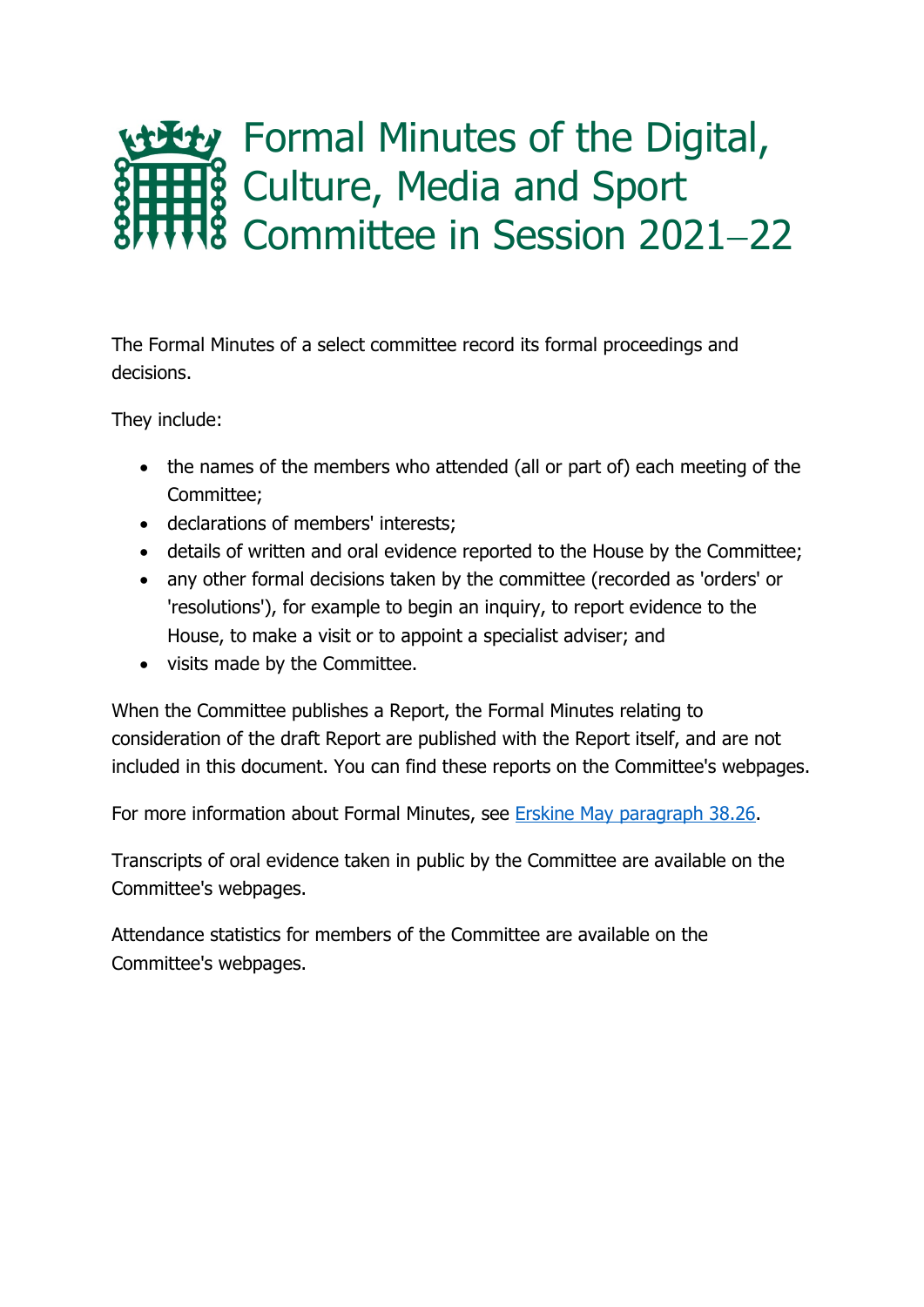# **Tuesday 13 May 2021**

Virtual meeting

#### Members present

Julian Knight, in the Chair<sup>[1](#page-1-0)</sup> Kevin Brennan Steve Brine Alex Davies-Jones Clive Efford Julie Elliott Rt Hon Damian Green Rt Hon Damian Hinds John Nicolson Giles Watling Heather Wheeler

#### 1. Future programme

The Committee considered this matter.

#### 2. Evidence reported for publication

Ordered, That the following written evidence be reported to the House for publication:

#### **Concussion in sport**

Health and Safety Executive [CON0063]

#### **Economics of music streaming**

PPL supplementary [EMS0292]

<span id="page-1-0"></span><sup>1</sup> Elected by the House (Standing Order No 122B) 29 January 2020 (Votes and Proceedings 29 January 2020).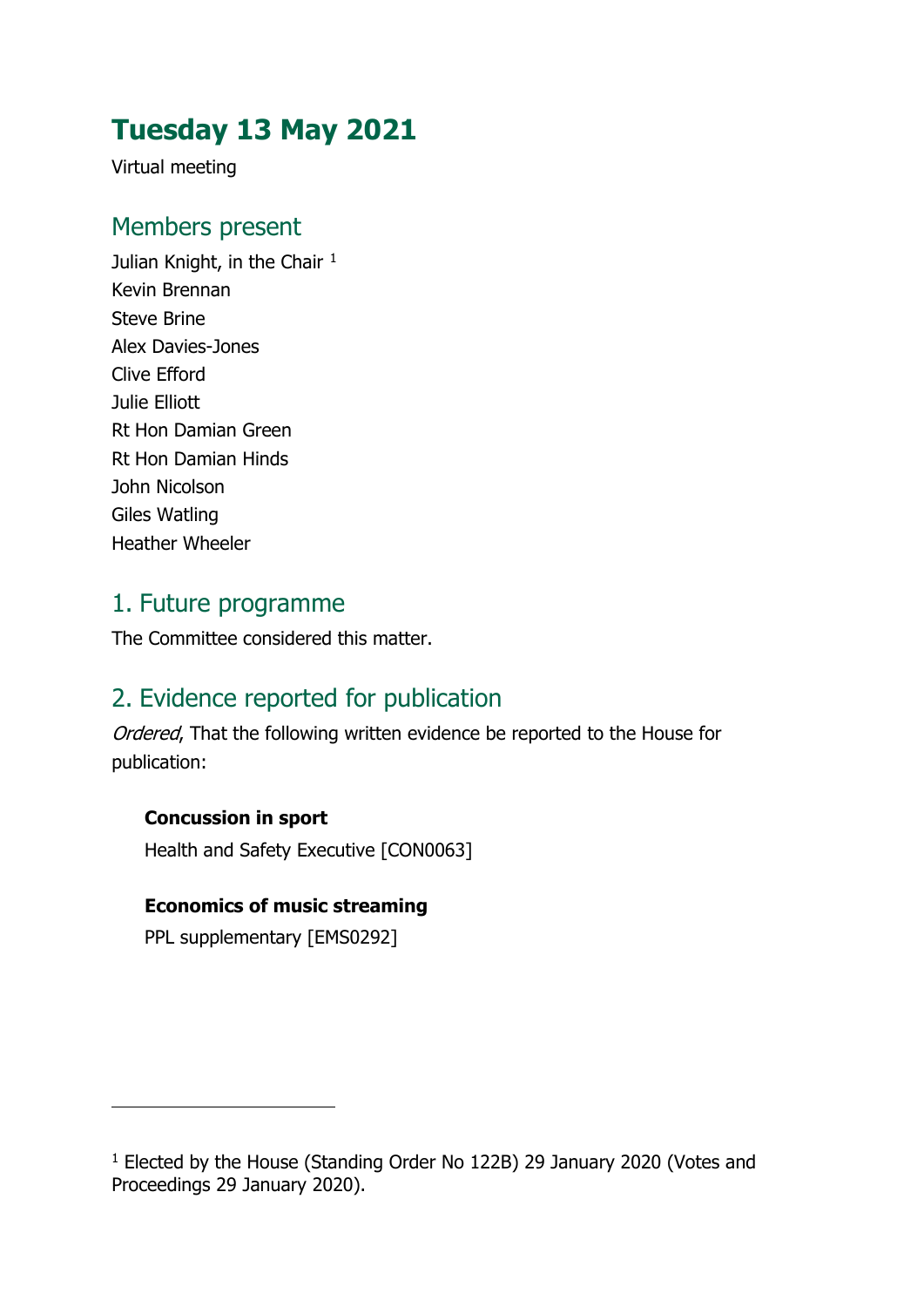#### **EU visa arrangements for creative workers**

Department for Digital, Culture, Media and Sport further supplementary [VIS0006]

#### **The future of UK music festivals**

Department for Digital, Culture, Media and Sport further supplementary [FES0107]

#### **The work of the Department for Digital, Culture, Media and Sport**

Department for Digital, Culture, Media and Sport Main Estimates 2021-22 Memorandum and Spreadsheet Tables The National Archives Main Estimates 2021-22 Memorandum

## 3. The work of the Department for Digital, Culture, Media and Sport

Rt Hon Oliver Dowden CBE MP, Secretary of State for Digital, Culture, Media and Sport, gave oral evidence.

#### Adjournment

Adjourned till Tuesday 18 May 2021 at 9.30 am

# **Tuesday 18 May 2021**

Virtual meeting

### Members present:

Julian Knight, in the Chair Kevin Brennan Alex Davies-Jones Clive Efford Julie Elliott Rt Hon Damian Green Rt Hon Damian Hinds John Nicolson Giles Watling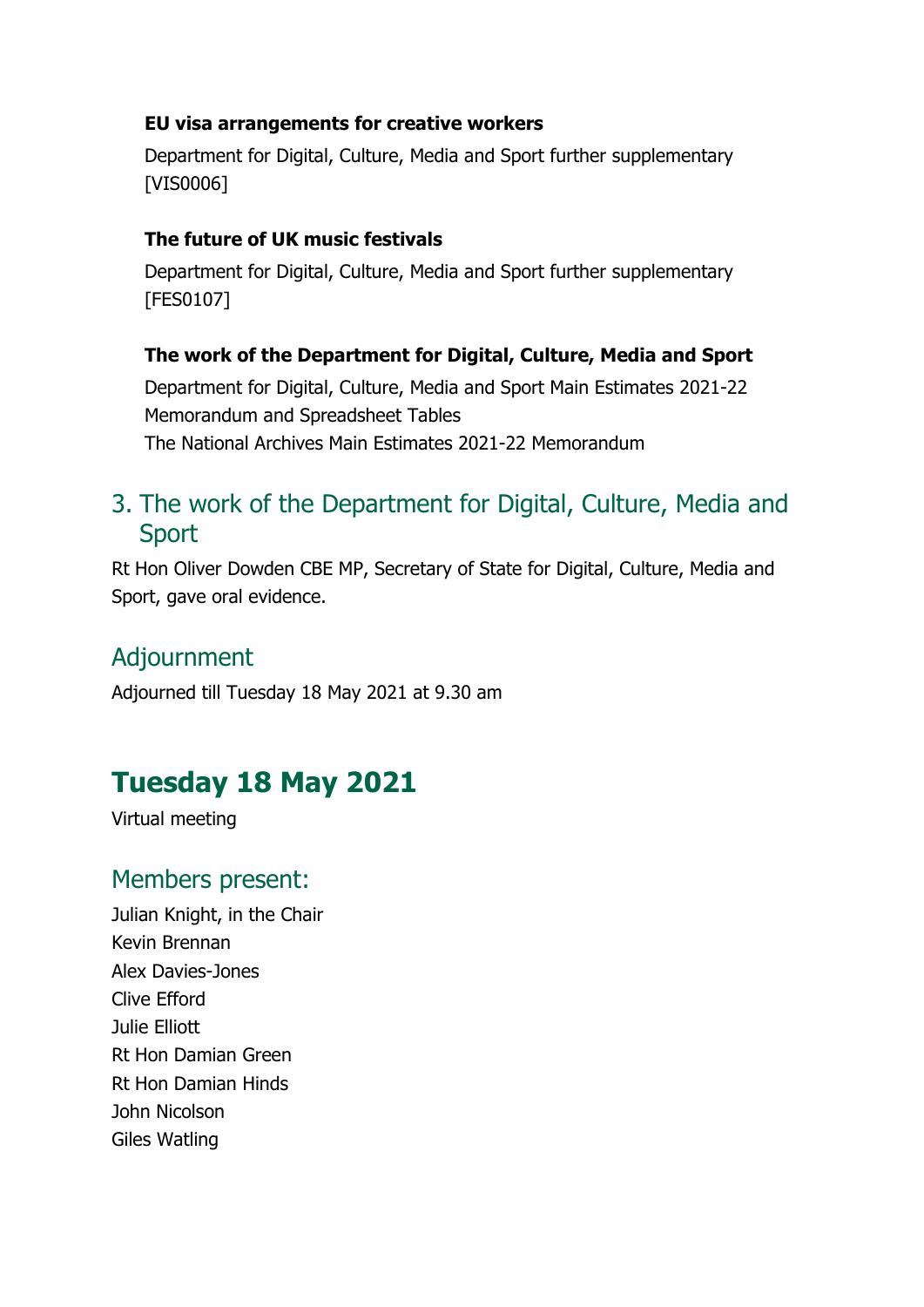#### 1. Future programme

The Committee considered this matter.

#### 2. Concussion in sport

Professor Alistair Burns CBE, National Clinical Director for Dementia and Older People's Mental Health, NHS England, gave oral evidence.

Dr Niall Elliott, Head of Sports Medicine, Sport Scotland, Dr Rod Jaques OBE, Director of Medical Services, English Institute of Sport, Sally Munday, Chief Executive, UK Sport, and Phil Smith, Director of Sport, Sport England, gave oral evidence.

### 3. Sport in our communities

Stewart Harris, Chief Executive, Sport Scotland, and Tim Hollingsworth OBE, Chief Executive, Sport England, gave oral evidence.

## Adjournment

Adjourned till Thursday 20 May 2021 at 10.15 am

# **Thursday 20 May 2021**

Virtual meeting

#### Members present:

Julian Knight, in the Chair Kevin Brennan Steve Brine Clive Efford Julie Elliott Rt Hon Damian Green Rt Hon Damian Hinds Giles Watling Heather Wheeler

#### 1. Future programme

The Committee considered this matter.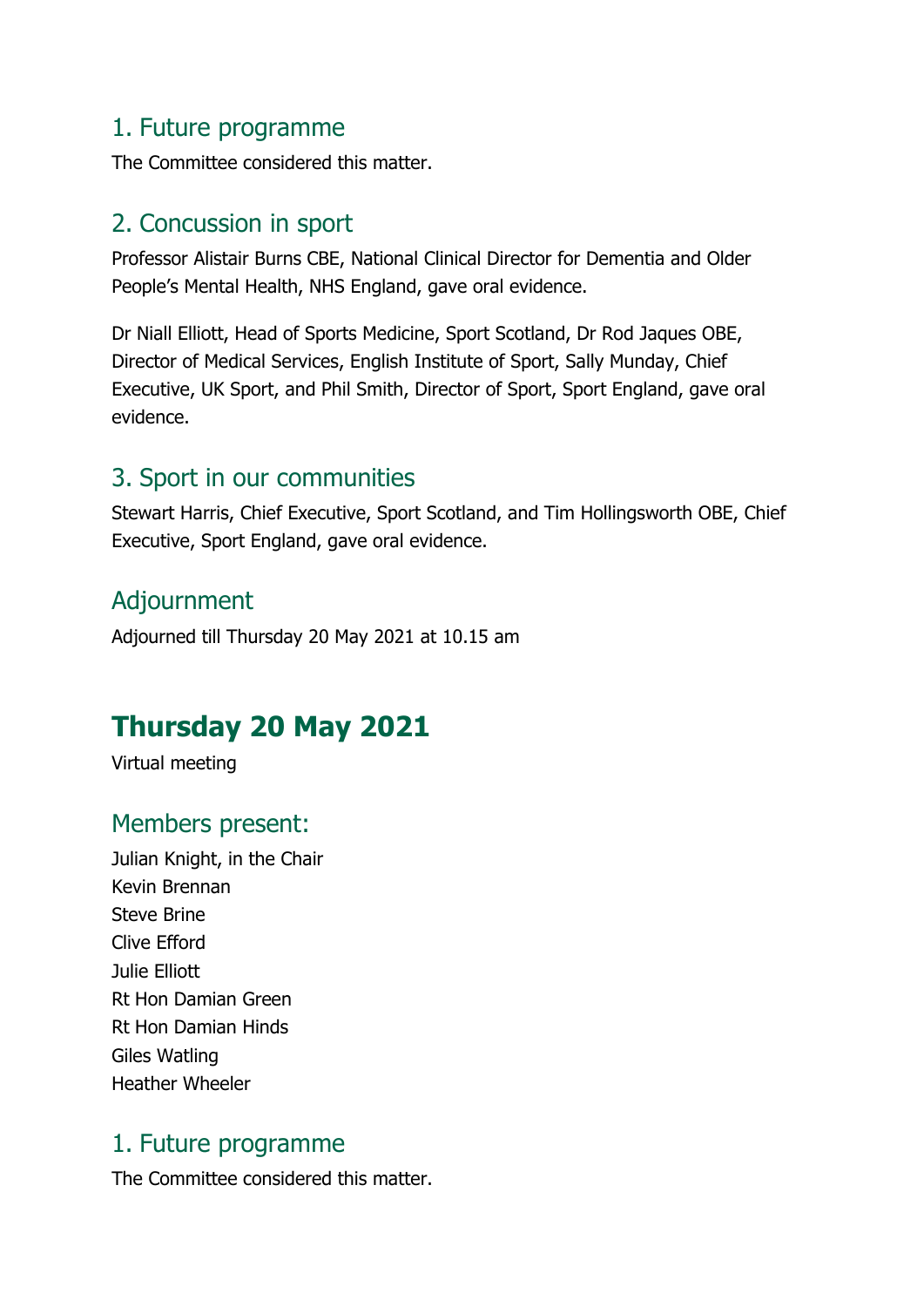#### 2. Government's fan-led review of football governance

The Committee considered this matter.

#### Adjournment

Adjourned till Monday 24 May 2021 at 1.30 pm

# **Monday 24 May 2021**

Virtual meeting

#### Members present:

Julian Knight, in the Chair Kevin Brennan Steve Brine Alex Davies-Jones Clive Efford Julie Elliott Rt Hon Damian Green Rt Hon Damian Hinds John Nicolson Heather Wheeler

### 1. The work of the BBC

The Committee considered this matter.

### 2. Evidence reported for publication

Ordered, That the following written evidence be reported to the House for publication:

#### **The work of the BBC**

Correspondence with the BBC relating to Lord Dyson's review into the BBC's Panorama interview with Princess Diana, dated 21 May 2021.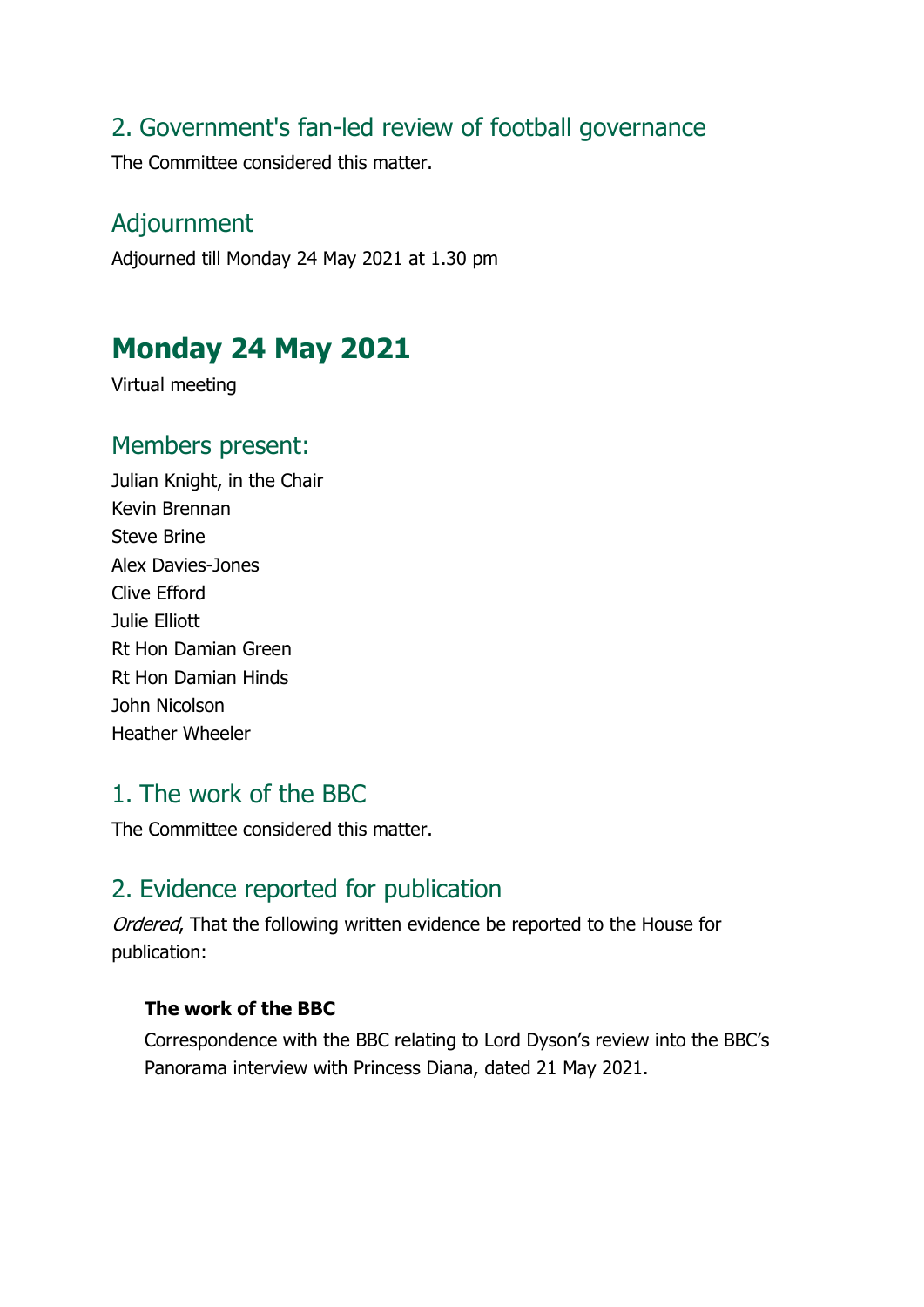## Adjournment

Adjourned till Tuesday 25 May 2021 at 9.30 am

## **Tuesday 25 May 2021**

Virtual meeting

#### Members present:

Julian Knight, in the Chair Kevin Brennan Steve Brine Alex Davies-Jones Clive Efford Julie Elliott Rt Hon Damian Green Rt Hon Damian Hinds John Nicolson Giles Watling Heather Wheeler

#### 1. Future programme

The Committee considered this matter.

### 2. Concussion in sport

Nigel Huddleston MP, Minister for Sport and Tourism, and Ben Dean, Director, Sport, Gambling and Ceremonials, Department for Digital, Culture, Media and Sport, gave oral evidence.

### 3. Sport in our communities

Nigel Huddleston MP, Minister for Sport and Tourism, and Ben Dean, Director, Sport, Gambling and Ceremonials, Department for Digital, Culture, Media and Sport, gave oral evidence.

### Adjournment

Adjourned till Wednesday 26 May 2021 at 10.30 am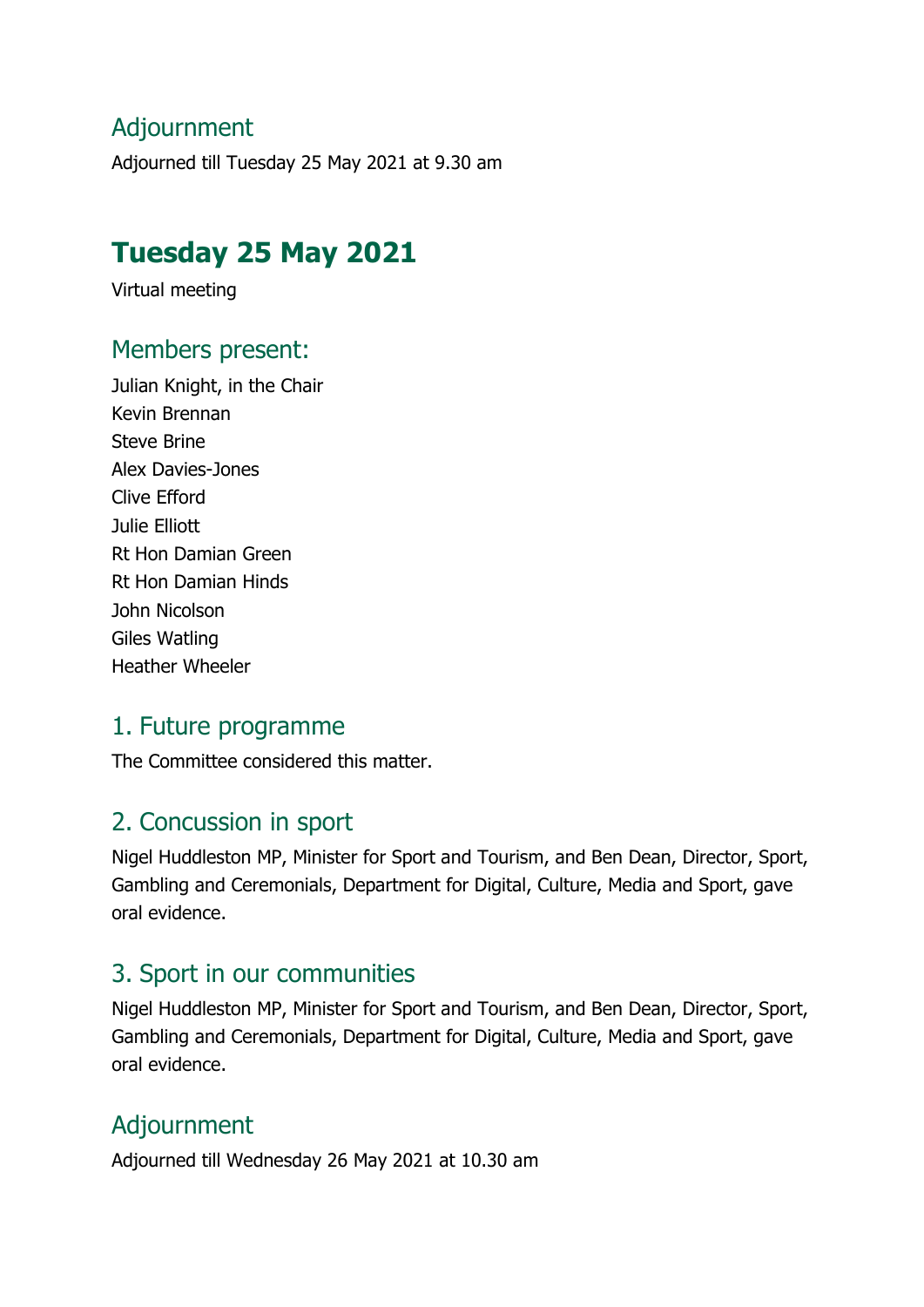# **Wednesday 26 May 2021**

Virtual meeting

## Members present:

Julian Knight, in the Chair Kevin Brennan Steve Brine Clive Efford Rt Hon Damian Green Rt Hon Damian Hinds John Nicolson Giles Watling

## 1. The future of UK music festivals

The Committee considered this matter.

Draft Report (The future of UK music festivals), proposed by the Chair, brought up and read.

The draft Report was agreed to; the Formal Minutes relating to the consideration of the Report are published in the First Report of the Committee, HC 49.

## 2. Concussion in sport

The Committee considered this matter.

### Adjournment

Adjourned till Thursday 10 June 2021 at 2.00 pm

# **Thursday 10 June 2021**

#### Members present:

Julian Knight, in the Chair Kevin Brennan Alex Davies-Jones Clive Efford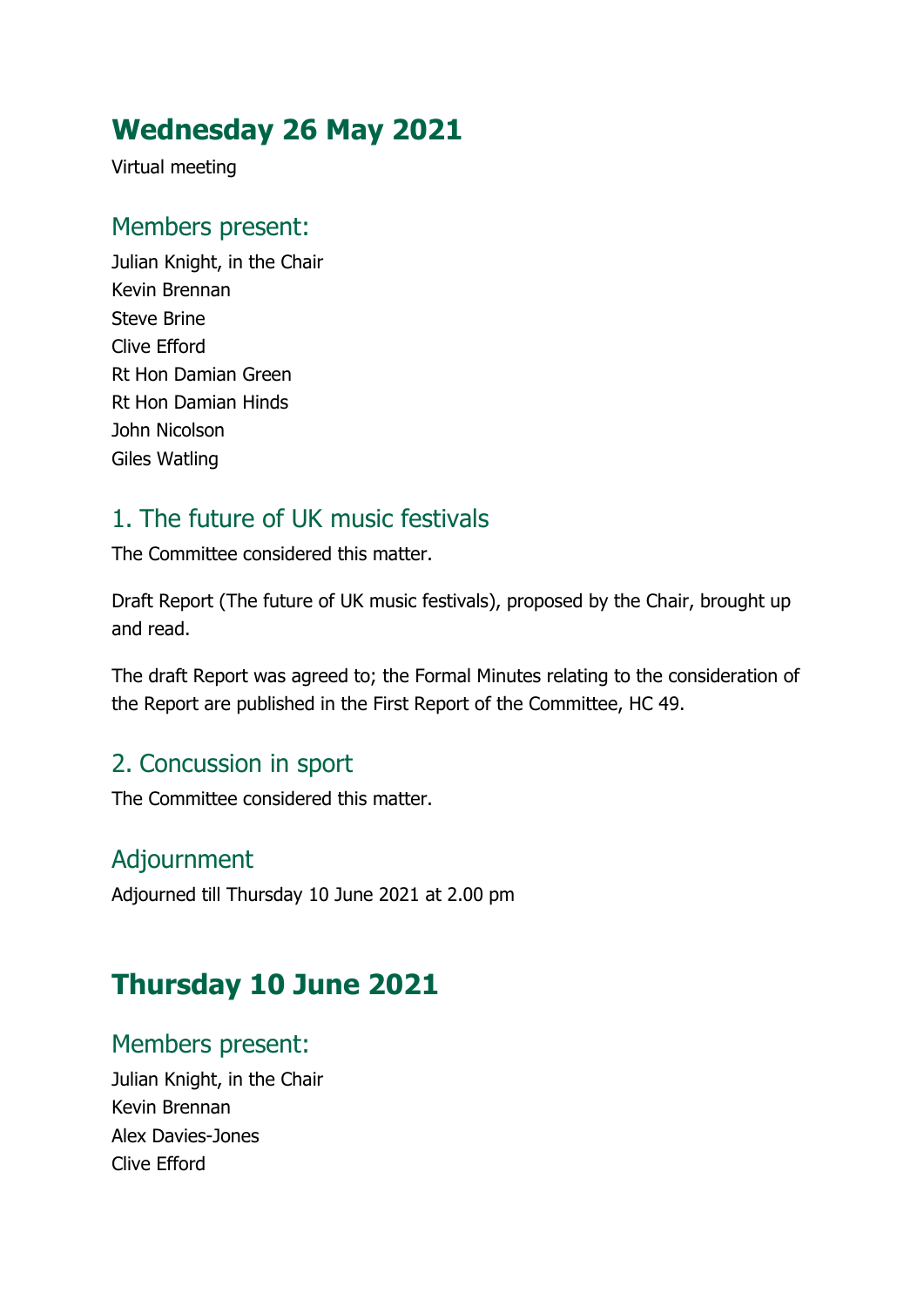Julie Elliott John Nicolson Giles Watling

#### 1. Future programme

The Committee considered this matter.

## 2. The future of UK music festivals

The Committee considered this matter.

Resolved, That the Committee visits the Latitude Festival, Suffolk.

## 3. Evidence reported for publication

Ordered. That the following written evidence be reported to the House for publication:

#### **EU visa arrangements for creative workers**

Correspondence with Lord Frost relating to oral evidence on 10 June 2021, dated 3 and 10 June 2021

#### **The work of the BBC**

Correspondence with the BBC relating to Lord Dyson's review into the BBC's Panorama interview with Princess Diana, dated 26 May 2021

#### 4. EU visa arrangements for creative workers

Tamara Cincik, Founder and Chief Executive, Fashion Roundtable, Noel McClean, National Secretary, Arts & Entertainment, BBC, and Independent Broadcasting Divisions, Broadcasting, Entertainment, Communications and Theatre Union, and Craig Stanley, Agent & Promoter, Marshall Arts Limited, and Chair of the 'Touring Group', LIVE, gave oral evidence.

#### Adjournment

Adjourned till Tuesday 15 June 2021 at 9.30 am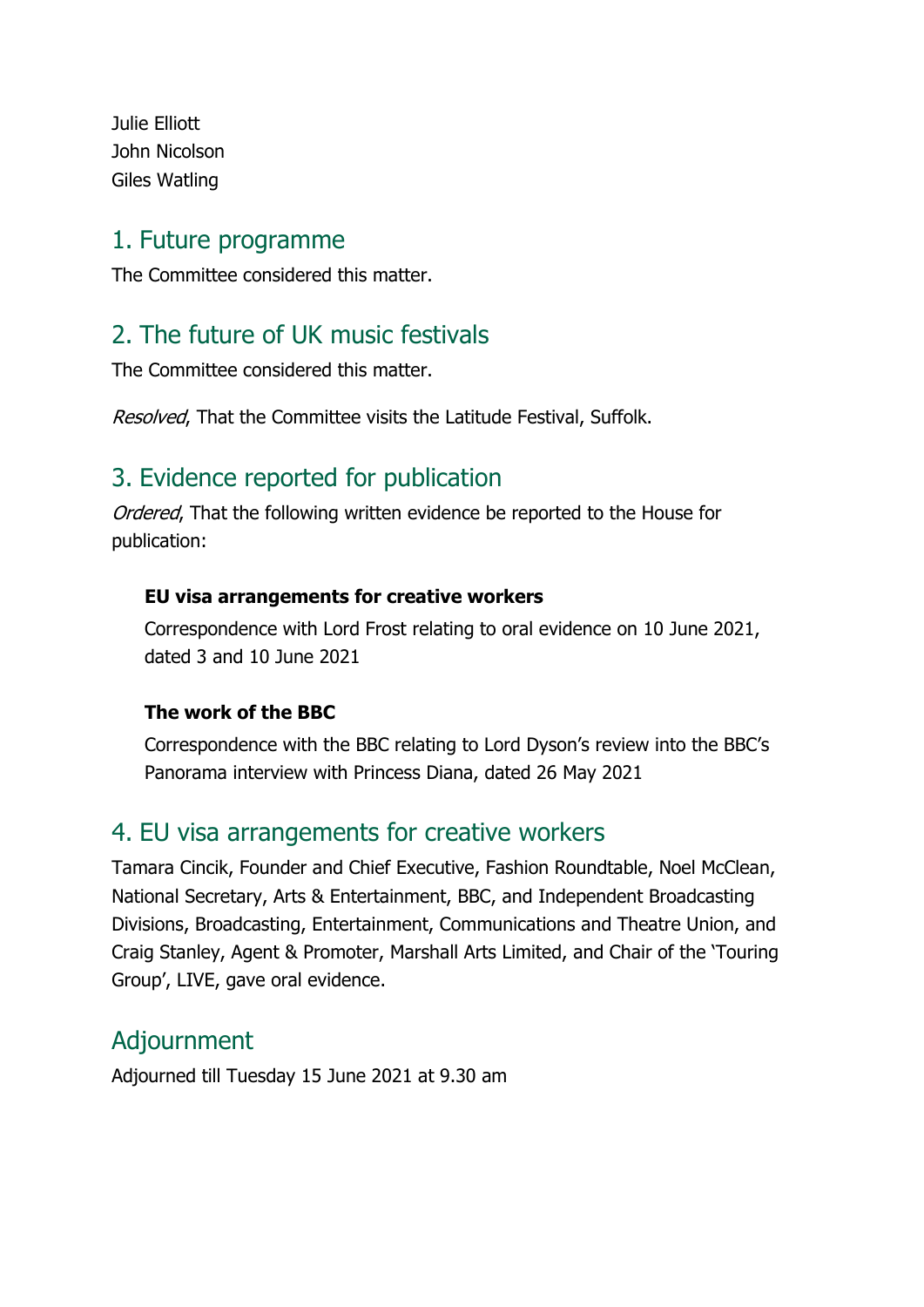# **Tuesday 15 June 2021**

## Members present:

Julian Knight, in the Chair Kevin Brennan Steve Brine Alex Davies-Jones Clive Efford Julie Elliott Rt Hon Damian Green Rt Hon Damian Hinds John Nicolson Giles Watling

## 1. The future of public service broadcasting

Draft Special Report (The future of public service broadcasting: Government Response to the Committee's Sixth Report of Session 2019-21), proposed by the Chair, brought up, read the first and second time, and agreed to.

The Government's response to the Sixth Report from the Committee of Session 2019-21 was appended to the Report.

Resolved, That the Report be the First Special Report of the Committee to the House.

Ordered, That the Chair make the Report to the House.

### 2. Sport in our communities

The Committee considered this matter.

## 3. Influencer culture

The Committee considered this matter.

Ordered, That Dr Sophie Bishop be appointed Specialist Adviser to assist the Committee in matters related to influencer culture. (For details of declarations of interests, see Appendix.)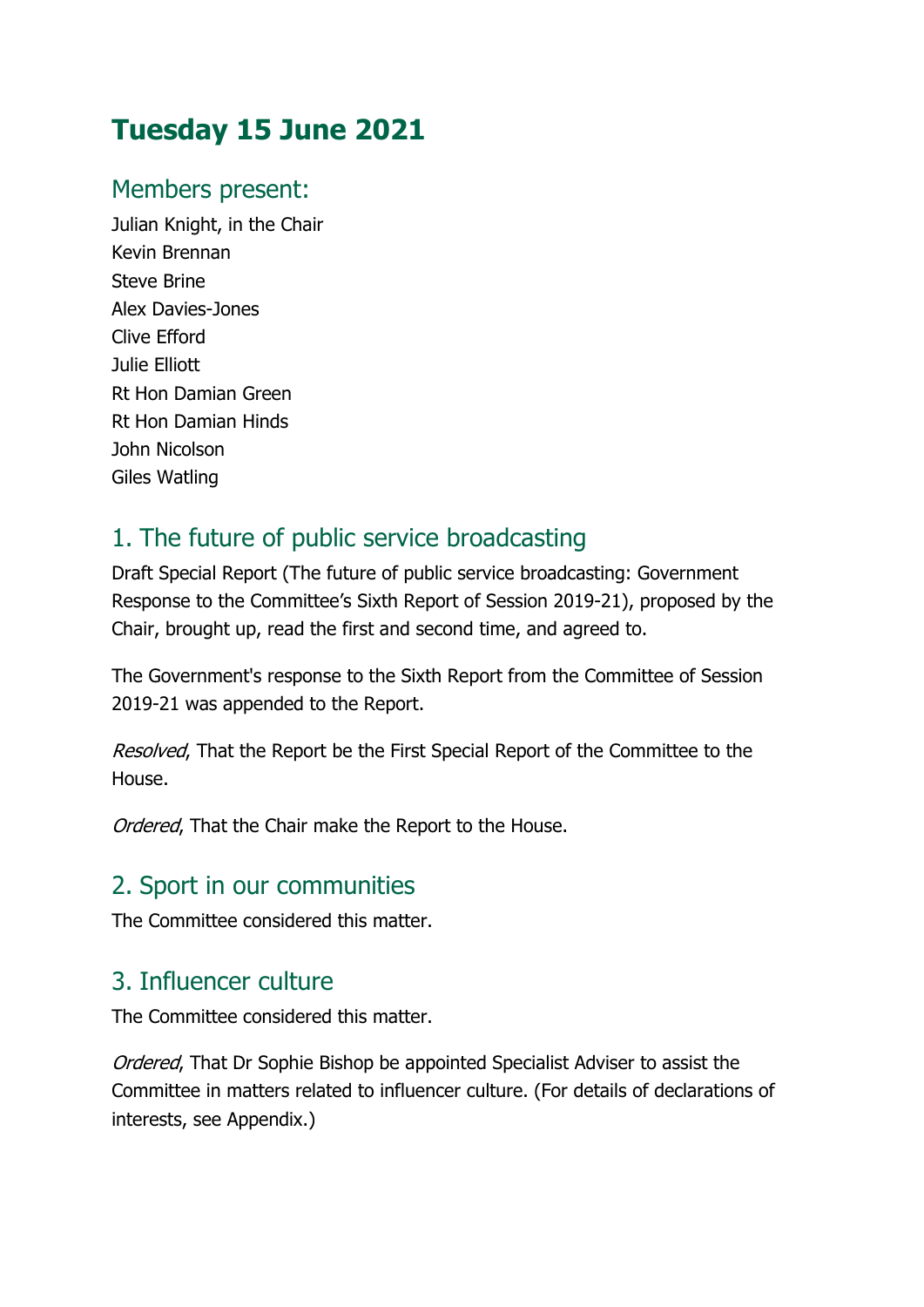#### 4. Future programme

The Committee considered this matter.

#### 5. Evidence reported for publication

Ordered, That the following written evidence be reported to the House for publication:

#### **Concussion in sport**

Correspondence with the BBC relating to Mixed Martial Arts, dated 29 March 2021

#### 6. The work of the BBC

Lord Hall CBE, former Director General, BBC, gave oral evidence.

Lord Birt, former Director General, BBC, gave oral evidence.

Tim Davie CBE, Director General, and Richard Sharp, Chair, BBC, gave oral evidence.

#### Adjournment

Adjourned till Tuesday 22 June 2021 at 2.00 pm

## **Tuesday 22 June 2021**

#### Members present:

Julian Knight, in the Chair Kevin Brennan Steve Brine Clive Efford Julie Elliott Rt Hon Damian Green Rt Hon Damian Hinds John Nicolson Giles Watling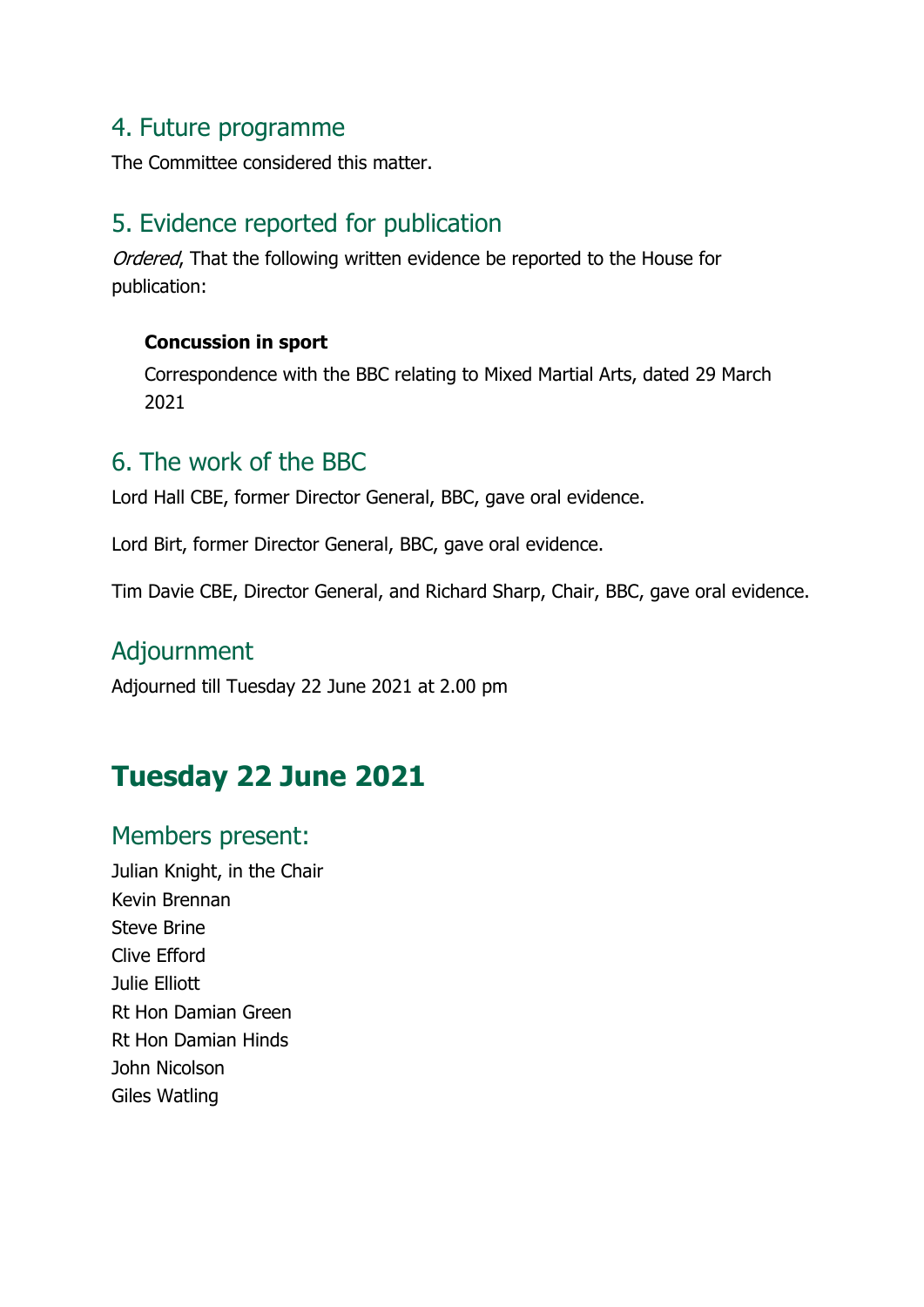#### 1. Future programme

The Committee considered this matter.

### 2. Evidence reported for publication

Ordered, That the following written evidence be reported to the House for publication:

#### **Influencer culture**

Beckii Flint [INF0002] Dr Terence McSweeney [INF0003] Dr Stephanie Alice Baker [INF0004] Dr Rebecca Mardon, Professor Kate Daunt and Dr Hayley Cocker [INF0005] Advertising Association[INF0006] Girlguiding [INF0007] Northbank Talent Management [INF0008] VoiceBox [INF0009] Dr Joyce Costello and Dr Sevil Yesiloglu [INF0010] Influencer Marketing Trade Body [INF0011] Rocket Sports Internet Limited [INF0012] Dr Hayleigh Bosher [INF0013] Professor Jonathan Hardy [INF0014] Influencer [INF0015] Hashtag Ad Consulting Ltd [INF0016] The Creator Union [INF0017] Department for Digital, Culture, Media and Sport [INF0019] UK Interactive Entertainment [INF0020] Laura Aade, Thales Bertaglia, Sophie Bishop, Hayleigh Bosher, Angèle Christin, Daniel Ershov, Catalina Goanta, Giovanni De Gregorio, Gemma Newlands, Christine Riefa, Jerry Spanakis, Jeremy Yang and Isabelle Wildhaber [INF0021] Gleam Futures [INF0022] Advertising Standards Authority [INF0023] UEA Centre for Competition Policy [INF0024] ISBA [INF0025] IAB UK [INF0026] Competition and Markets Authority [INF0027] The Institute of Practitioners in Advertising [INF0028] Safe Schools Alliance UK [INF0029]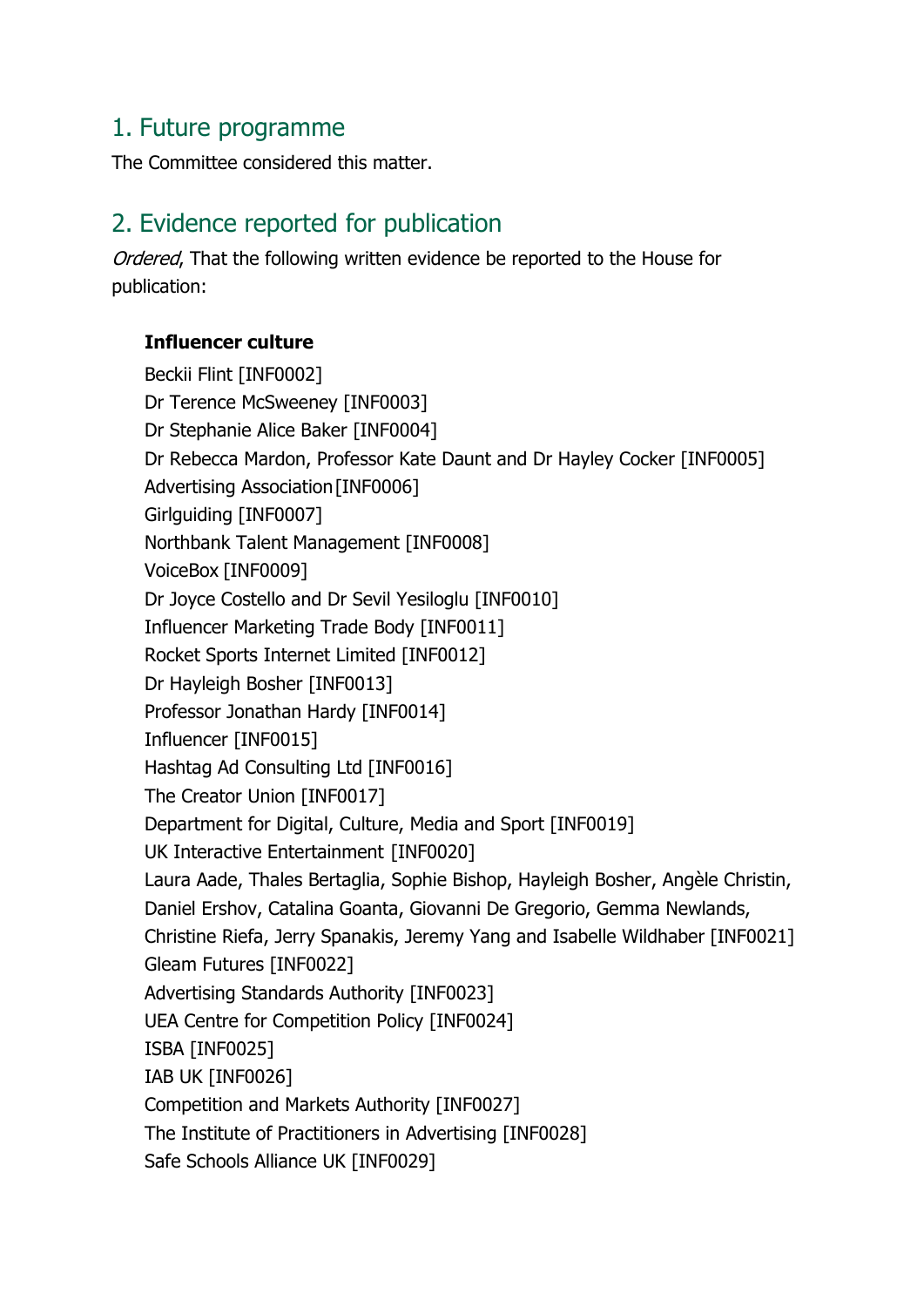Billion Dollar Boy Ltd [INF0030] YouTube [INF0031] Mobile U [INF0032] LGB Alliance [INF0033] Facebook [INF0035]

#### **Major cultural and sporting events**

VisitScotland and EventScotland [MCS0001] Bournemouth University [MCS0002] British Association of Sport and Exercise Sciences (BASES) [MCS0003] Natural History Museum [MCS0004] GAMA Healthcare [MCS0005] Professor Alan Bairner, Dr Jack Black, Dr Ali Bowes and Dr Stuart Whigham [MCS0006] University of York Management School [MCS0007] UK Theatre and Society of London Theatre [MCS0008] Dandelion Collective Festival UK\*22 [MCS0009] #WeMakeEvents [MCS0010] Dr Verity Postlethwaite, Dr Geoffery Z. Kohe and Dr Győző Molnár [MCS0011] Department for Digital, Culture, Media and Sport [MCS0012] Glasgow Life [MCS0013] Spirit of 2012 [MCS0014] Safer Disinfectant Network [MCS0016] UK Centre for Events Management, Leeds Beckett University [MCS0017] Community Leisure UK [MCS0018] The Local Government Association [MCS0019] Dr Matthew McDowell, Dr Jung Woo Lee and Dr Gavin Reid [MCS0021] National Museum Directors' Council [MCS0022] UK Music [MCS0023] British Council [MCS0024] Festival UK\* 2022 [MCS0025] British Film Institute [MCS0026] UK Sport [MCS0027] News Media Coalition [MCS0028] LGB Alliance [MCS0029] BBC [MCS0030]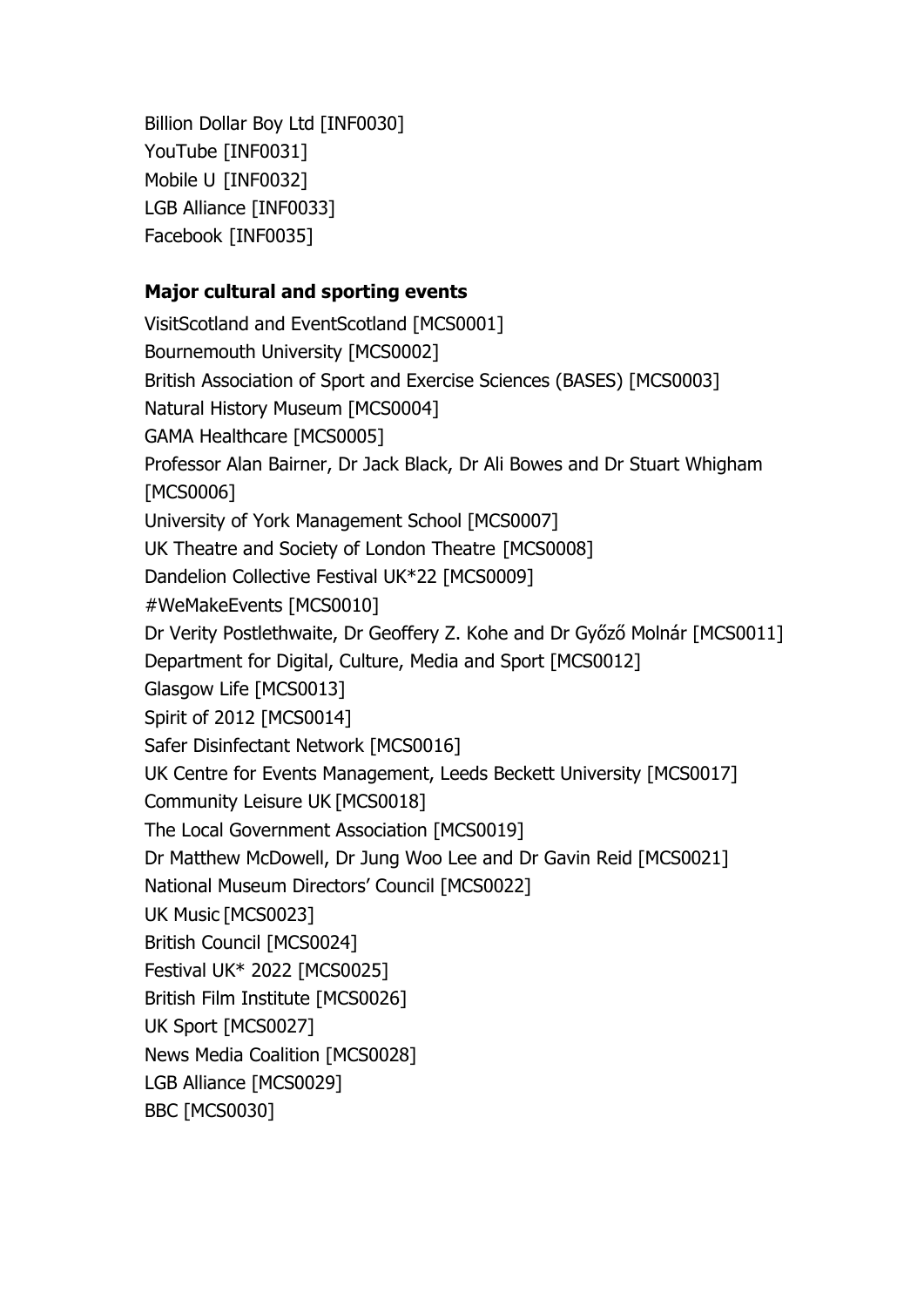#### **The work of the Department for Digital, Culture, Media and Sport**

Letter from Rt Hon Oliver Dowden CBE MP, Secretary of State, Department for Digital, Culture, Media and Sport, relating to the Draft Online Safety Bill, dated 1 June 2021

#### 3. The work of the Channel 4

Alex Mahon, Chief Executive, and Charles Gurassa, Chair, Channel 4, gave oral evidence.

### Adjournment

Adjourned till Tuesday 29 June 2021 at 2.00 pm

# **Tuesday 29 June 2021**

#### Members present:

Julian Knight, in the Chair Kevin Brennan Steve Brine Clive Efford Julie Elliott Rt Hon Damian Green Rt Hon Damian Hinds John Nicolson Giles Watling Mrs Heather Wheeler

#### 1. Future programme

The Committee considered this matter.

## 2. Evidence reported for publication

Ordered, That the following written evidence be reported to the House for publication: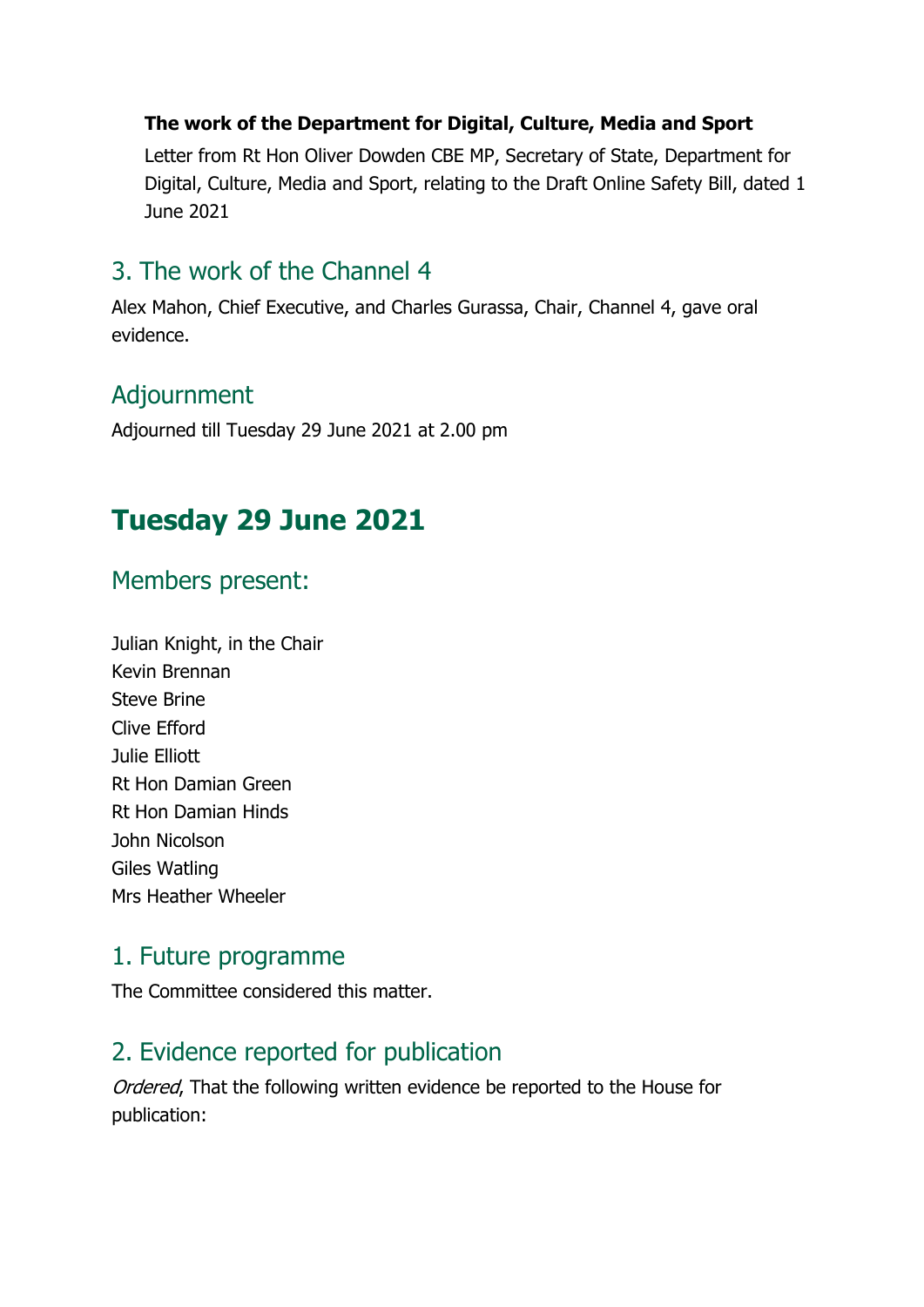#### **Economics of music streaming**

Transcripts of roundtables with emerging artists [EMS0293]

#### **EU visa arrangements for creative workers**

Letter from Lord Frost relating to oral evidence on 29 June 2021, dated 14 June 2021.

#### **The work of the Department for Digital, Culture, Media and Sport**

Letter from Rt Hon Oliver Dowden CBE MP, Secretary of State, Department for Digital, Culture, Media and Sport, relating to creative and cultural professionals touring in the EU, dated 25 June 2021

#### 3. EU Visa arrangements for creative workers

Rt Hon Lord Frost CMG, UK's chief Brexit negotiator, and Caroline Dinenage MP, Minister for Digital and Culture, Department for Digital, Culture, Media and Sport, gave oral evidence.

### Adjournment

Adjourned till Tuesday 6 July 2021 at 9.30 am

# **Tuesday 6 July 2021**

#### Members present:

Julian Knight, in the Chair Steve Brine Clive Efford Julie Elliott Rt Hon Damian Green Rt Hon Damian Hinds John Nicolson Mrs Heather Wheeler

#### 1. Future programme

The Committee considered this matter.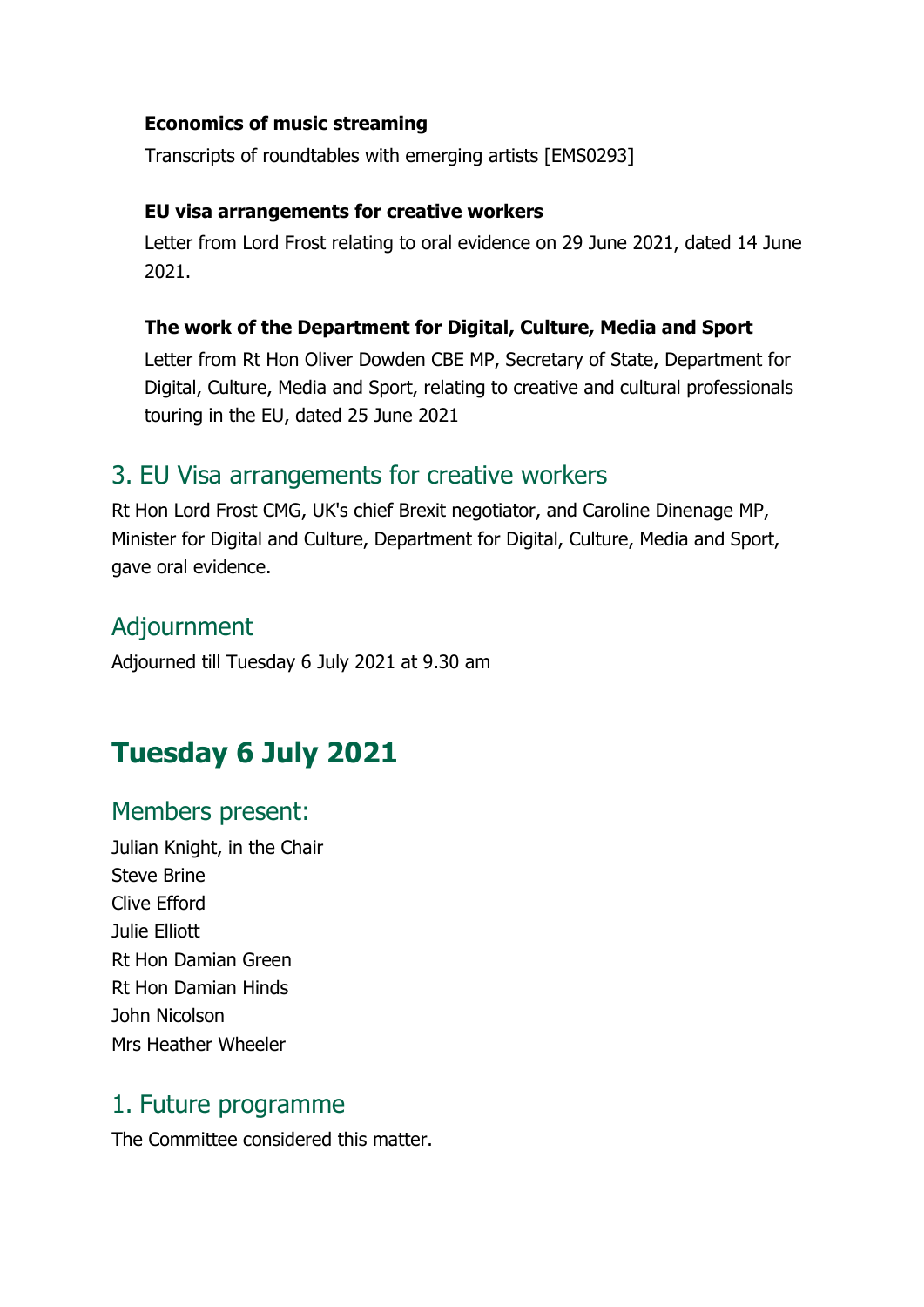## 2. Evidence reported for publication

Ordered. That the following written evidence be reported to the House for publication:

#### **The work of the BBC**

Letter from Tim Davie, Director General, BBC, relating to oral evidence followup, dated 1 July 2021

## 3. Major cultural and sporting events

Chenine Bhathena, Creative Director, Coventry City of Culture Trust, Dr Franco Bianchini, Associate Director, Centre for Cultural Value, University of Leeds, and Ruth Hollis, Chief Executive, Spirit of 2012 gave oral evidence.

## Adjournment

Adjourned till Thursday 8 July at 10.00 am

# **Thursday 8 July 2021**

#### Members present:

Julian Knight, in the Chair Kevin Brennan Steve Brine Julie Elliott Rt Hon Damian Green Rt Hon Damian Hinds Mrs Heather Wheeler

### 1. Economics of music streaming

The Committee considered this matter.

Draft Report (Economics of music streaming), proposed by the Chair, brought up and read.

The draft Report was agreed to; the Formal Minutes relating to the consideration of the Report are published in the Second Report of the Committee, HC 50.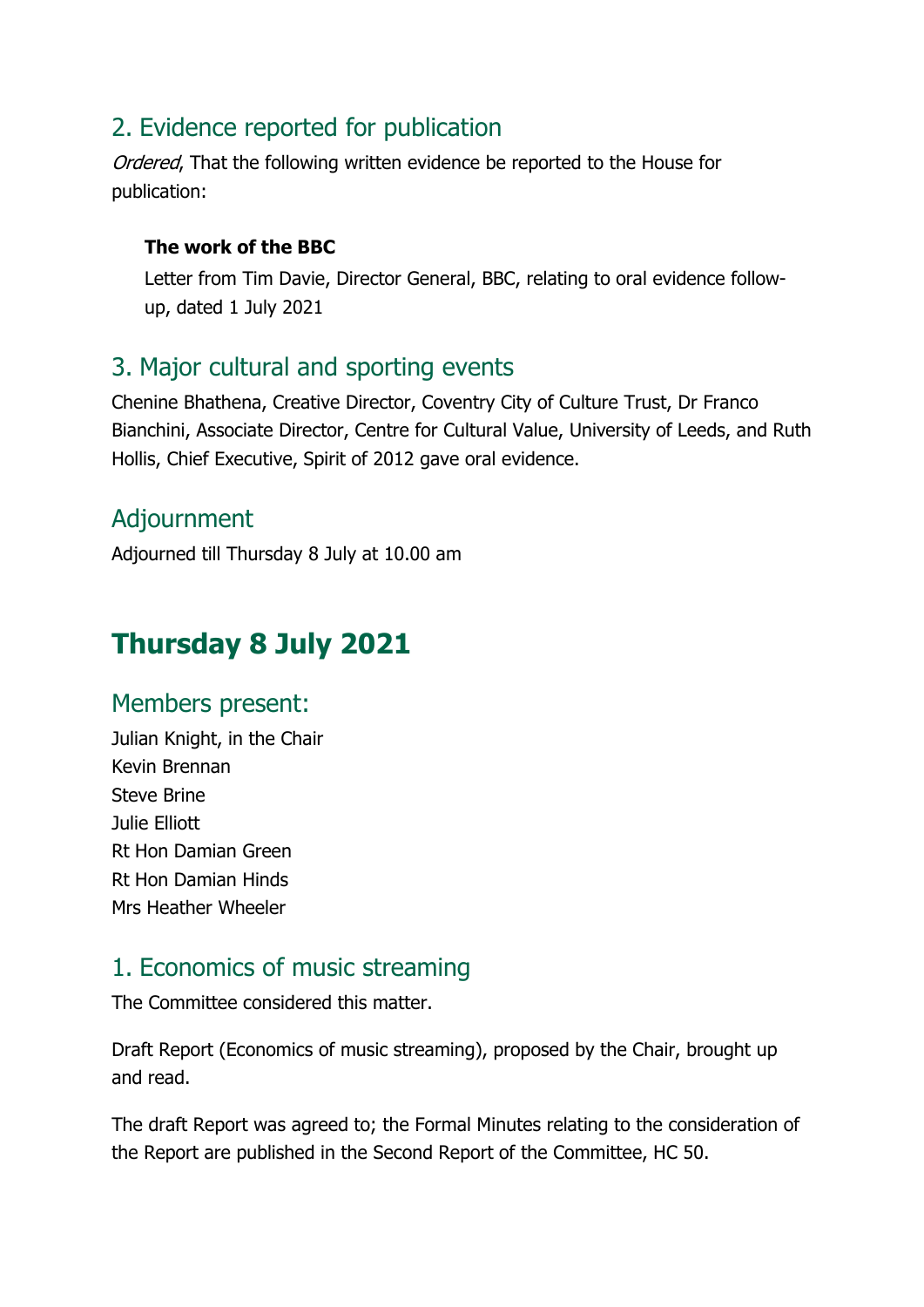### Adjournment

Adjourned till Tuesday 13 July at 10.00 am

# **Tuesday 13 July 2021**

#### Members present:

Julian Knight, in the Chair Kevin Brennan Steve Brine Alex Davies-Jones Clive Efford Rt Hon Damian Green Rt Hon Damian Hinds John Nicolson Giles Watling Mrs Heather Wheeler

#### 1. Future programme

The Committee considered this matter.

### 2. Evidence reported for publication

Ordered, That the following written evidence be reported to the House for publication:

#### **Sport in our communities**

Thomas Doar [COM0097] Russell Goldstein and Liam Palfreeman [COM0100] Reading Royals Futsal Club [COM0101] Richard Ward [COM0102] England and Wales Cricket Board [COM0106] Sporting Change [COM0107] Gracie Barra Jiu Jitsu UK [COM0108] Mencap [COM0109] The FA [COM0111]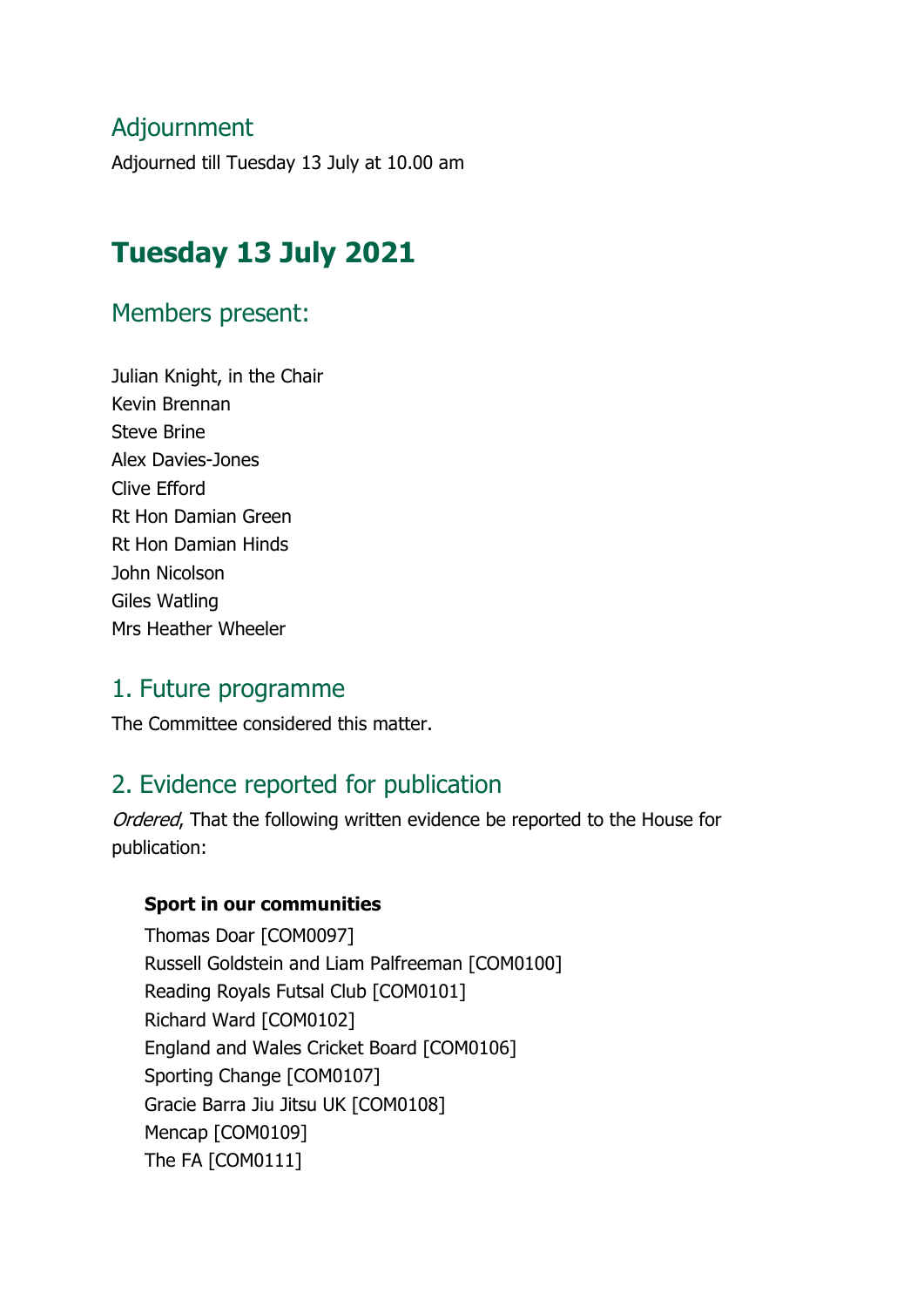Mayor of London [COM0114] British Association of Sport and Exercise Sciences [COM0115] PureGym [COM0116] The Climbing Academy [COM0117] Dr Claire Jenkin [COM0118] Swim England [COM0119]

#### **The work of the Department for Digital, Culture, Media and Sport**

Letter from Rt Hon Oliver Dowden CBE MP, Secretary of State, Department for Digital, Culture, Media and Sport, relating to the Draft Online Safety Bill, dated 30 June 2021

#### **Correspondence with the Football Association**

Letter from the Chair to Mark Bullingham, Chief Executive, The Football Association, relating to the EURO 2020 final, dated 13 July 2021

## 3. Influencer culture

Dr Crystal Abidin, Associate Professor and Principal Research Fellow, Curtin University, Em Sheldon, content creator and influencer, and Dr Francesca Sobande, Lecturer, School of Journalism, Media and Culture, Cardiff University, gave oral evidence.

Sarah Brin, Senior Outreach Producer, Media Molecule, and Keith Weed, President, Advertising Association, gave oral evidence.

### Adjournment

Adjourned till Thursday 15 July at 10.00 am

# **Thursday 15 July 2021**

#### Members present:

Julian Knight, in the Chair Kevin Brennan Alex Davies-Jones Clive Efford Rt Hon Damian Hinds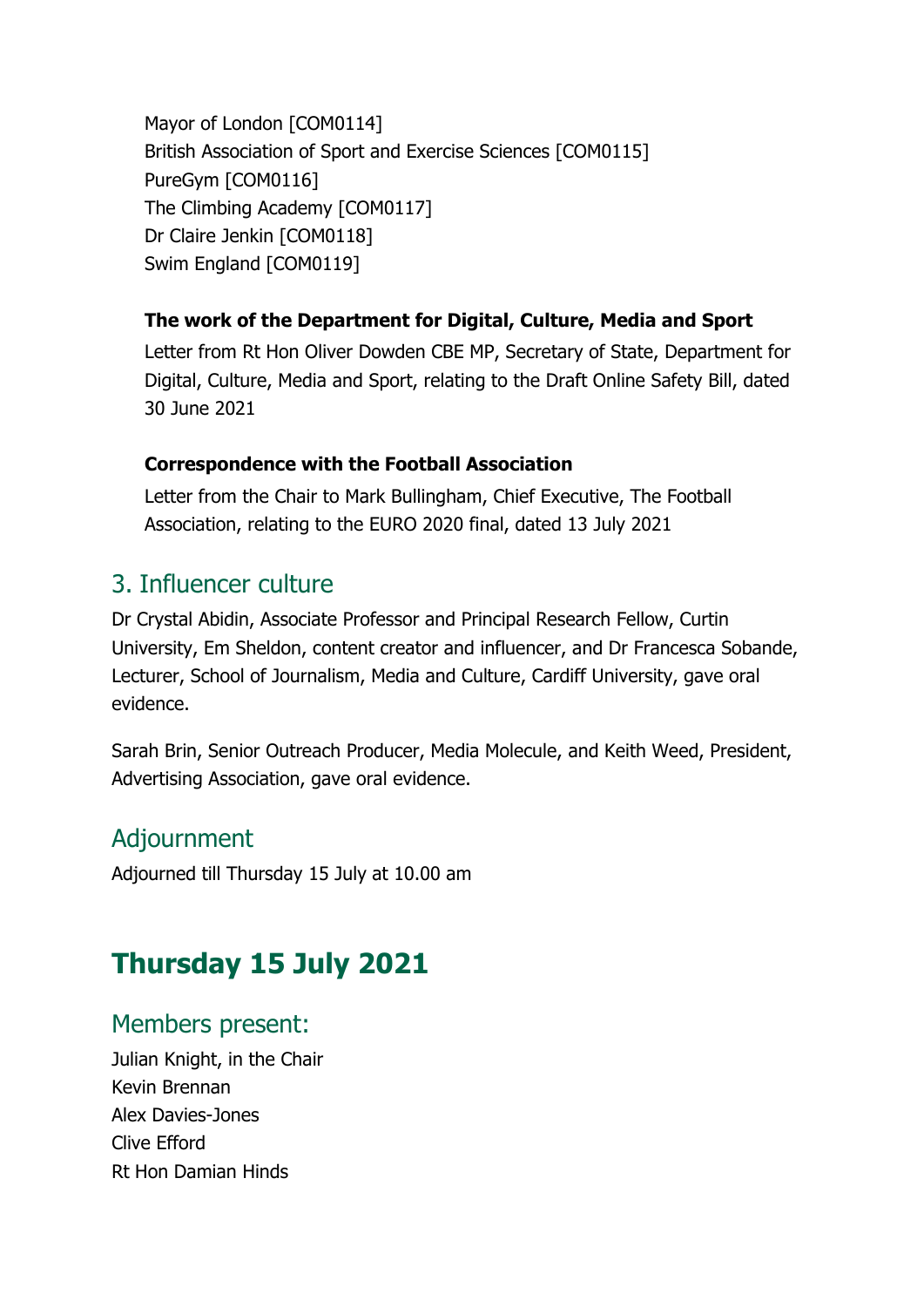Mrs Heather Wheeler

#### 1. Future programme

The Committee considered this matter.

#### 2. Concussion in sport

The Committee considered this matter.

Draft Report (*Concussion in sport*), proposed by the Chair, brought up and read.

The draft Report was agreed to; the Formal Minutes relating to the consideration of the Report are published in the Third Report of the Committee, HC 46.

#### 3. Evidence reported for publication

Ordered, That the following written evidence be reported to the House for publication:

#### **Concussion in sport**

Professor Alistair Burns CBE supplementary [CON0064] EIS and UK Sport supplementary [CON0065]

### Adjournment

Adjourned till Wednesday 21 July at 9.30 am

# **Wednesday 21 July 2021**

#### Members present:

Julian Knight, in the Chair Kevin Brennan Steve Brine Alex Davies-Jones Rt Hon Damian Green Rt Hon Damian Hinds Giles Watling Mrs Heather Wheeler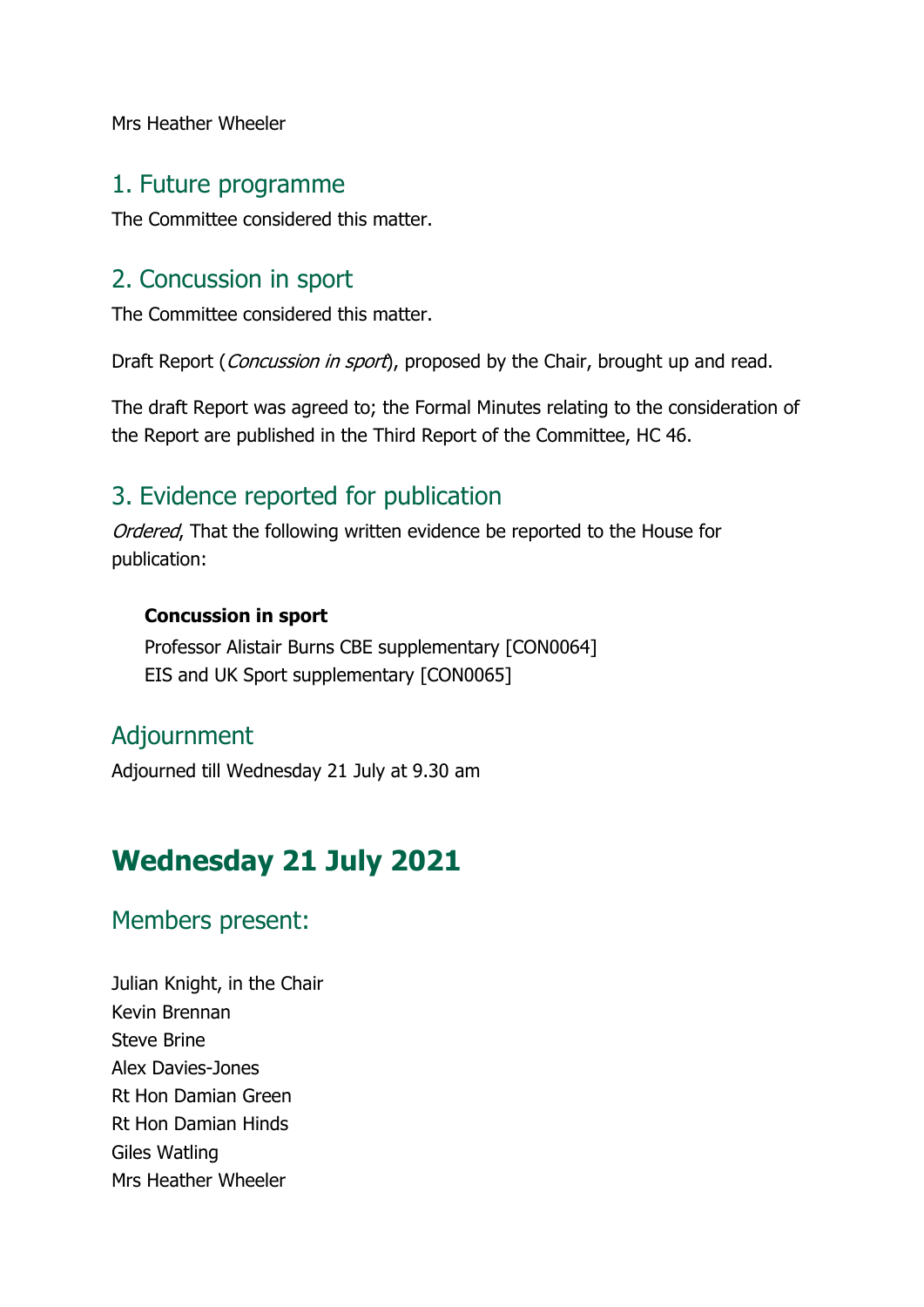## 1. Sport in our communities

The Committee considered this matter.

Draft Report (*Sport in our communities*), proposed by the Chair, brought up and read.

The draft Report was agreed to; the Formal Minutes relating to the consideration of the Report are published in the Fourth Report of the Committee, HC 45.

#### 2. Future programme

The Committee considered this matter.

Resolved. That the Committee inquire into Reimagining where we live: cultural placemaking and the levelling up agenda.

Resolved, That the Committee inquire into What next for the National Lottery?

Resolved, That the Committee inquire into Promoting Britain abroad.

Resolved, That the Committee inquire into Online safety and online harms.

## 3. Evidence reported for publication

Ordered, That the following written evidence be reported to the House for publication:

#### **Economics of music streaming**

UK Music [EMS0188]

#### **The work of Channel 4**

Correspondence with Alex Mahon, Chief Executive, Channel 4, relating to oral evidence on 22 June 2021, dated 9 July 2021.

#### **Correspondence with the Charity Commission for England and Wales**

Letter from Helen Stephenson CBE, Chief Executive, Charity Commission for England and Wales, relating to its Annual Report 2020-21, dated 19 July 2021.

#### **Correspondence with the Football Association**

Letter from Mark Bullingham, Chief Executive, The Football Association, relating to the EURO 2020 final, dated 19 July 2021.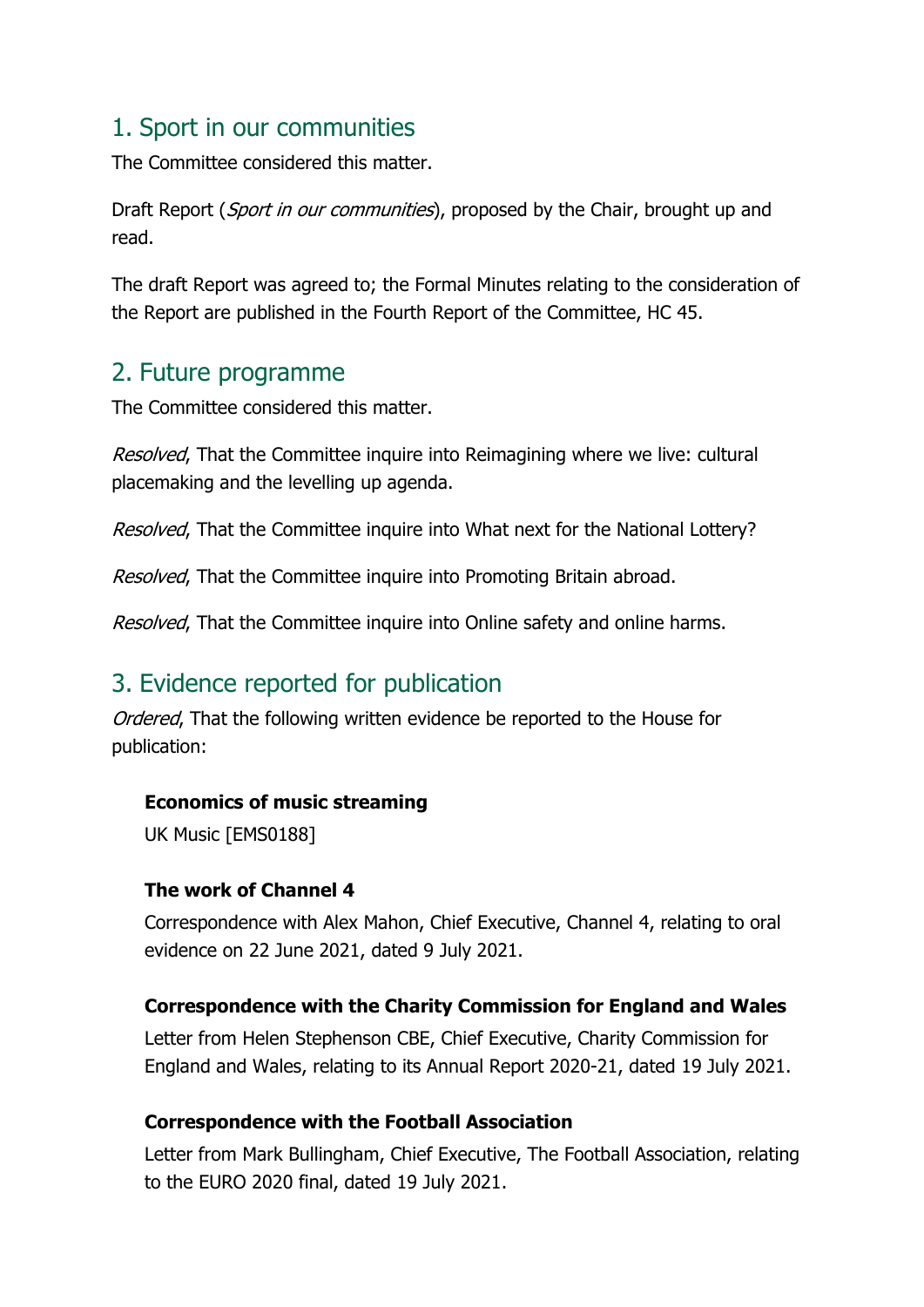#### Adjournment

Adjourned till Tuesday 7 September at 9.30 am.

## **Thursday 22 to Friday 23 July 2021**

The Chair, Kevin Brennan, Alex Davies-Jones, Rt Hon Damian Green and Giles Watling visited the Latitude Festival in connection with the Committee's inquiry into The future of UK music festivals, in accordance with the Committee's decision of 10 June.

## **Tuesday 7 September 2021**

#### Members present:

Julian Knight, in the Chair Kevin Brennan Steve Brine Alex Davies-Jones Clive Efford Julie Elliott Rt Hon Damian Green John Nicolson Giles Watling Mrs Heather Wheeler

#### 1. Future programme

The Committee considered this matter.

#### 2. Evidence reported for publication

Ordered, That the following written evidence be reported to the House for publication: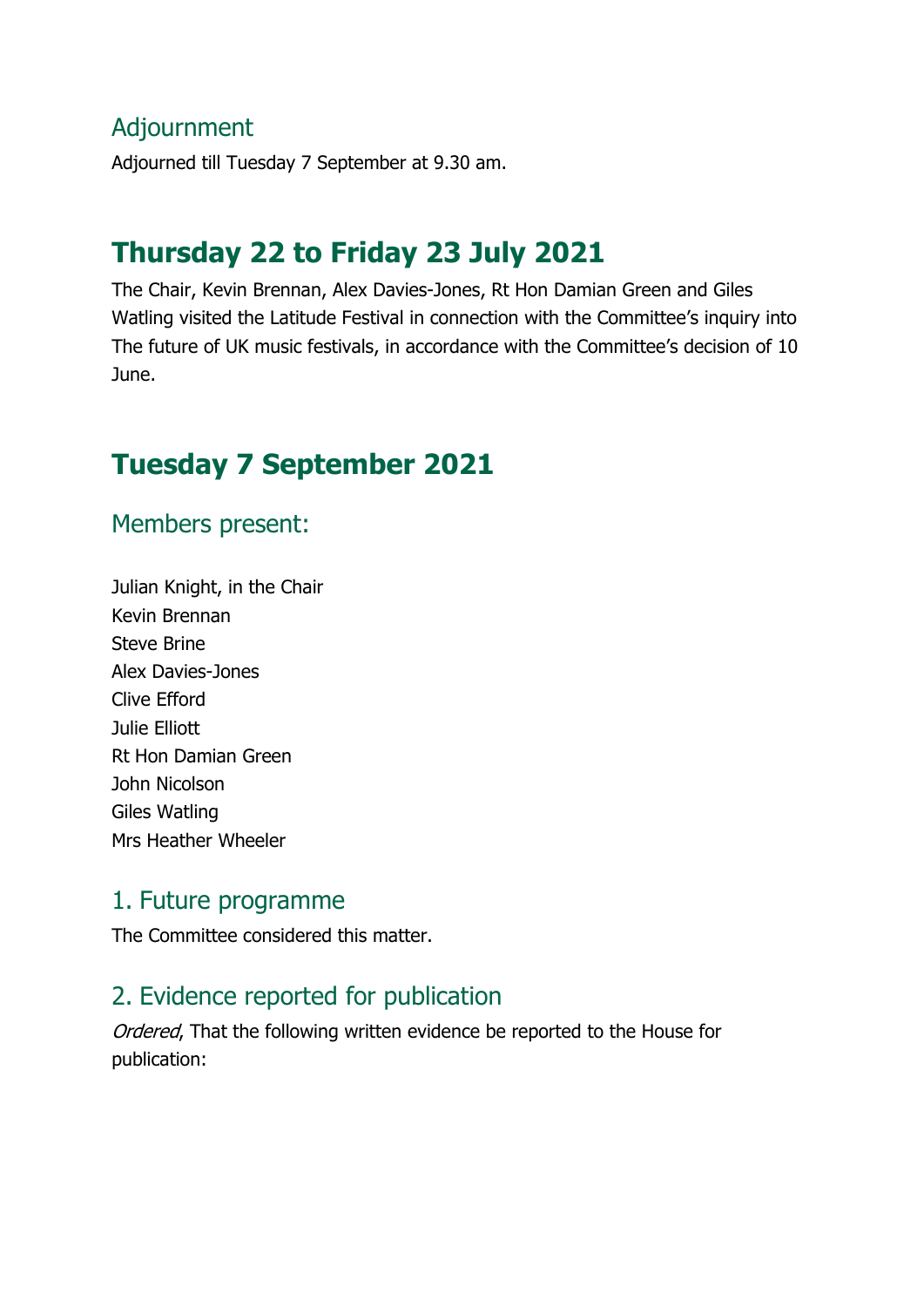#### **Major cultural and sporting events**

Letter from Sir Peter Hendy CBE, Chair, and Lyn Garner, Chief Executive, London Legacy Development Corporation, relating to the legacy of the 2012 Olympic Games and Paralympic Games, dated 28 July 2021.

#### 3. Major cultural and sporting events

The Committee considered this matter.

Ordered, That the Committee visit Coventry and Birmingham.

Ian Reid, Chief Executive, Birmingham 2022 Commonwealth Games, Martin Green, Chief Creative Officer, Birmingham 2022 Commonwealth Games and Festival UK\* 2022, and Rosanna Machado, Chief Executive, The Platinum Jubilee Pageant, gave oral evidence.

#### Adjournment

Adjourned till Thursday 9 September at 9.30 am.

## **Wednesday 8 September 2021**

#### 1. Evidence reported for publication

Ordered, That the following paper was reported to the House for publication under the power given to the Chair by Order of the Committee of [3 March 2020]:

#### **Correspondence with Yorkshire County Cricket Club**

Letter from the Chair to Mark Arthur, Chief Executive, Yorkshire County Cricket Club, relating to allegations of racism, dated 8 September 2021

## **Thursday 9 September 2021**

Members present:

Julian Knight, in the Chair Kevin Brennan Steve Brine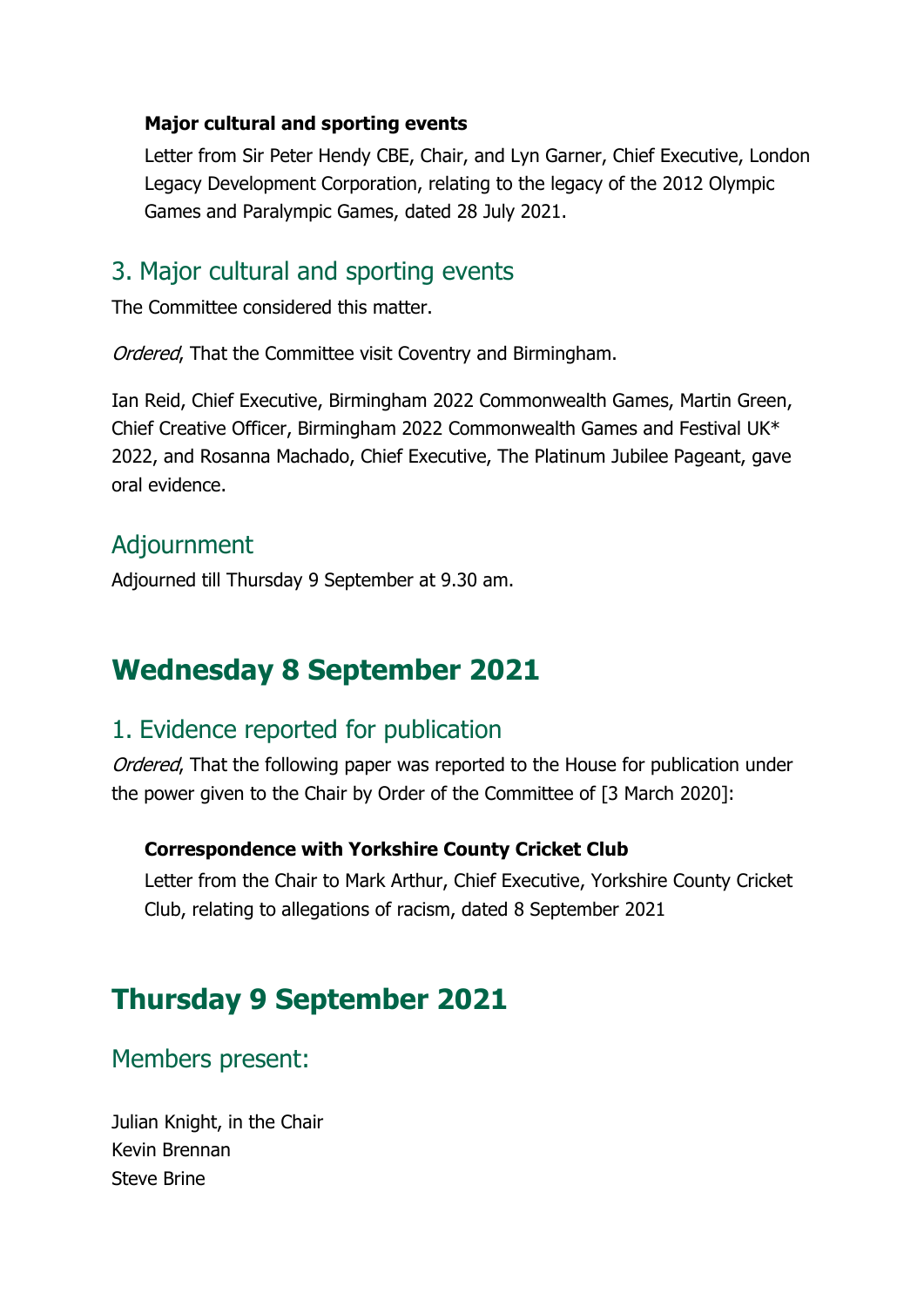Clive Efford Rt Hon Damian Green

#### 1. Future programme

The Committee considered this matter.

## 2. Pre-appointment hearing for Information Commissioner

John Edwards, Government's preferred candidate for Information Commissioner, gave oral evidence.

The Committee considered this matter.

Draft Report (*Pre-appointment hearing for Information Commissioner*), proposed by the Chair, brought up and read.

The draft Report was agreed to; the Formal Minutes relating to the consideration of the Report are published in the Fifth Report of the Committee, HC 260.

## Adjournment

Adjourned till Tuesday 14 September at 9.30 am.

# **Tuesday 14 September 2021 (am)**

### Members present:

Julian Knight, in the Chair Kevin Brennan Steve Brine Alex Davies-Jones Clive Efford Julie Elliott Rt Hon Damian Green John Nicolson Giles Watling Mrs Heather Wheeler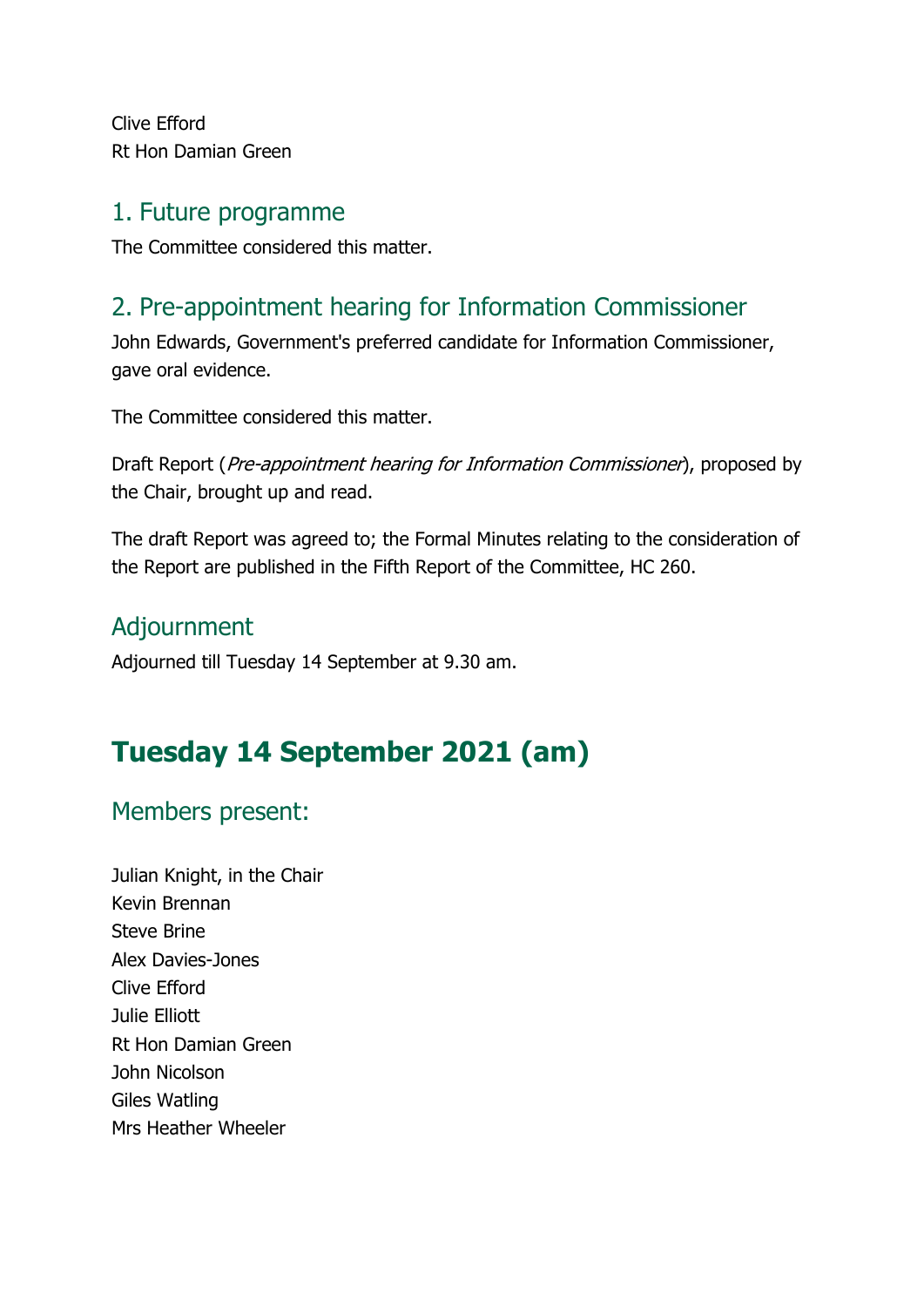#### 3. Future programme

The Committee considered this matter.

#### 4. Influencer culture

The Committee considered this matter.

Amy Hart, content creator, activist and former Love Island contestant, and Nicole Ocran, Co-Founder, The Creator Union, gave oral evidence.

Amy Bryant-Jeffries, Business Director, Talent and Partnerships, Gleam Futures, Professor Brooke Erin Duffy, Associate Professor, Cornell University, and Ben Jeffries, Chief Executive and Co-Founder, Influencer.com, gave oral evidence.

#### Adjournment

Adjourned till 4.00 pm.

# **Tuesday 14 September 2021 (pm)**

### Members present:

Julian Knight, in the Chair Kevin Brennan Rt Hon Damian Green Mrs Heather Wheeler

#### 1. The work of the BBC

The Committee considered this matter.

## Adjournment

Adjourned till Tuesday 21 September at 9.30 am.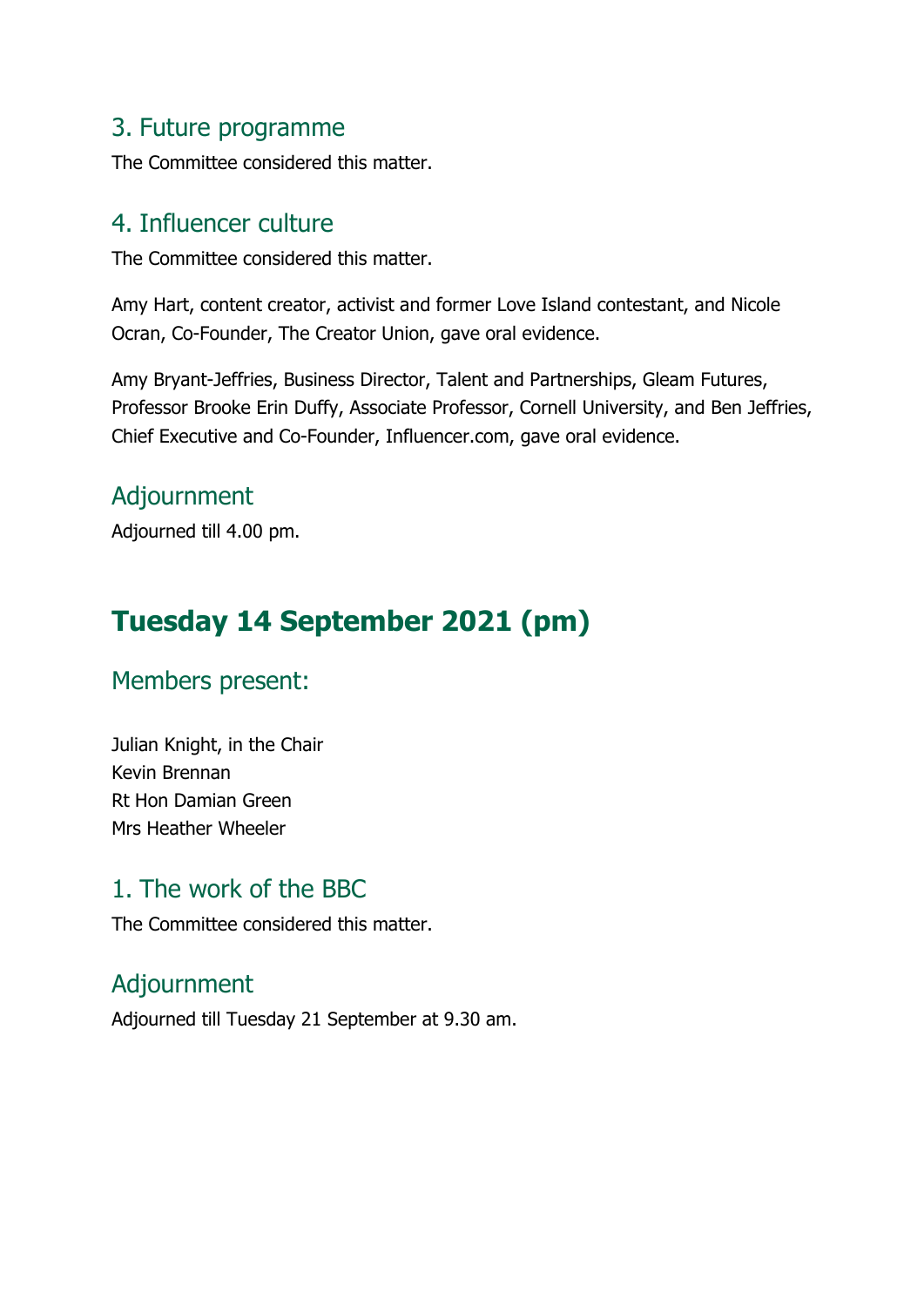# **Wednesday 15 September 2021**

## 1. Evidence reported for publication

Ordered, That the following paper was reported to the House for publication under the power given to the Chair by Order of the Committee of [3 March 2020]:

#### **Pre-appointment hearing for Chair of Ofcom**

Letter from the Chair to Rt Hon Oliver Dowden CBE MP, Secretary of State, Department for Digital, Culture, Media and Sport, relating to the Chair of Ofcom, dated 15 September 2021.

# **Tuesday 21 September 2021**

### Members present:

Julian Knight, in the Chair Kevin Brennan Steve Brine Rt Hon Damian Green John Nicolson Giles Watling

### 1. Economics of music streaming

Draft Special Report (Economics of music streaming: Government and Competition and Markets Authority Responses to the Committee's Second Report), proposed by the Chair, brought up, read the first and second time, and agreed to.

The Government's and the Competition and Markets Authority's responses to the Second Report from the Committee of Session 2021-22 were appended to the Report.

Resolved. That the Report be the Second Special Report of the Committee to the House.

Ordered, That the Chair make the Report to the House.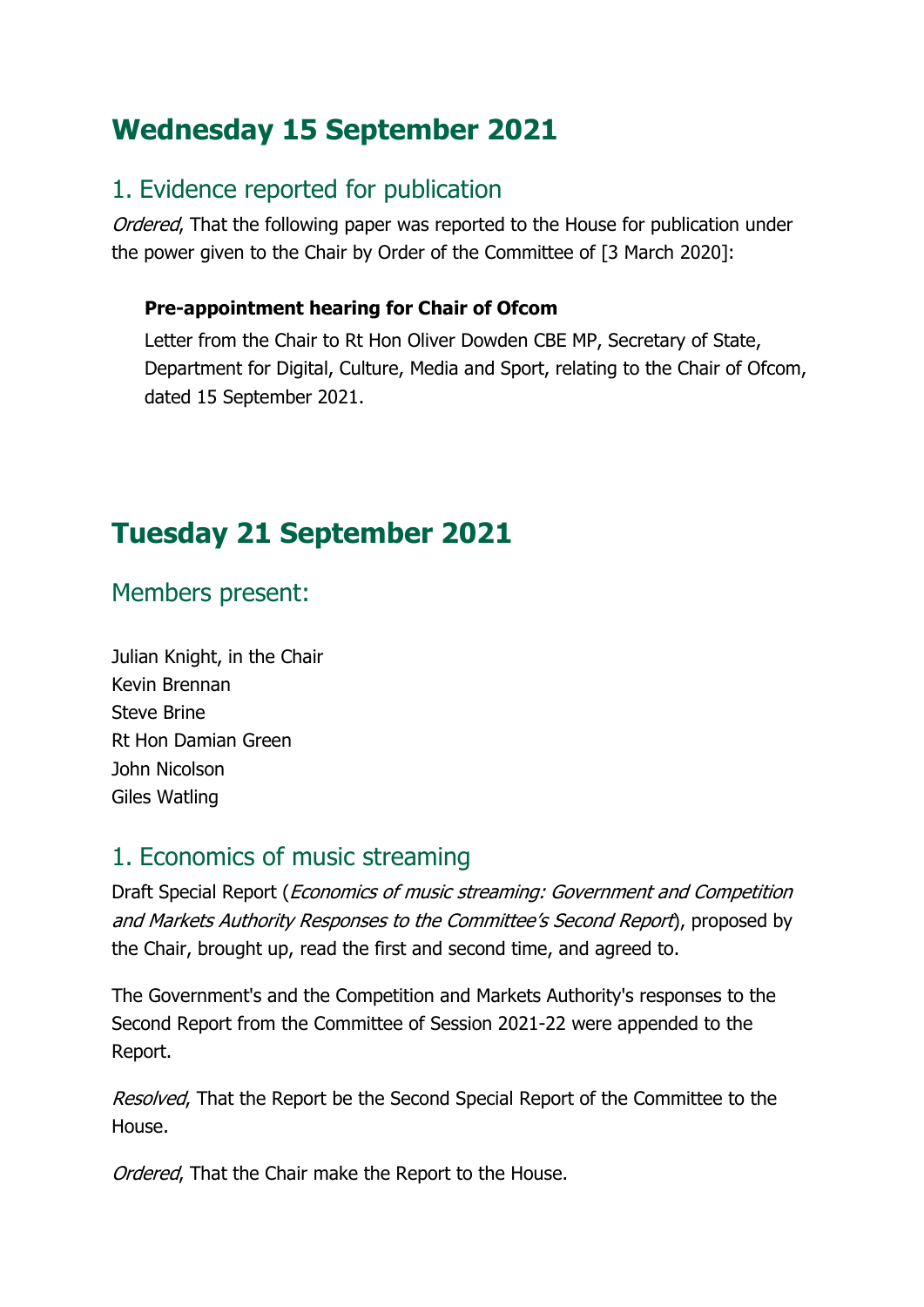Ordered, That embargoed copies of the Special Report be made available, in accordance with the provisions of Standing Order No.134.

#### 2. Future programme

The Committee considered this matter.

## 3. Evidence reported for publication

Ordered. That the following written evidence be reported to the House for publication:

#### **Economics of music streaming**

Letter from Caroline Dinenage MP, Minister for Digital and Culture, and Amanda Solloway MP, Minister for Science, Research and Innovation, to Andrea Coscelli CBE, Chief Executive, CMA, relating to music streaming, 15 September 2021. Letter from Andrea Coscelli CBE, Chief Executive, CMA, re music streaming, to Julia Lopez MP, Minister of State, DCMS, and George Freeman MP, Minister for Science, Research and Innovation, relating to music streaming, 20 September 2021.

Letter from the Chair to Andrea Coscelli CBE, Chief Executive, CMA, relating to music streaming, 22 September 2021.

#### **Online safety and online harms**

Antisemitism Policy Trust [OSH0001] David Harrison [OSH0002] Community Security Trust [OSH0003] Dr Amy Orben [OSH0004] Professional Players Federation [OSH0005] Dr Talita Dias [OSH0006] The Alan Turing Institute, Public Policy Programme [OSH0007] IMPRESS: The Independent Monitor for the Press [OSH0008] Advertising Standards Authority [OSH0010] Money and Mental Health Policy Institute [OSH0011] Epilepsy Society [OSH0012] Glitch [OSH0013] Antisemitism Policy Trust, Centenary Action Group, Compassion in Politics, Girlguiding, Glitch, Inclusion London, Jo Cox Foundation, Stonewall, The Traveller Movement, Women's Aid [OSH0014]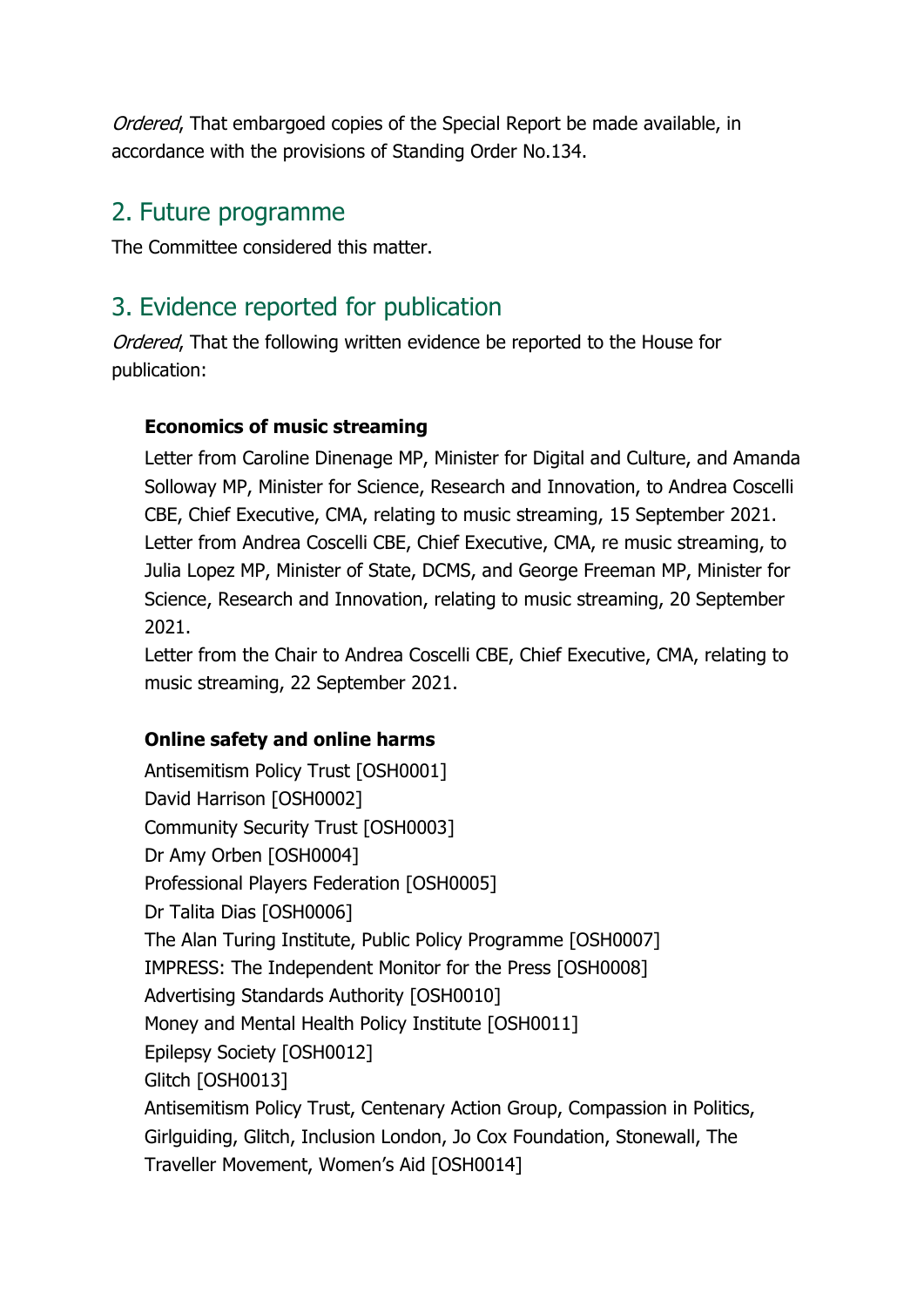CEASE UK [OSH0015] Stonewall [OSH0017] 5Rights Foundation [OSH0019] Coalition for a Digital Economy (Coadec) [OSH0021] SafeCast Limited [OSH0023] Reset [OSH0024] Twitter [OSH0025] National Union of Journalists [OSH0026] Mencap [OSH0027] Mobile UK [OSH0028] Index on Censorship [OSH0029] Mumsnet [OSH0030] LGBT Foundation [OSH0031] Barnardo's [OSH0032] Demos [OSH0033] Professor Clair McGlynn [OSH0034] Financial Services Compensation Scheme [OSH0035] Trustpilot [OSH0037] Match Group [OSH0038] Open Rights Group [OSH0039] Professor Alan Renwick and Alex Walker [OSH0040] Refuge [OSH0041] Legal to Say, Legal to Type [OSH0042] Global Action Plan [OSH0043] Association of British Insurers [OSH0044] Reform Political Advertising [OSH0045] PLSA [OSH0046] RSA [OSH0047] Investment Association [OSH0049] Institute for the Future of Work [OSH00050] UK Finance [OSH0051] ISBA [OSH0052] Adam Smith Institute [OSH0053] Big Brother Watch [OSH0054] Who Targets Me [OSH00055] End the Virus of Racism [OSH0057] British Horseracing Authority and Professional Jockeys Association [OSH0058] Age Verification Providers Association [OSH0060]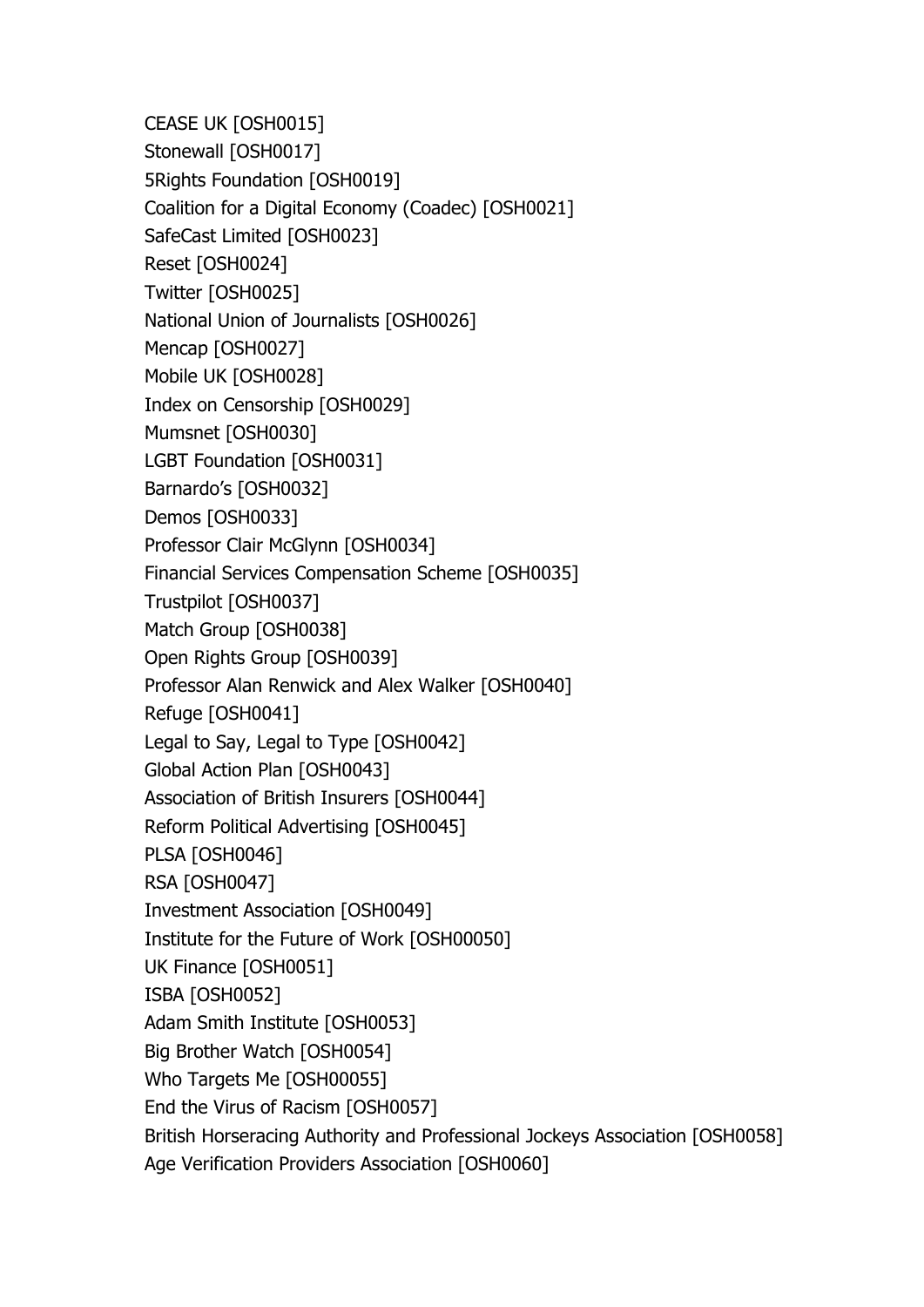WebGroup Czech Republic, a.s. and NKL Associates s.r.o. [OSH0061] Virgin Media O2 [OSH0062] TSB Bank [OSH0063] DMG Media [OSH0064] Full Fact [OSH0065] Office of the City Remembrancer, City of London Corporation [OSH0066] Revolut [OSH0067] Hacked Off [OSH0068] News Media Association [OSH0069] LGB Alliance [OSH0070] Children's Charities' Coalition on Internet Safety [OSH0071] Guardian Media Group [OSH0072] Yoti [OSH0073] BT Group [OSH0074] TechUK [OSH0075] NSPCC [OSH0076] Nuffield Council on Bioethics [OSH0077] Independent Media Association [OSH0078] Department for Digital, Culture, Media and Sport and the Home Office [OSH0079] ITV plc [OSH0081] Internet Service Providers' Association [OSH0083] #NotYourPorn, Chayn, Dr Fiona Vera Gray, End Violence Against Women Coalition (EVAW), Faith & VAWG Coalition, Glitch, Imkaan, Professor Clare McGlynn, Rape Crisis England & Wales, Refuge, Welsh Women's Aid, Women & Girls Network (WGN), Women's Aid Federation England [OSH0084] Competition and Markets Authority [OSH0086] Carnegie UK [OSH0087]

Letter from the Chair to Rt Hon Nadine Dorries MP, Secretary of State, Department for Digital, Culture, Media and Sport, relating to inflicting harm online, 21 September 2021.

### 4. The work of the BBC

The Committee considered this matter.

Tim Davie CBE, Director General, Richard Sharp, Chairman, and Leigh Tavaziva, Chief Operating Officer, BBC, gave oral evidence.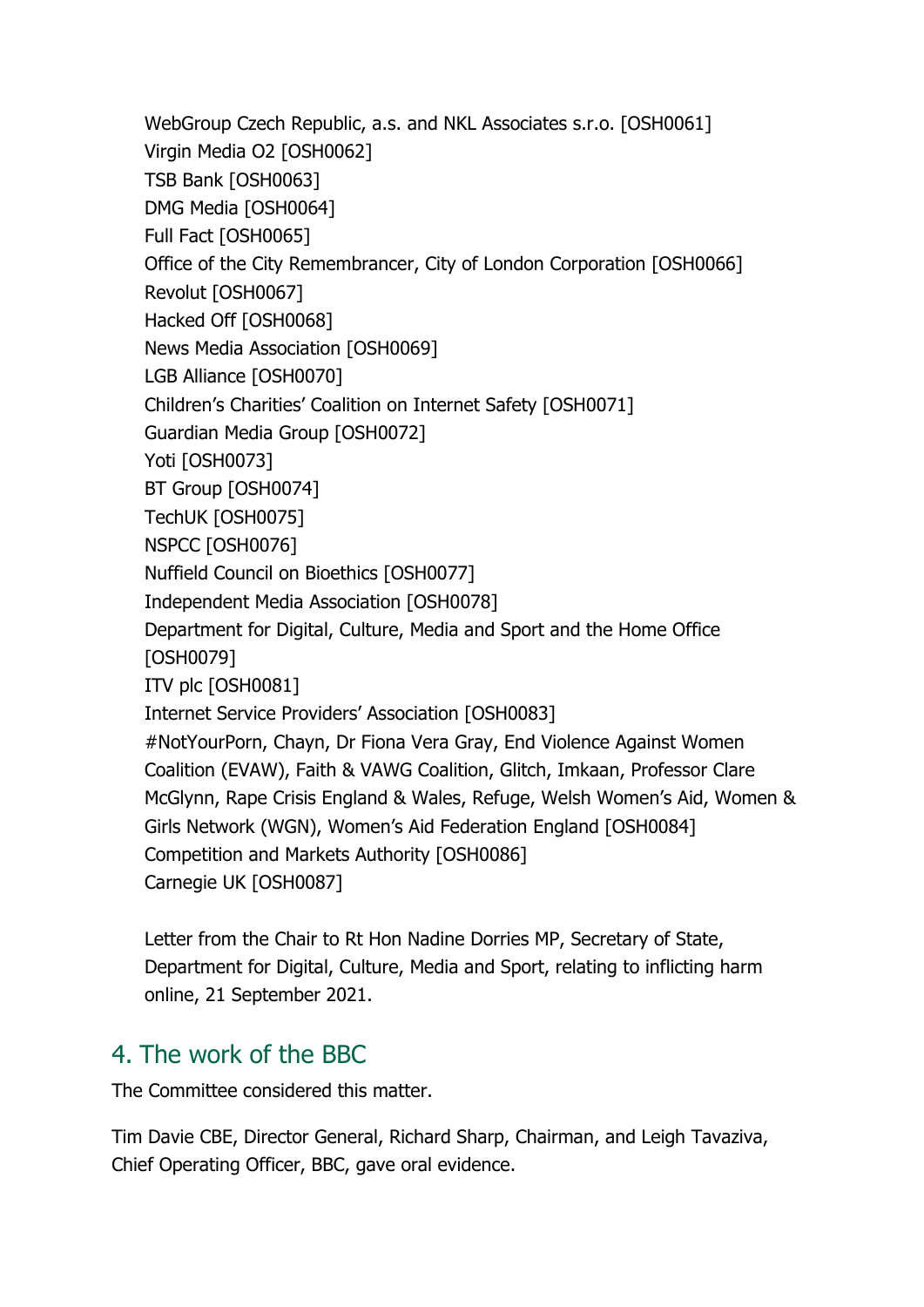#### Adjournment

Adjourned till Thursday 23 September at 9.30 am.

# **Thursday 23 September 2021**

#### Members present:

Julian Knight, in the Chair Kevin Brennan Alex Davies-Jones Clive Efford Rt Hon Damian Green Giles Watling

#### 1. Future programme

The Committee considered this matter.

#### Adjournment

Adjourned till Tuesday 19 October at 9.30 am.

# **Tuesday 19 October 2021**

#### Members present:

Julian Knight, in the Chair Kevin Brennan Steve Brine Alex Davies-Jones Clive Efford Julie Elliott Rt Hon Damian Green John Nicolson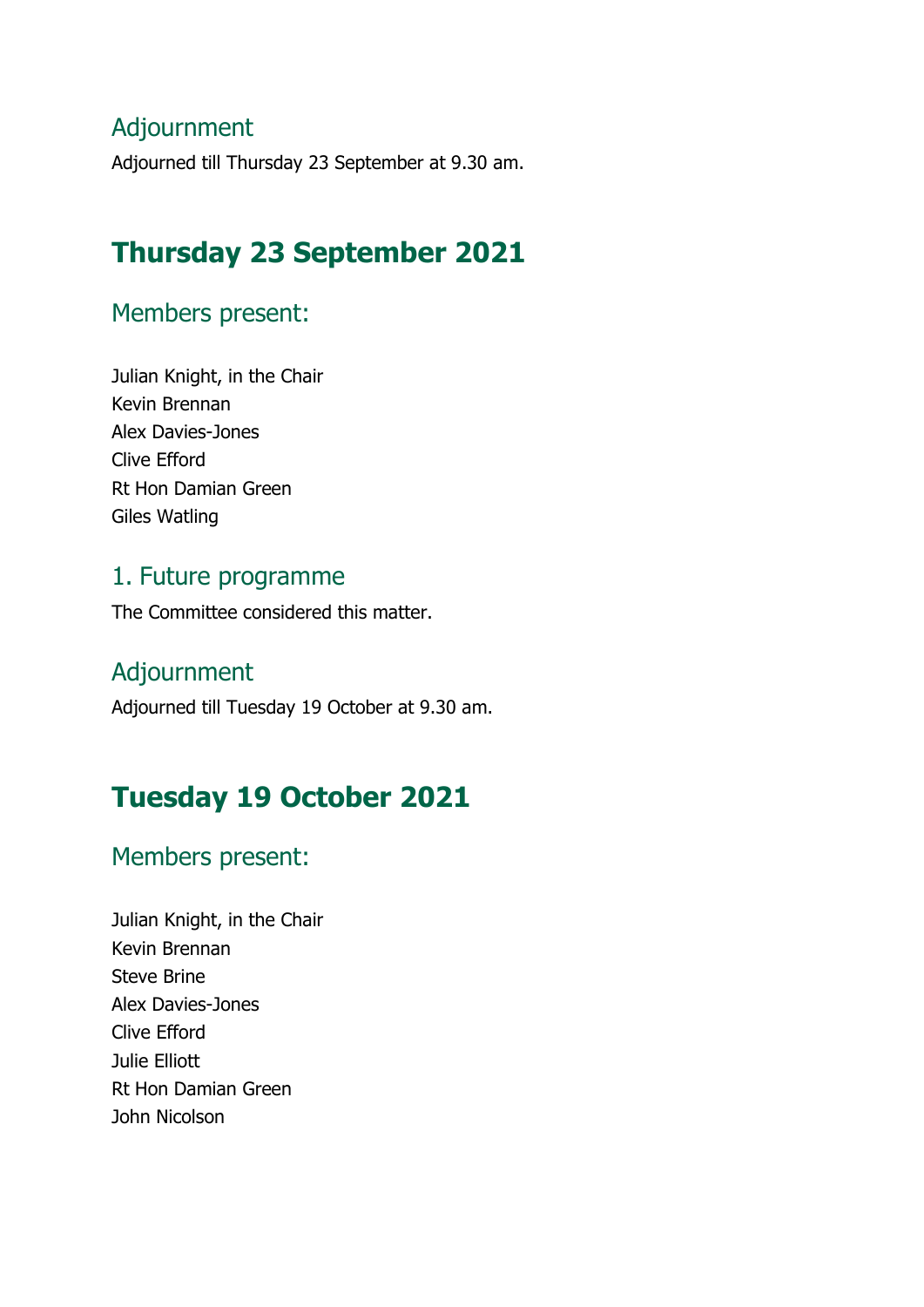#### 1. Future programme

The Committee considered this matter.

## 2. Sport in our communities

Draft Special Report (Sport in our communities: Government Response to the Committee's Fourth Report), proposed by the Chair, brought up, read the first and second time, and agreed to.

The Government response to the Fourth Report from the Committee of Session 2021-22 was appended to the Report.

Resolved. That the Report be the Third Special Report of the Committee to the House.

Ordered, That the Chair make the Report to the House.

## 3. Evidence reported for publication

Ordered, That the following written evidence be reported to the House for publication:

#### **EU visa arrangements for creative workers**

Letter from Julia Lopez MP, Minister of State, DCMS, relating to touring in the EU, 23 September 2021.

#### **Online safety and online harms**

Internet Watch Foundation [OSH0088] Facebook [OSH0089] Dr Talita Dias [OSH0090]

#### **Sport in our communities**

Fair Play for Women [COM0103] LGB Alliance [OSH0113]

#### **What next for the National Lottery?**

Clean Up Gambling [LOT0001] All Party Parliamentary Group for Gambling Related Harm [LOT0003] Department for Digital, Culture, Media and Sport [LOT0004] Gambling Commission [LOT0005]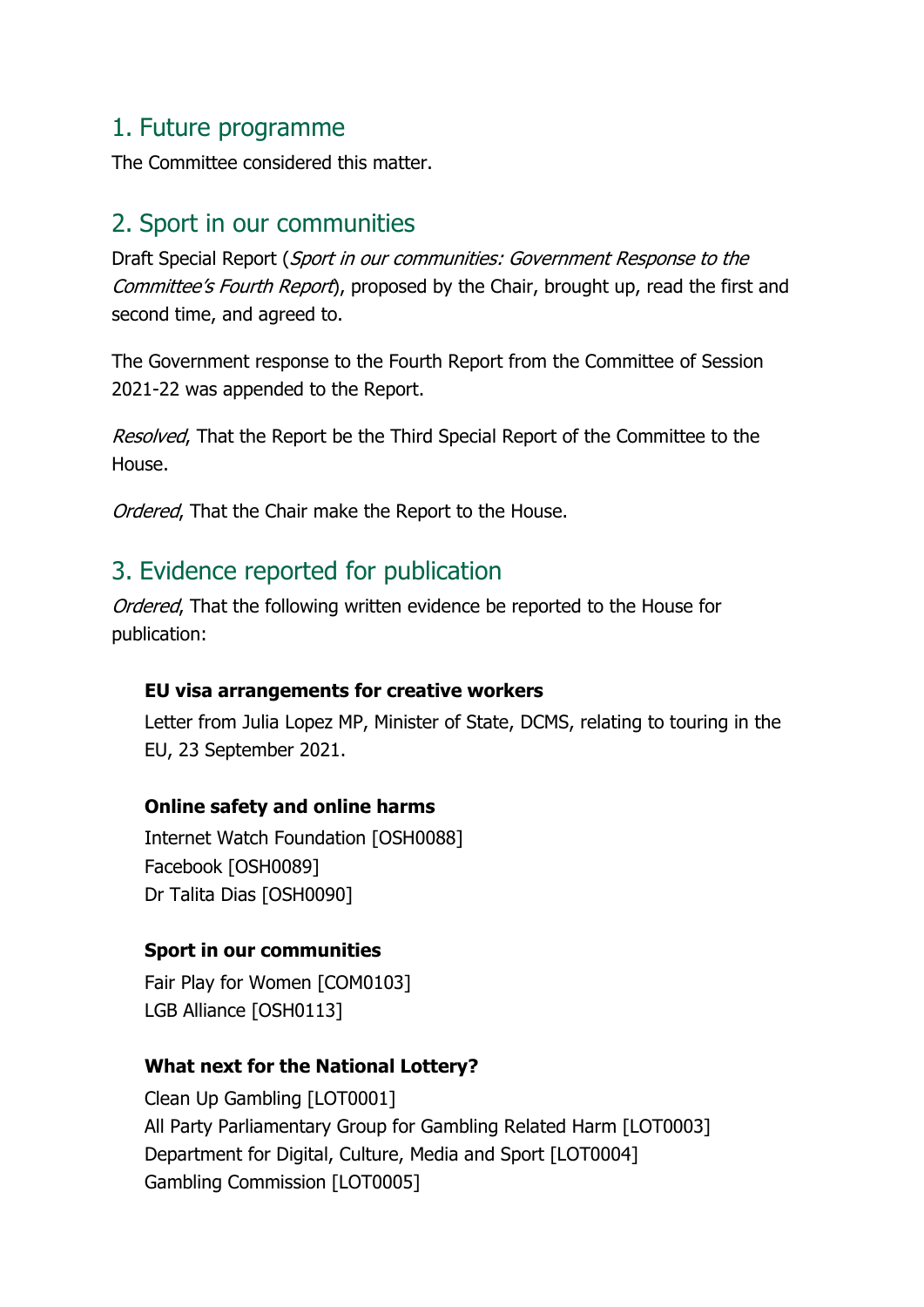Centre for Public Data [LOT0006] National Lottery Distributors [LOT0007]

#### 4. Major cultural and sporting events

Andrew Moger, Director, News Media Coalition, and Barbara Slater, Director, BBC Sport, gave oral evidence.

Simon Morton, Chief Operating Officer, UK Sport, and James Hampson, Director, UK & External Affairs, British Council, gave oral evidence.

#### Adjournment

Adjourned till Tuesday 26 October at 9.30 am.

# **Tuesday 26 October 2021**

#### Members present:

Julian Knight, in the Chair Kevin Brennan Steve Brine Alex Davies-Jones Clive Efford Julie Elliott Rt Hon Damian Green Simon Jupp John Nicolson Jane Stevenson Giles Watling

#### 1. Future programme

The Committee considered this matter.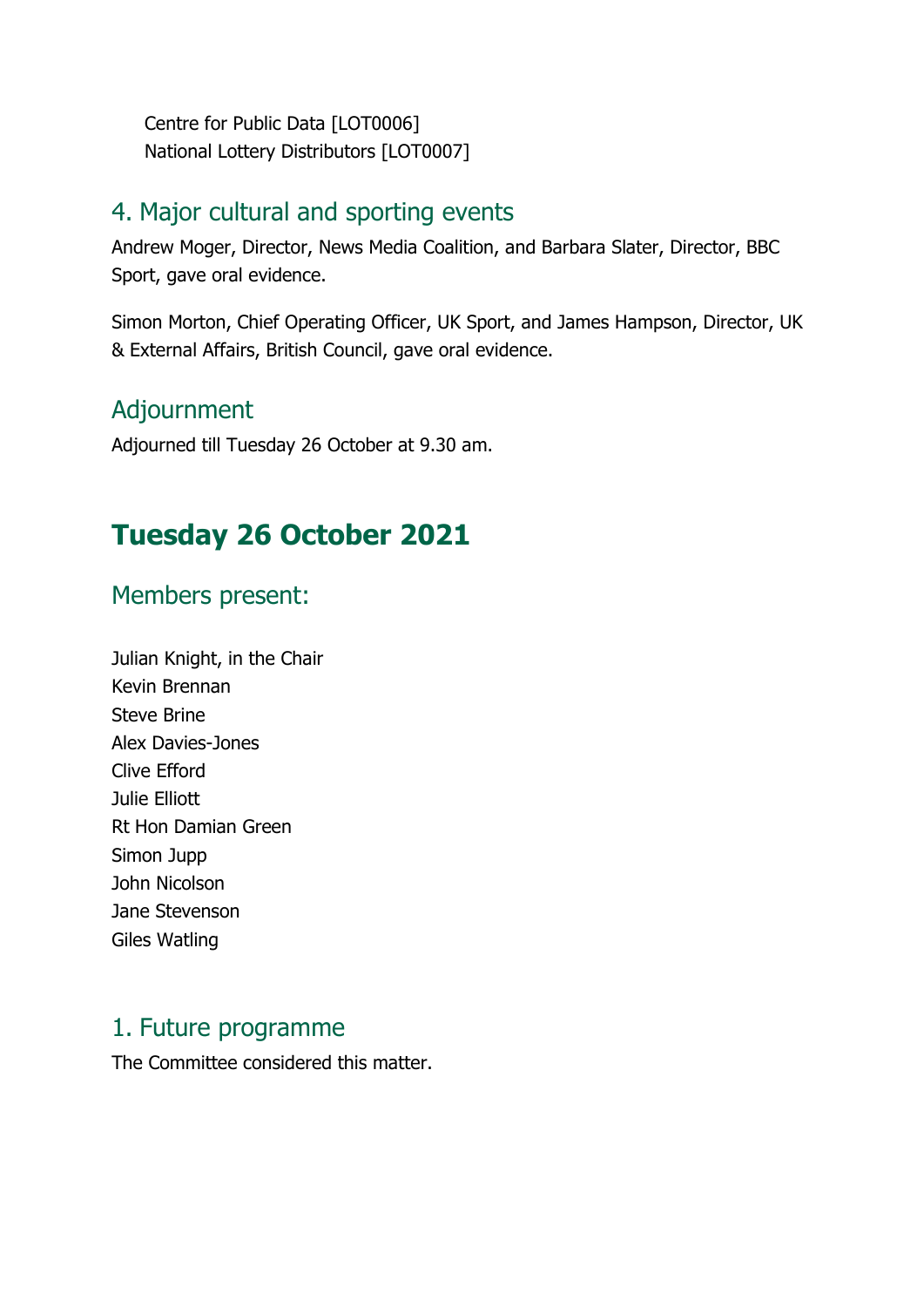## 2. Evidence reported for publication

Ordered. That the following written evidence be reported to the House for publication:

#### **Major cultural and sporting events**

Oriane Nermond, LSE, Dave O'Brien, University of Edinburgh and Neil Lee, LSE [MCS0031]

### Adjournment

Adjourned till Thursday 28 October at 10.00 am.

# **Thursday 28 October 2021**

### Members present:

Julian Knight, in the Chair Kevin Brennan Alex Davies-Jones Clive Efford Julie Elliott Jane Stevenson Giles Watling

#### 1. Future programme

The Committee considered this matter.

Resolved, That William Wragg, Chair, Public Administration and Constitutional Affairs Committee, be invited to attend the forthcoming pre-appointment for the Chair of the Charity Commission, pursuant to Standing Order No 137A(1)(e) (Select committees: power to work with other committees). 

## 2. What next for the National Lottery?

The Committee considered this matter.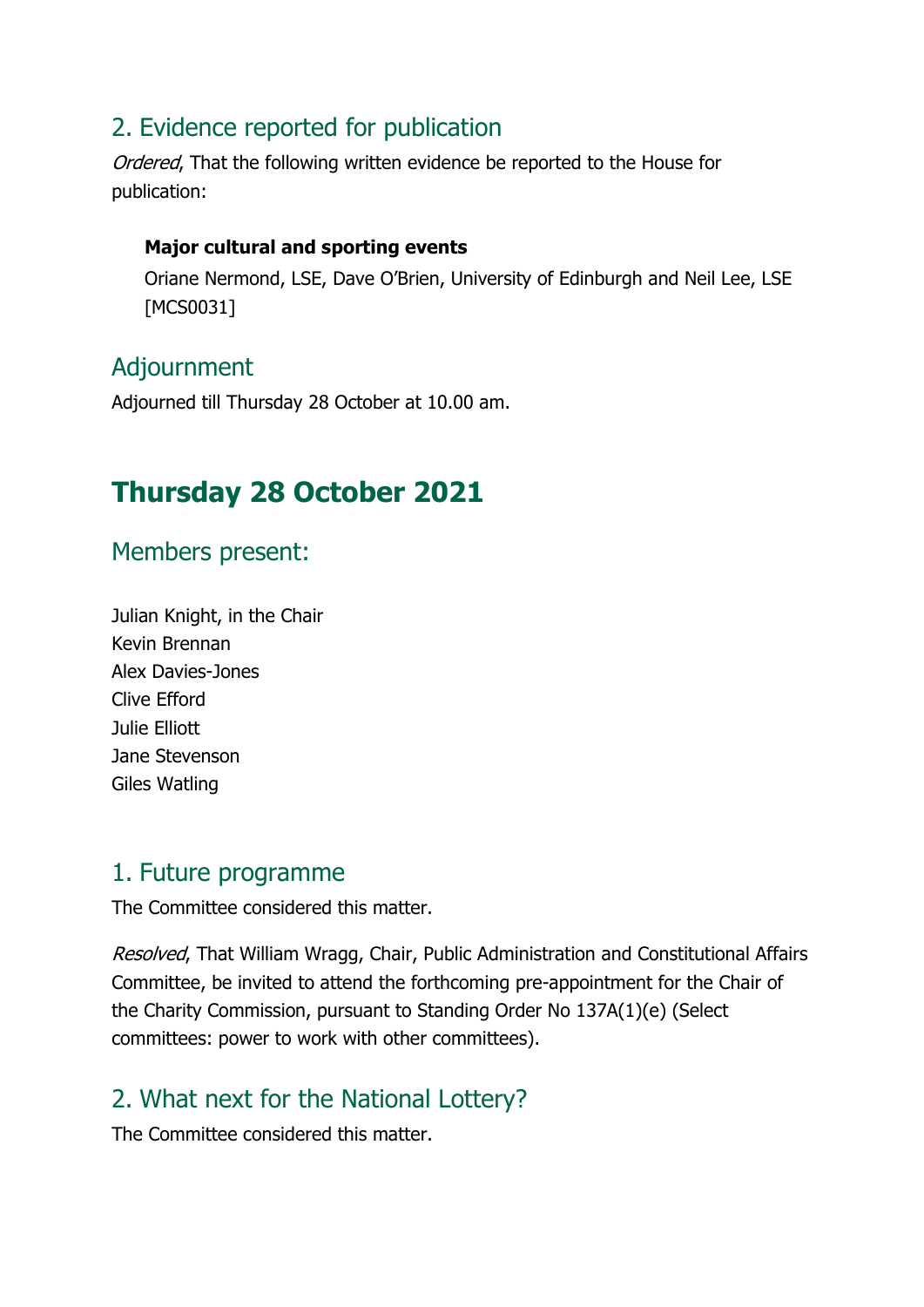### Adjournment

Adjourned till Tuesday 2 November at 9.30 am.

## **Tuesday 2 November 2021**

#### Members present:

Julian Knight, in the Chair Kevin Brennan Steve Brine Alex Davies-Jones Clive Efford Julie Elliott Rt Hon Damian Green Simon Jupp Jane Stevenson Giles Watling

#### 1. Future programme

The Committee considered this matter.

### 2. The future of public service broadcasting

Draft Special Report (The future of public service broadcasting: Ofcom Response to the Committee's Sixth Report of 2019-21), proposed by the Chair, brought up, read the first and second time, and agreed to.

The Ofcom response to the Sixth Report from the Committee of Session 2019-21 was appended to the Report.

Resolved, That the Report be the Fourth Special Report of the Committee to the House.

Ordered, That the Chair make the Report to the House.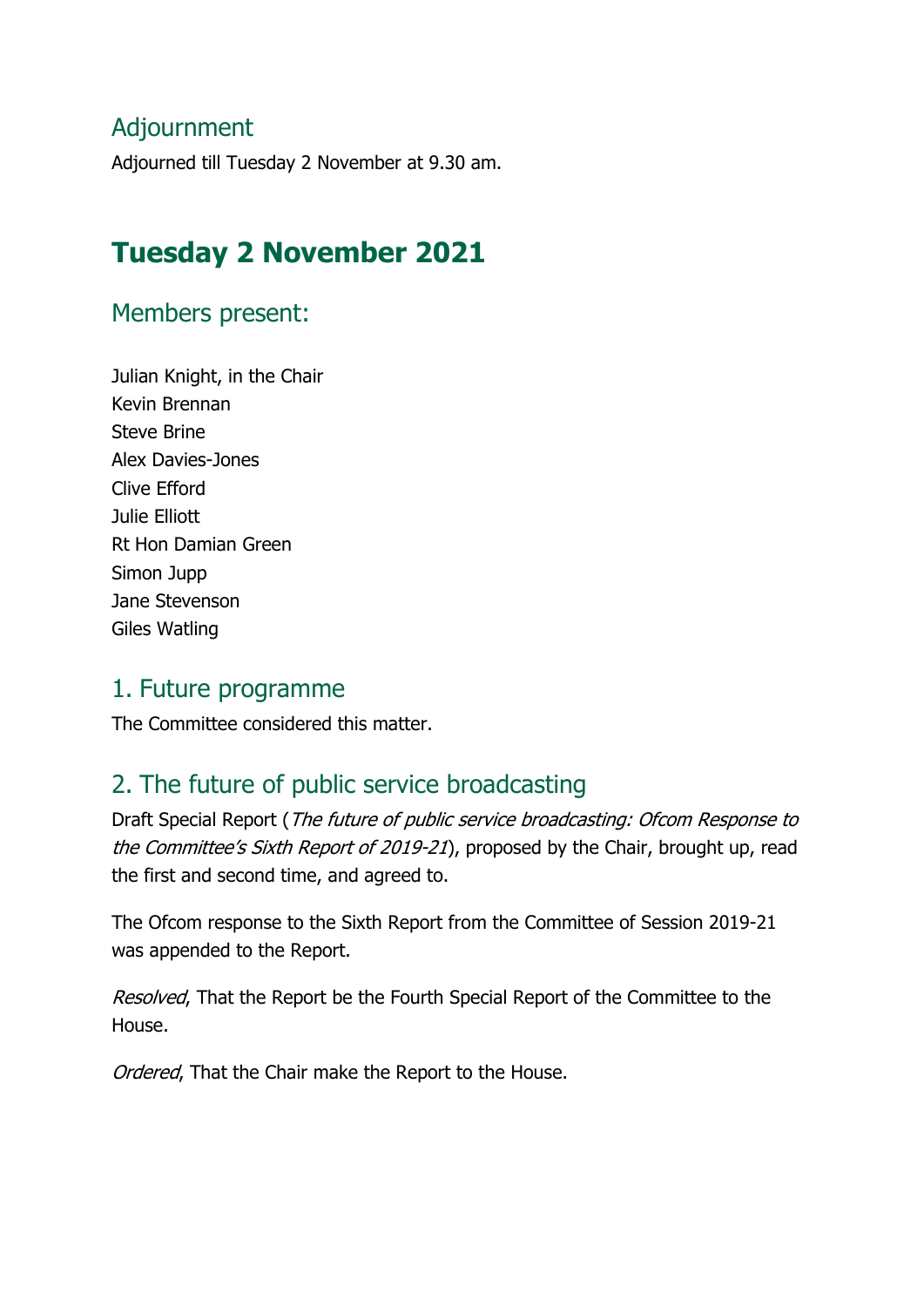#### 3. Influencer culture

Dr Catalina Goanta, Assistant Professor in Private Law, Maastricht University, Ed Magee, Chair, National Network for Children in Employment and Entertainment and Sergei Urban, founder, The Dad Lab, gave oral evidence.

Dr Ysabel Gerrard, Lecturer in Digital Media and Society, University of Sheffield, Professor Sonia Livingstone, Department of Media and Communications, London School of Economics and Helen Wills, founder, Actually Mummy, gave oral evidence.

## Adjournment

Adjourned till Tuesday 9 November at 9.30 am.

# **Wednesday 3 to Thursday 4 November 2021**

The Chair, Kevin Brennan, Alex Davies-Jones, Clive Efford and Jane Stevenson visited Coventry and Birmingham in connection with the Committee's inquiry into Major cultural and sporting events, in accordance with the Committee's decision of 7 September.

# **Tuesday 9 November 2021**

#### Members present:

Julian Knight, in the Chair Kevin Brennan Alex Davies-Jones Clive Efford Julie Elliott Simon Jupp John Nicolson Giles Watling

#### 1. Future programme

The Committee considered this matter.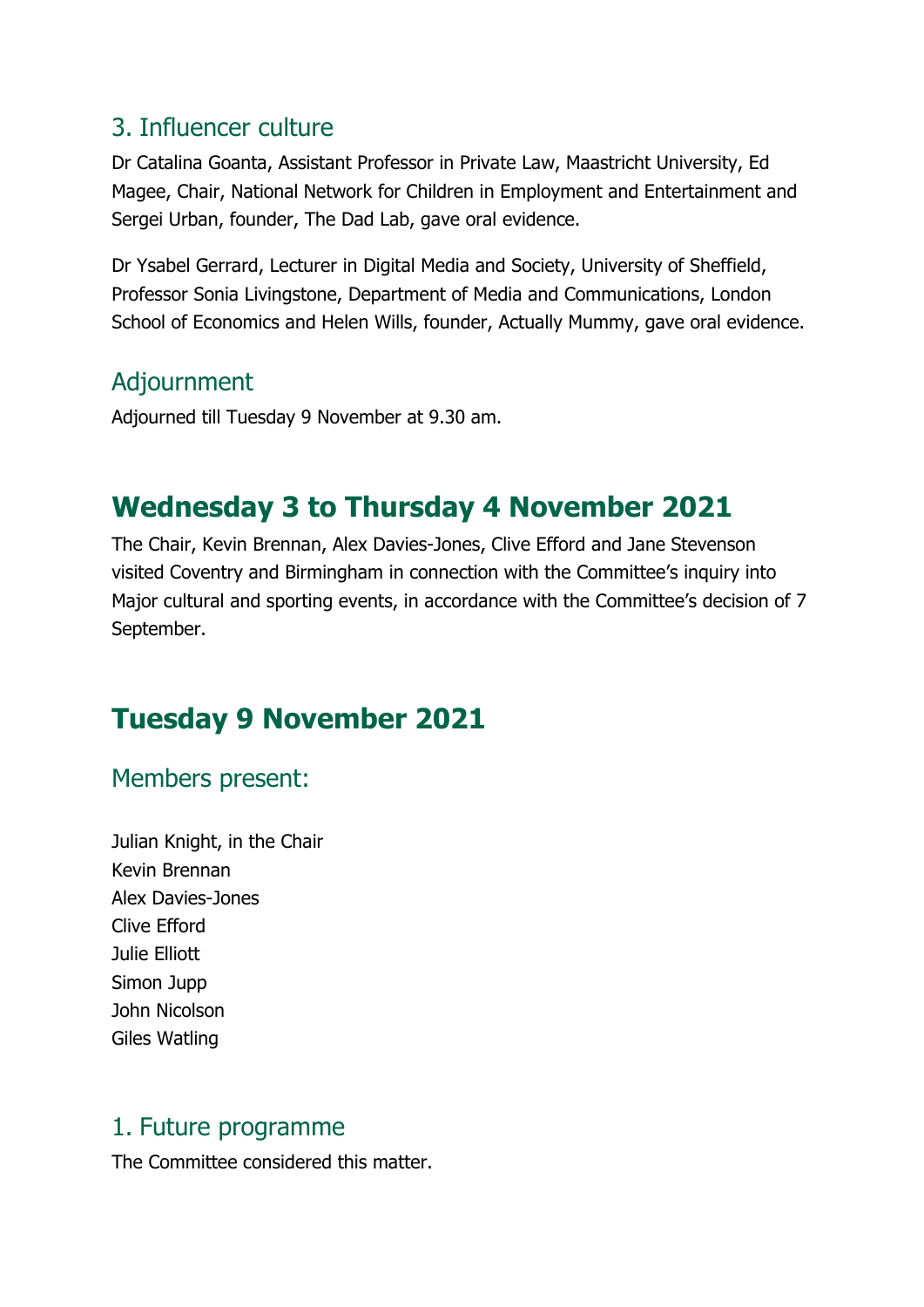## 2. Evidence reported for publication

Ordered, That the following written evidence be reported to the House for publication:

#### **Influencer culture**

Influencer Marketing Trade Body [INF0036] Influencer Marketing Trade Body supplementary [INF0037]

**Major cultural and sporting events** British Council [MCS0032]

#### Adjournment

Adjourned till Tuesday 16 November at 9.00 am.

# **Tuesday 16 November 2021**

### Members present:

| Julian Knight, in the Chair |
|-----------------------------|
| Kevin Brennan               |
| <b>Steve Brine</b>          |
| Alex Davies-Jones           |
| Clive Efford                |
| Julie Elliott               |
| <b>Rt Hon Damian Green</b>  |
| Simon Jupp                  |
| John Nicolson               |
| Giles Watling               |
|                             |

#### 1. Future programme

The Committee considered this matter.

## 2. Evidence reported for publication

Ordered, That the following written evidence be reported to the House for publication: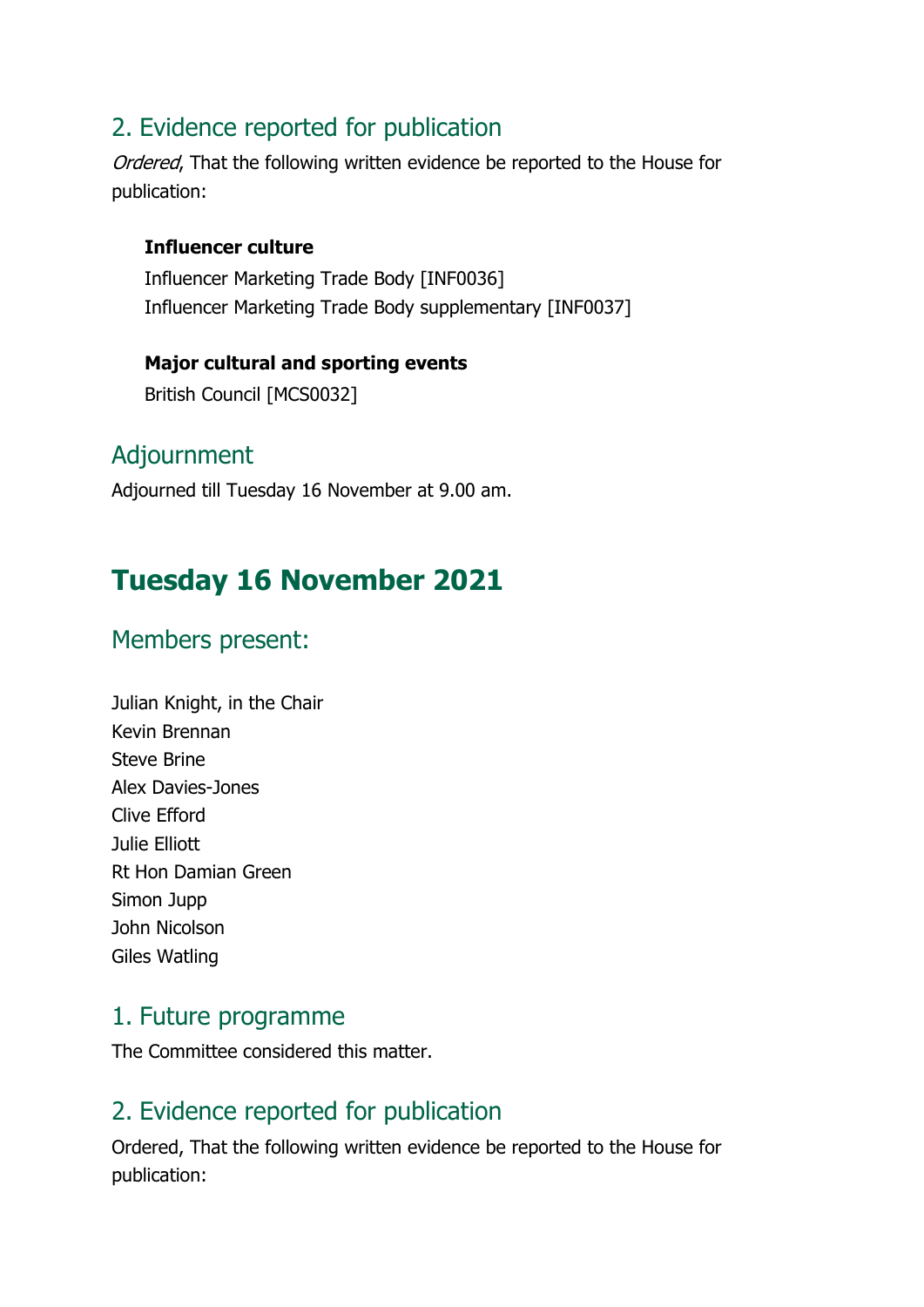#### **Influencer culture**

Helen Wills supplementary [INF0038]

#### **Sport governance**

Azeem Rafiq Witness Statement to the Leeds employment tribunal

#### **The work of the BBC**

Correspondence with the BBC relating to oral evidence on 21 September 2021, dated 8 November 2021

#### 3. Sport governance

Azeem Rafiq, former Yorkshire cricketer, gave oral evidence.

Roger Hutton, former Chair, and Lord Patel of Bradford, Chair, Yorkshire County Cricket Club, gave oral evidence.

Tom Harrison, Chief Executive, Kate Miller, Chief Diversity and Communications Officer, Meena Botros, Director of Legal and Integrity, and Alan Dickinson, Non-Executive Director, England and Wales Cricket Board, gave oral evidence.

#### Adjournment

Adjourned till Thursday 18 November at 10.30 am.

# **Thursday 18 November 2021**

#### Members present:

Julian Knight, in the Chair Kevin Brennan Alex Davies-Jones Clive Efford Julie Elliott Rt Hon Damian Green Simon Jupp John Nicolson Giles Watling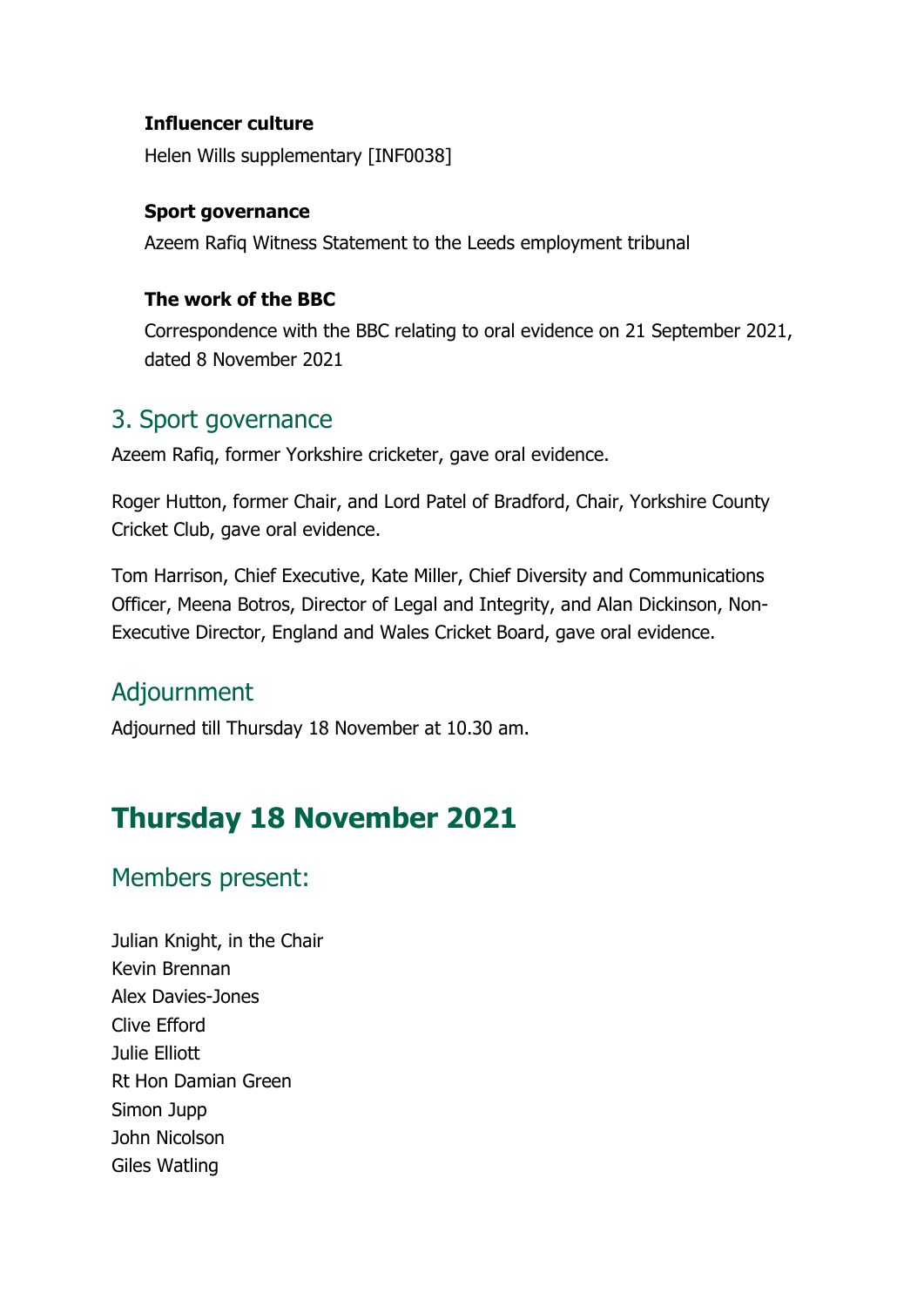#### 1. Future programme

The Committee considered this matter.

## 2. Major cultural and sporting events

Nigel Huddleston MP, Minister for Sport, Tourism, Heritage and Civil Society, Carrie Cooke, Deputy Director, Unboxed and City of Culture, and Sian Joseph, Deputy Director, Ceremonials, Department for Digital, Culture, Media and Sport gave evidence.

### Adjournment

Adjourned till Tuesday 23 November at 2.00 pm.

# **Tuesday 23 November 2021**

## Members present:

| Julian Knight, in the Chair |
|-----------------------------|
| Kevin Brennan               |
| <b>Steve Brine</b>          |
| Alex Davies-Jones           |
| Clive Efford                |
| Julie Elliott               |
| Rt Hon Damian Green         |
| Simon Jupp                  |
| John Nicolson               |
|                             |

#### 1. Future programme

The Committee considered this matter.

## 2. Promoting Britain abroad

Resolved, That the Committee visit South Korea in March 2022 in connection with its inquiry into Promoting Britain abroad, and that the Chair seek the approval of the Liaison Committee for expenditure in connection with the visit.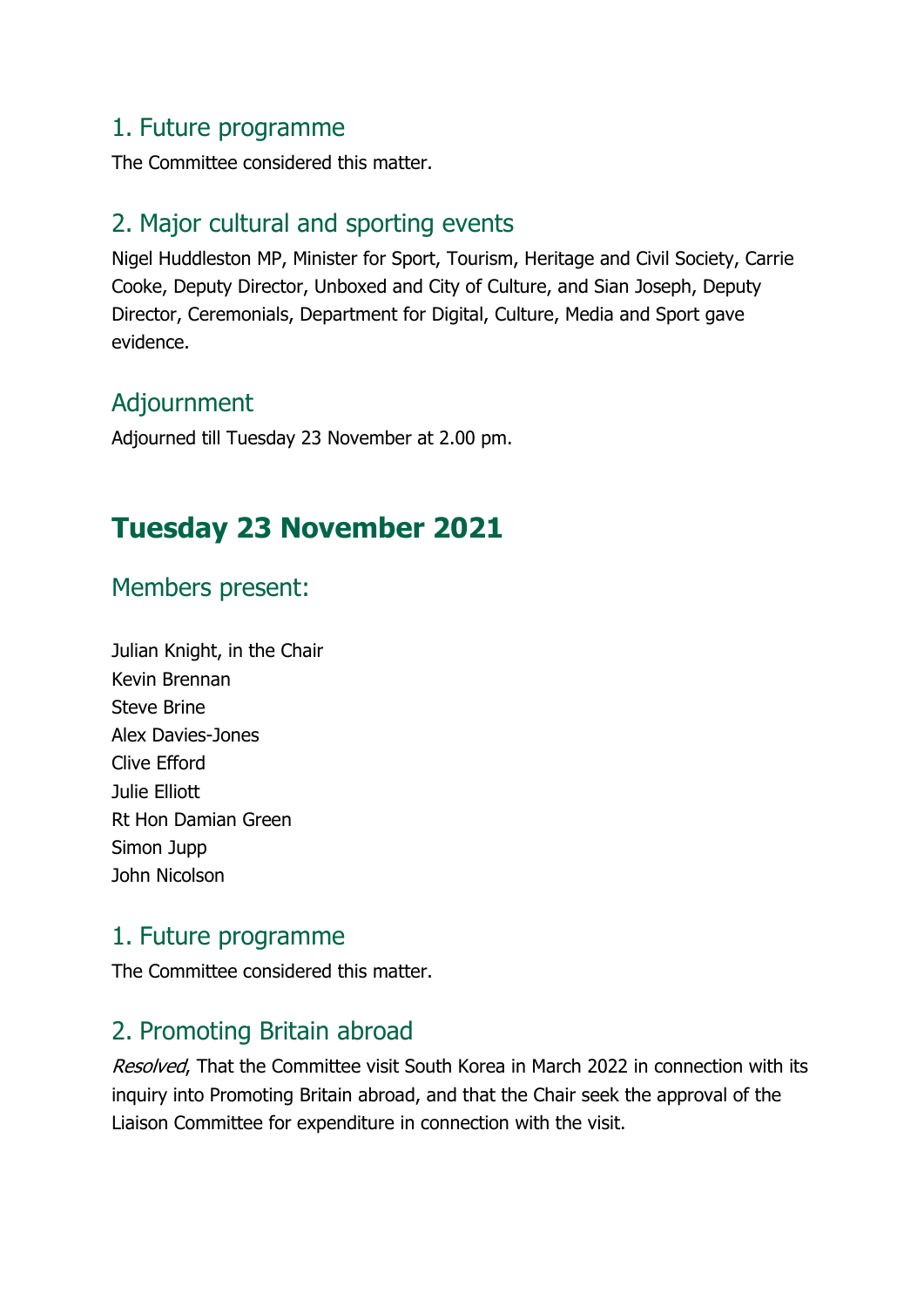# 3. Evidence reported for publication

Ordered. That the following written evidence be reported to the House for publication:

#### **Influencer culture**

Professor Sonia Livingstone and Dr Miriam Rahali [INF0039]

#### **Online safety and online harms**

The Age Verification Providers Association [OSG0091] Correspondence with the Secretary of State for Digital, Culture, Media and Sport, relating to Parliamentary scrutiny of online safety regime, 11 and 22 November 2021.

#### **Sport governance**

Letter from Roger Hutton, former Chair, Yorkshire County Cricket Club, relating to oral evidence on 16 November 2021, 22 November 2021.

# 4. The work of the Department for Digital, Culture, Media and Sport

Rt Hon Nadine Dorries MP, Secretary of State for Digital, Culture, Media and Sport, Sarah Healey, Permanent Secretary, and Sarah Connolly, Director, Security and Online Harms Directorate, Department for Digital, Culture, Media and Sport, gave oral evidence.

#### Adjournment

Adjourned till Thursday 25 November at 9.30 am.

# **Thursday 25 November 2021**

#### Members present:

Julian Knight, in the Chair Kevin Brennan Clive Efford Julie Elliott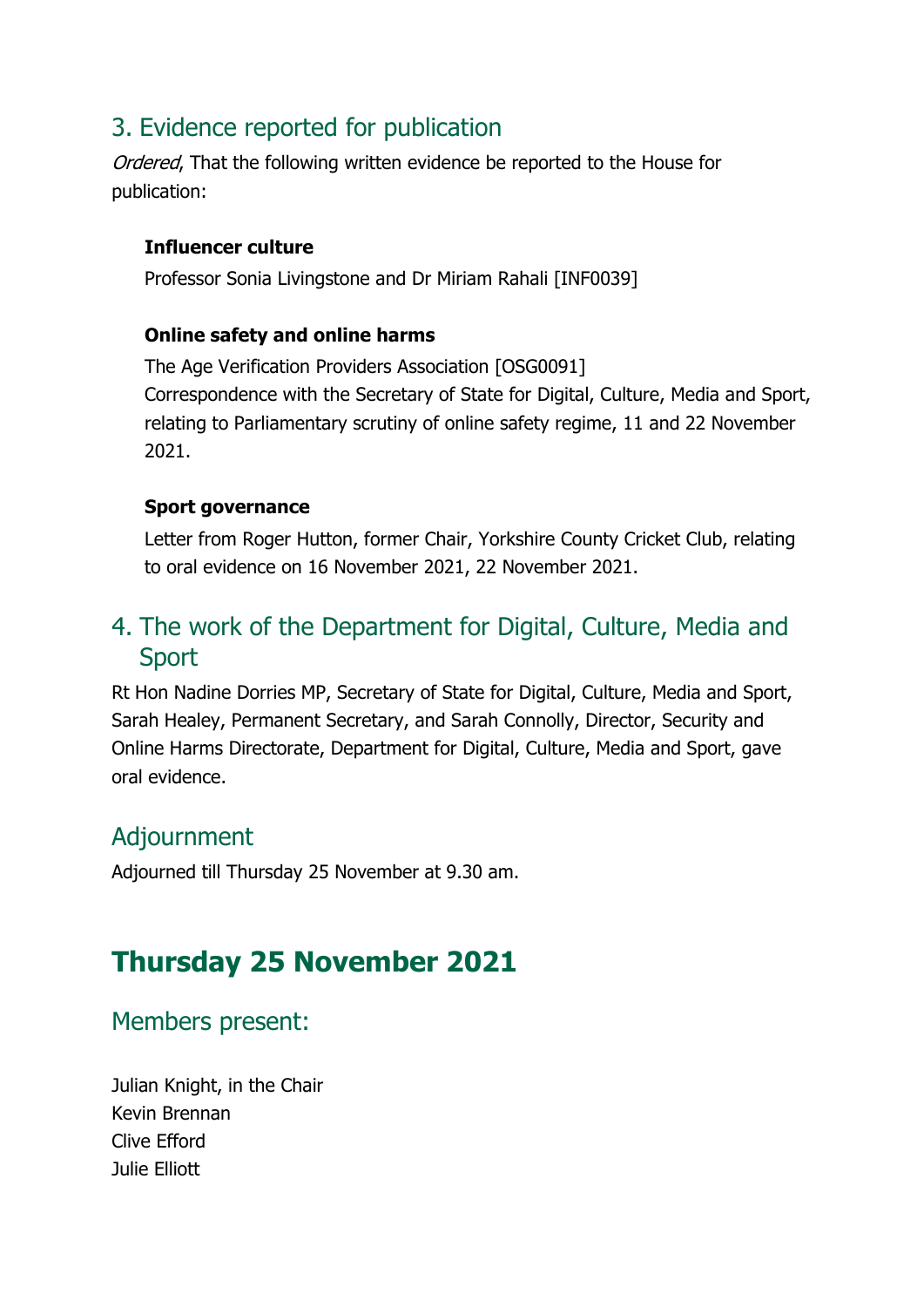#### 1. Future programme

The Committee considered this matter.

### 2. Influencer culture

Dr Stephanie Alice Baker, Senior Lecturer in Sociology, City University of London, Dr Giovanni De Gregorio, postdoctoral researcher at the Centre for Socio-Legal Studies, University of Oxford, and Abbie Richards, Science communicator, gave evidence.

Dr Robyn Caplan, Senior Researcher at Data and Society Research Institute, Becca Lewis, Graduate fellow and PhD candidate at Stanford University, and Sara McCorquodale, Chief Executive and founder of CORQ, gave evidence.

# Adjournment

Adjourned till Tuesday 30 November at 9.30 am.

# **Tuesday 30 November 2021**

## Members present:

Julian Knight, in the Chair Kevin Brennan Steve Brine Alex Davies-Jones Clive Efford Julie Elliott John Nicolson Jane Stevenson

## 1. Future programme

The Committee considered this matter.

# 2. What next for the National Lottery?

Adam Peaty MBE, Olympic swimmer, Ellie Robinson MBE, Paralympic swimmer, and Lauren Rowles MBE, Paralympic rower, gave evidence.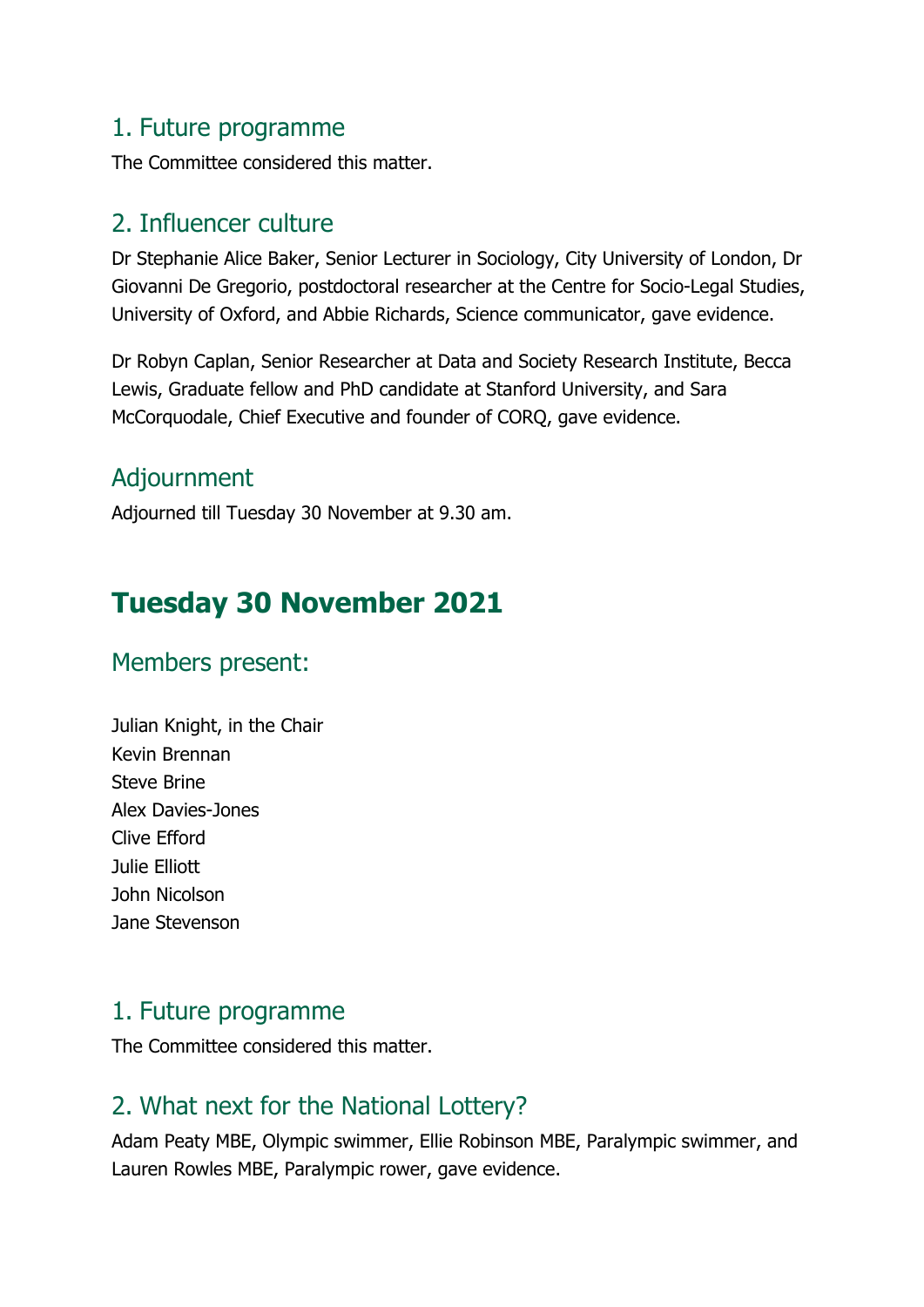Anna Powell-Smith, Founder, Centre for Public Data, and Dr Sasha Stark, Senior Researcher, Responsible Gambling Council, gave evidence.

#### Adjournment

Adjourned till Tuesday 7 December at 9.30 am.

# **Tuesday 7 December 2021**

### Members present:

Julian Knight, in the Chair Kevin Brennan Steve Brine Clive Efford Julie Elliott Rt Hon Damian Green John Nicolson Jane Stevenson Giles Watling

#### 1. Future programme

The Committee considered this matter.

#### 2. Sport governance

Basharat Hussain, Executive Chairperson, and Adil Mehmood, Executive Finance Officer, Quaid e Azam Premier Cricket League, gave evidence.

Tracey Crouch MP, Chair, Independent Fan Led Review of Football Governance, gave evidence.

#### Adjournment

Adjourned till Thursday 9 December at 9.30 am.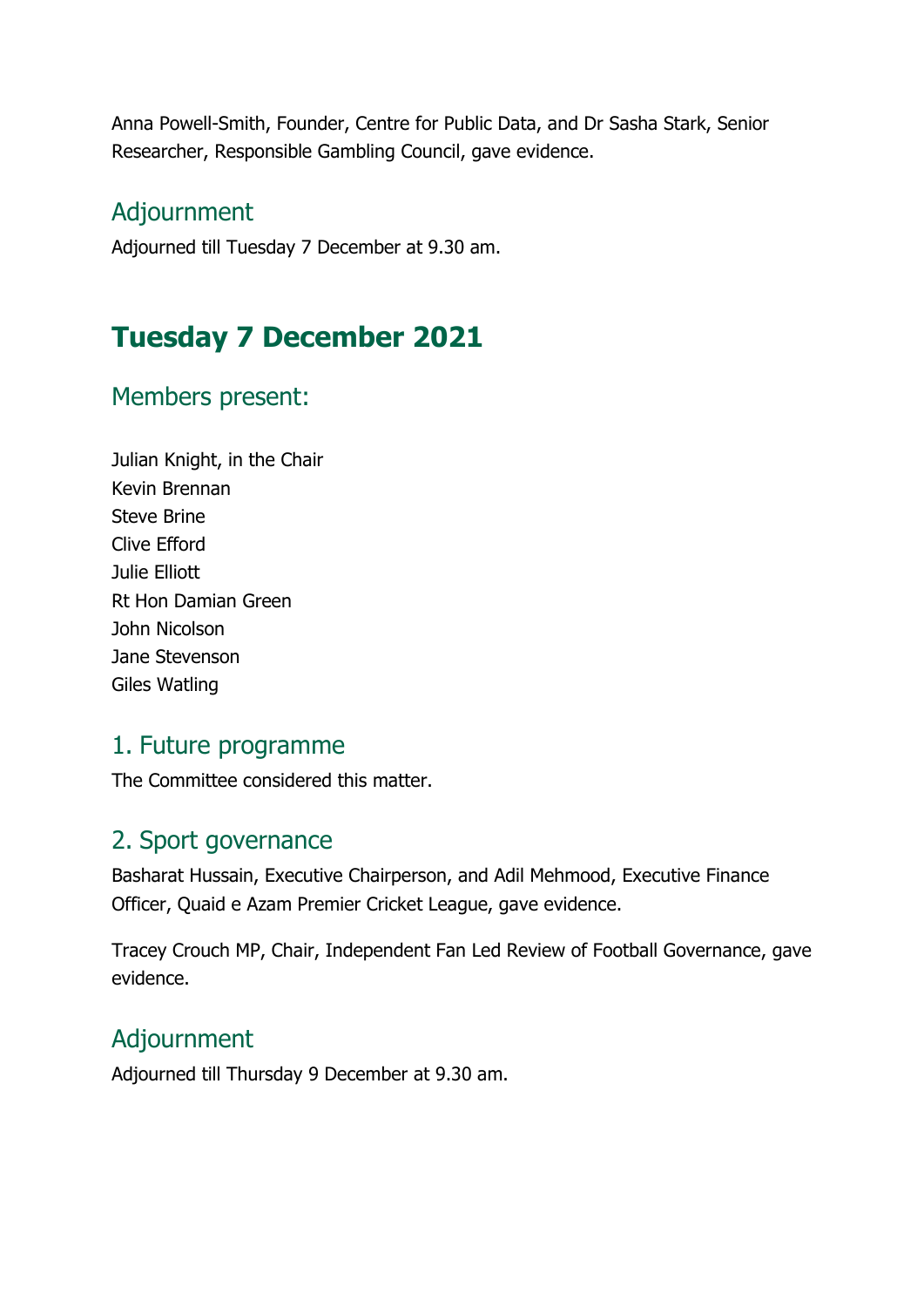# **Thursday 9 December 2021**

## Members present:

Julian Knight, in the Chair Kevin Brennan Clive Efford Rt Hon Damian Green John Nicolson Jane Stevenson

William Wragg MP (Public Administration and Constitutional Affairs Committee) also attended the meeting pursuant to Standing Order No. 137A(1)(e) and the decision of the Digital, Culture, Media and Sport Committee of Thursday 28 October 2021.

#### 1. Future programme

The Committee considered this matter.

## 2. Pre-appointment hearing for Chair of the Charity Commission

Martin Thomas, Government's preferred candidate for Chair of the Charity Commission, gave evidence.

The Committee considered this matter.

Draft Report (Pre-appointment hearing for Chair of the Charity Commission), proposed by the Chair, brought up and read.

The draft Report was agreed to; the Formal Minutes relating to the consideration of the Report are published in the Sixth Report of the Committee, HC 261.

# Adjournment

Adjourned till Tuesday 14 December at 9.30 am.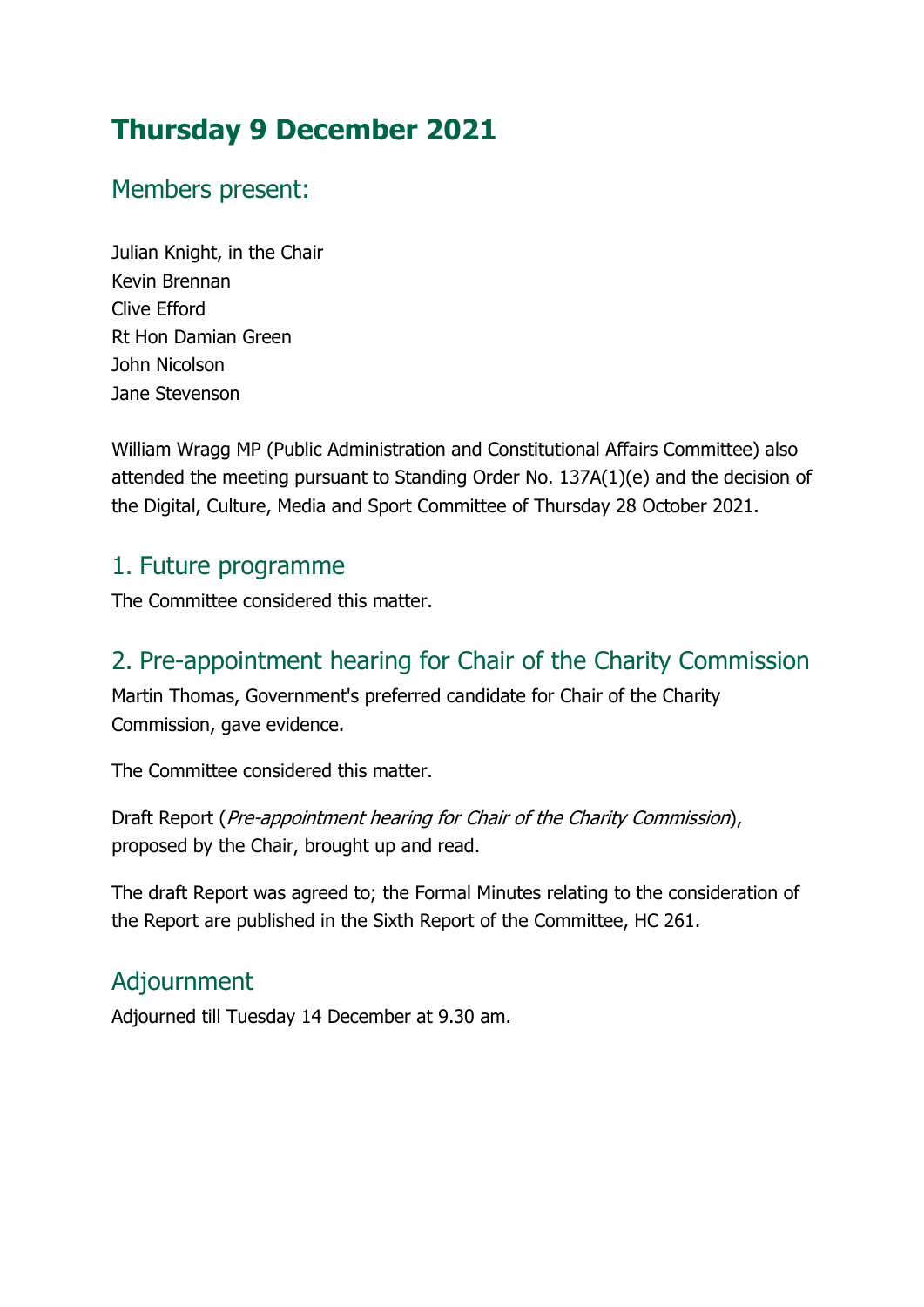# **Tuesday 14 December 2021**

### Members present:

Julian Knight, in the Chair Kevin Brennan Steve Brine Clive Efford Julie Elliott Rt Hon Damian Green Simon Jupp Jane Stevenson

### 1. Future programme

The Committee considered this matter.

# 2. Evidence reported for publication

Ordered, That the following written evidence be reported to the House for publication:

#### **Major cultural and sporting events**

News Media Coalition supplementary [MCS0033]

## Adjournment

Adjourned till Tuesday 11 January at 9.30 am.

# **Tuesday 11 January 2022**

## Members present:

Julian Knight, in the Chair Kevin Brennan Clive Efford Julie Elliott Rt Hon Damian Green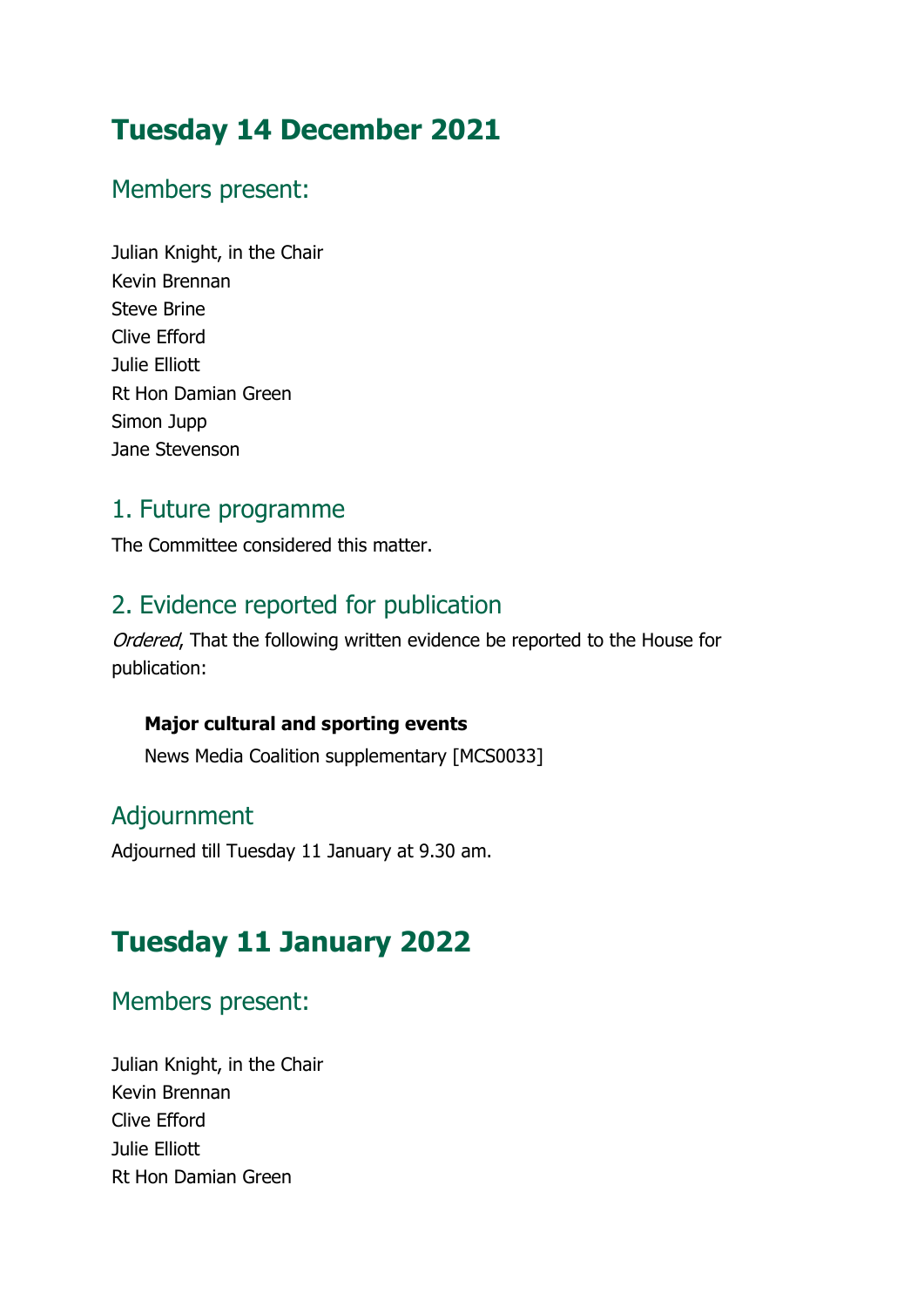Simon Jupp John Nicolson Jane Stevenson Giles Watling

#### 1. Future programme

The Committee considered this matter.

#### 2. Racism in cricket

The Committee considered this matter.

Draft Report (Racism in cricket), proposed by the Chair, brought up and read.

The draft Report was agreed to; the Formal Minutes relating to the consideration of the Report are published in the Seventh Report of the Committee, HC 1001.

#### 3. Promoting Britain abroad

Resolved, That the Committee visit Knebworth House, Hertfordshire, in February 2022 in connection with its inquiry into Promoting Britain abroad.

## 4. Evidence reported for publication

Ordered, That the following written evidence be reported to the House for publication:

#### **Influencer culture**

Dr Stephanie Alice Baker supplementary [INF0040]

#### **Major cultural and sporting events**

Correspondence from Nigel Huddleston MP, Parliamentary Under Secretary of State for Sport, Tourism, Heritage and Civil Society, relating to oral evidence on 18 November 2021, dated 14 December 2021

#### **Pre-appointment hearing for Chair of the Charity Commission**

Correspondence from Martin Thomas, Government's former preferred candidate for Chair of the Charity Commission, relating to the Charity Commission appointment, dated 10 January 2022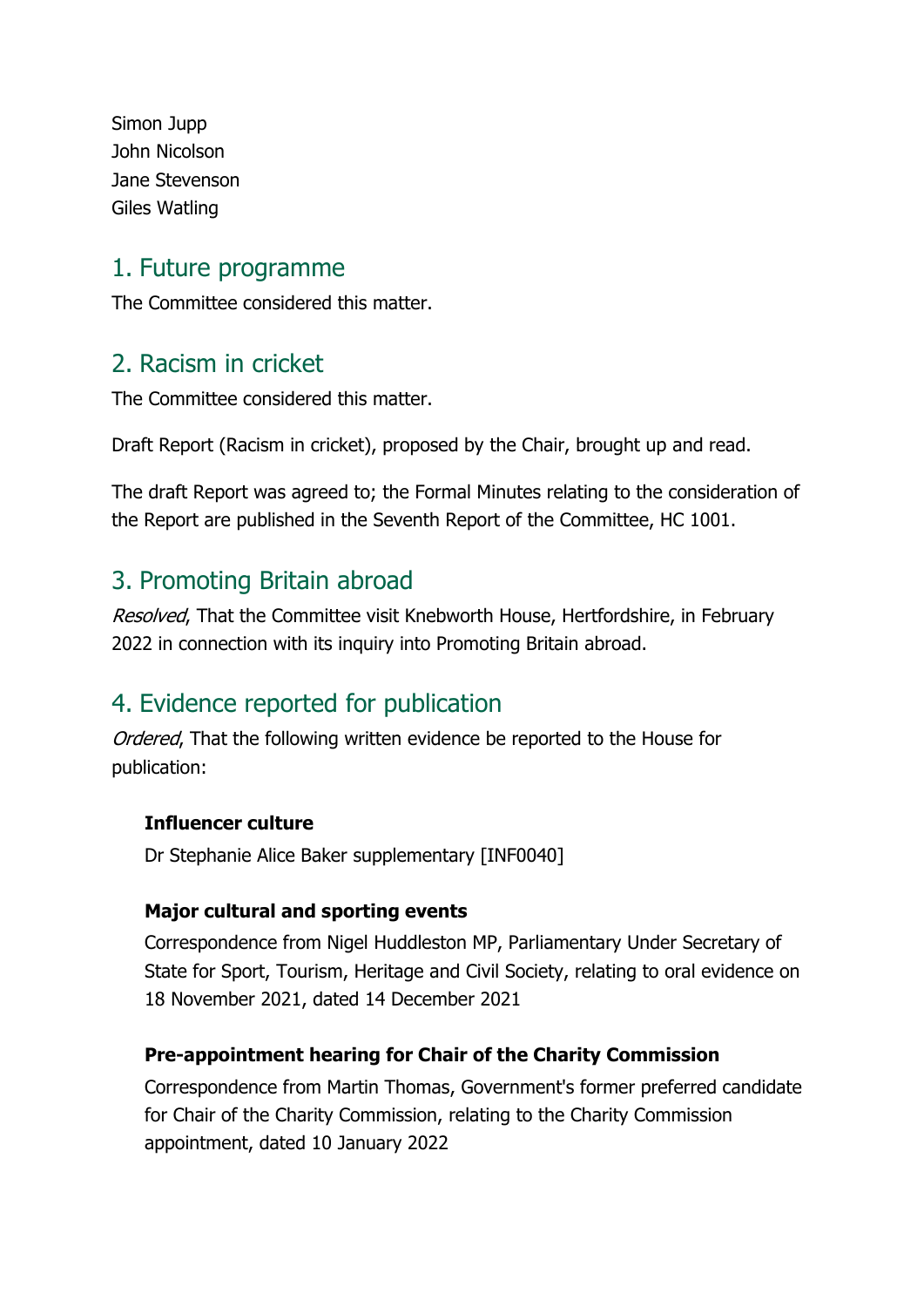## 5. The work of the Commissioner for Public Appointments

The Committee considered this matter.

William Shawcross CVO, Commissioner for Public Appointments, gave oral evidence.

Sarah Healey, Permanent Secretary, Polly Payne, Director General, Culture, Sport and Civil Society, and Gemma Brough, Deputy Director, Public Bodies, Appointments, Honours & Awards, Department for Digital, Culture, Media and Sport, gave oral evidence.

## Adjournment

Adjourned till Tuesday 18 January at 9.30 am.

# **Tuesday 18 January 2022**

## Members present:

Julian Knight, in the Chair Steve Brine Clive Efford Julie Elliott Rt Hon Damian Green Simon Jupp John Nicolson Jane Stevenson

#### 1. Future programme

The Committee considered this matter.

# 2. Evidence reported for publication

Ordered, That the following written evidence be reported to the House for publication:

#### **Online safety and online harms**

Professor Clare McGlynn [OSH0092]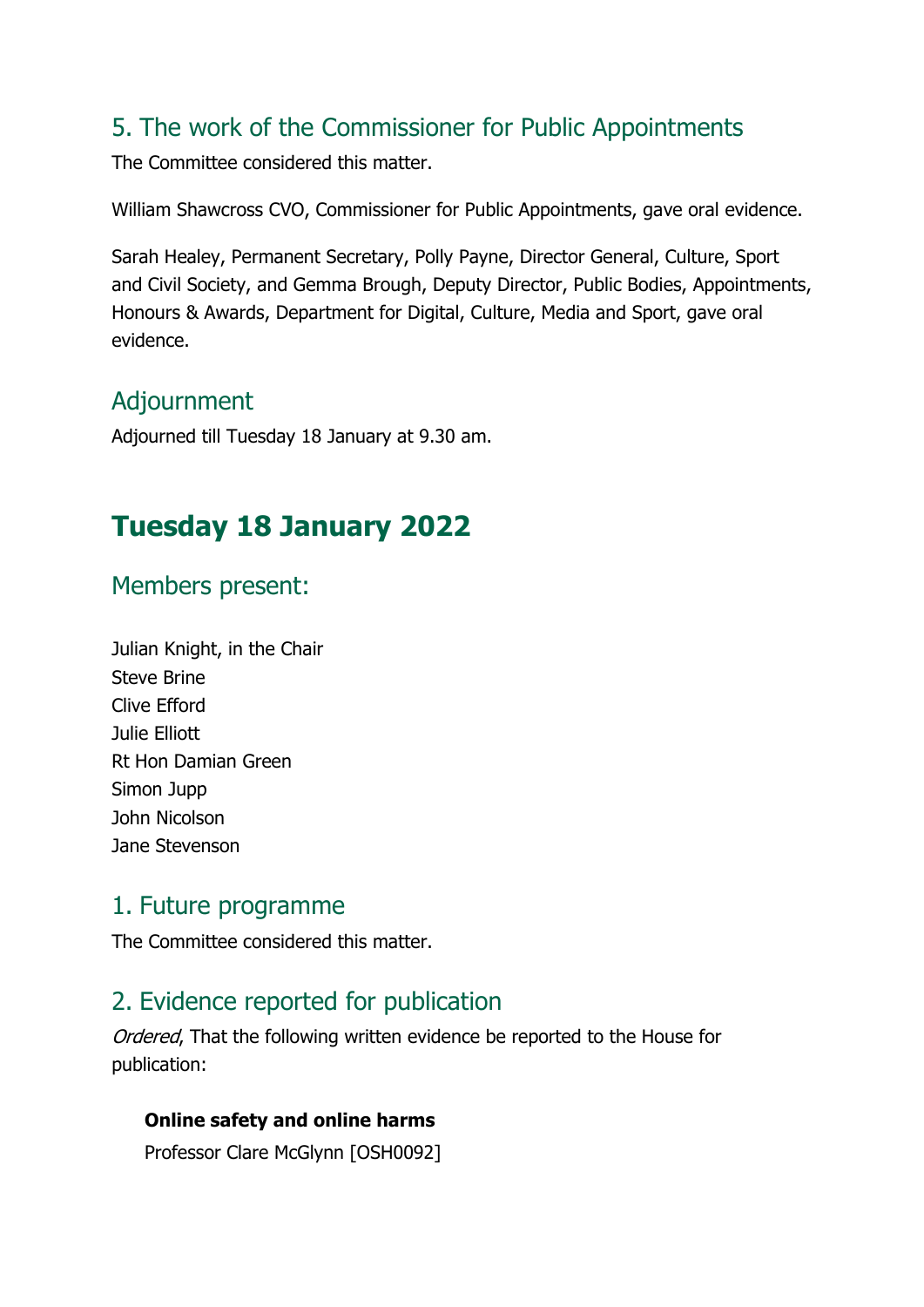Correspondence with Rt Hon Jacob Rees-Mogg MP, Leader of the House of Commons, relating to recommendations from the Joint Committee on the Online Safety Bill, 16 December 2021 and 7 January 2022.

#### 3. Influencer culture

The Committee considered this matter.

Iain Bundred, Head of Public Policy UK&I, YouTube, Ronan Costello, Senior Public Policy Manager EMEA, Twitter, Tom Gault, UK and Northern Europe Public Policy Lead, Instagram, and Elizabeth Kanter, Director of Government Relations and Public Policy, TikTok, gave oral evidence.

## Adjournment

Adjourned till Thursday 20 January at 10.00 am.

# **Thursday 20 January 2022**

### Members present:

Julian Knight, in the Chair Clive Efford Julie Elliott Rt Hon Damian Green John Nicolson Jane Stevenson

## 1. The Draft Online Safety Bill and the legal but harmful debate

The Committee considered this matter.

Draft Report (The Draft Online Safety Bill and the legal but harmful debate), proposed by the Chair, brought up and read.

The draft Report was agreed to; the Formal Minutes relating to the consideration of the Report are published in the Eighth Report of the Committee, HC 1039.

## 2. Future programme

The Committee considered this matter.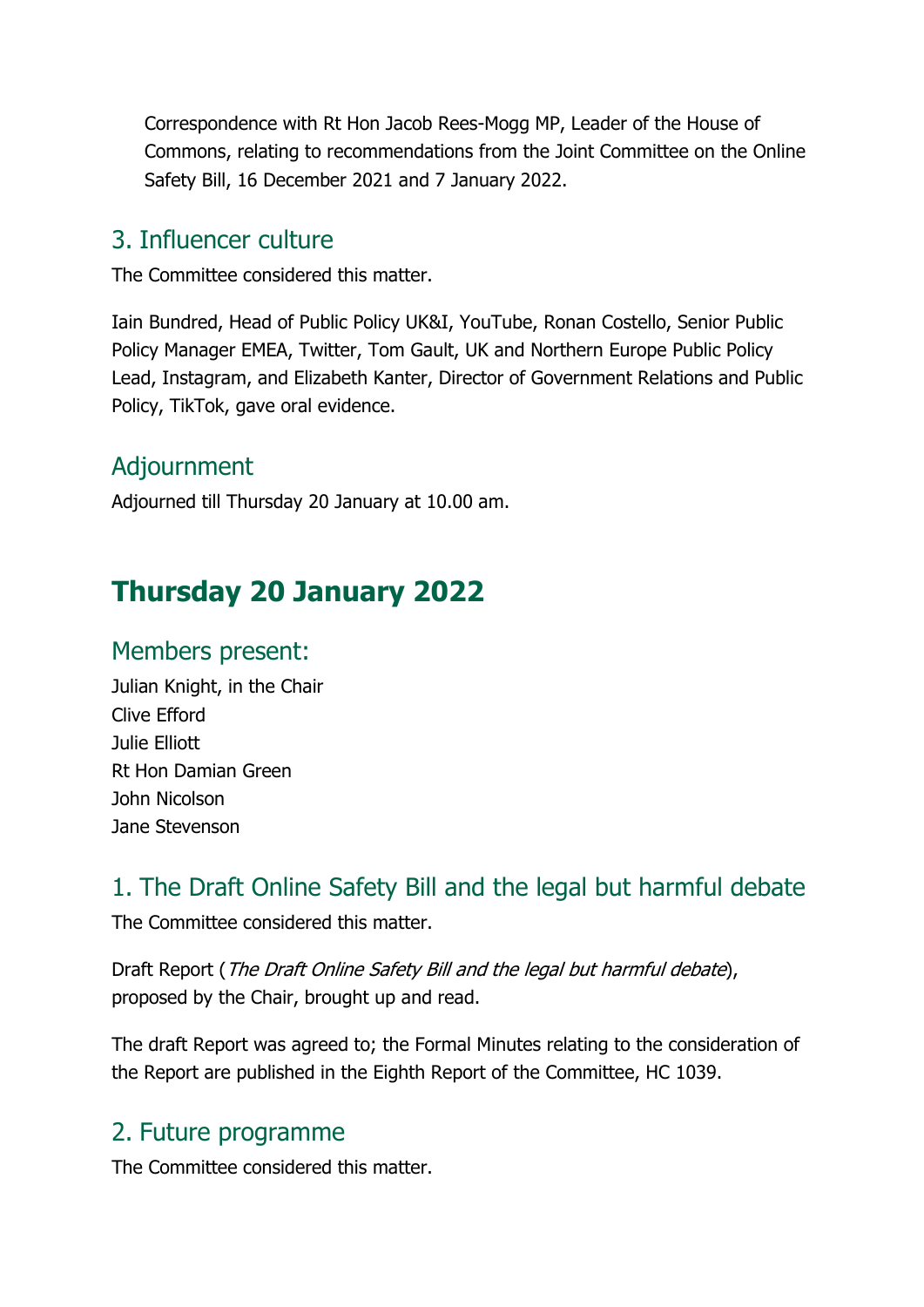### Adjournment

Adjourned till Tuesday 25 January at 9.30 am.

# **Tuesday 25 January 2022**

#### Members present:

Julian Knight, in the Chair Kevin Brennan Steve Brine Julie Elliott Rt Hon Damian Green John Nicolson Jane Stevenson Giles Watling

#### 1. Future programme

The Committee considered this matter.

Resolved, That the Committee inquire into Sustainability of local journalism.

Resolved, That the Committee inquire into Connected tech: smart or sinister?

## 2. Evidence reported for publication

Ordered. That the following written evidence be reported to the House for publication:

#### **Promoting Britain abroad**

Value Retail Plc [PBA0001] VisitBritain [PBA0002] Pacific Asia Travel Association (UK and Ireland) [PBA0003] Department for Digital, Culture, Media and Sport [PBA0004] European Cultural Experiences, A C Tours, E Voyages Ltd and others [PBA0005] African Travel and Tourism Association [PBA0006] London First [PBA0007] Latin American Travel Association [PBA0008]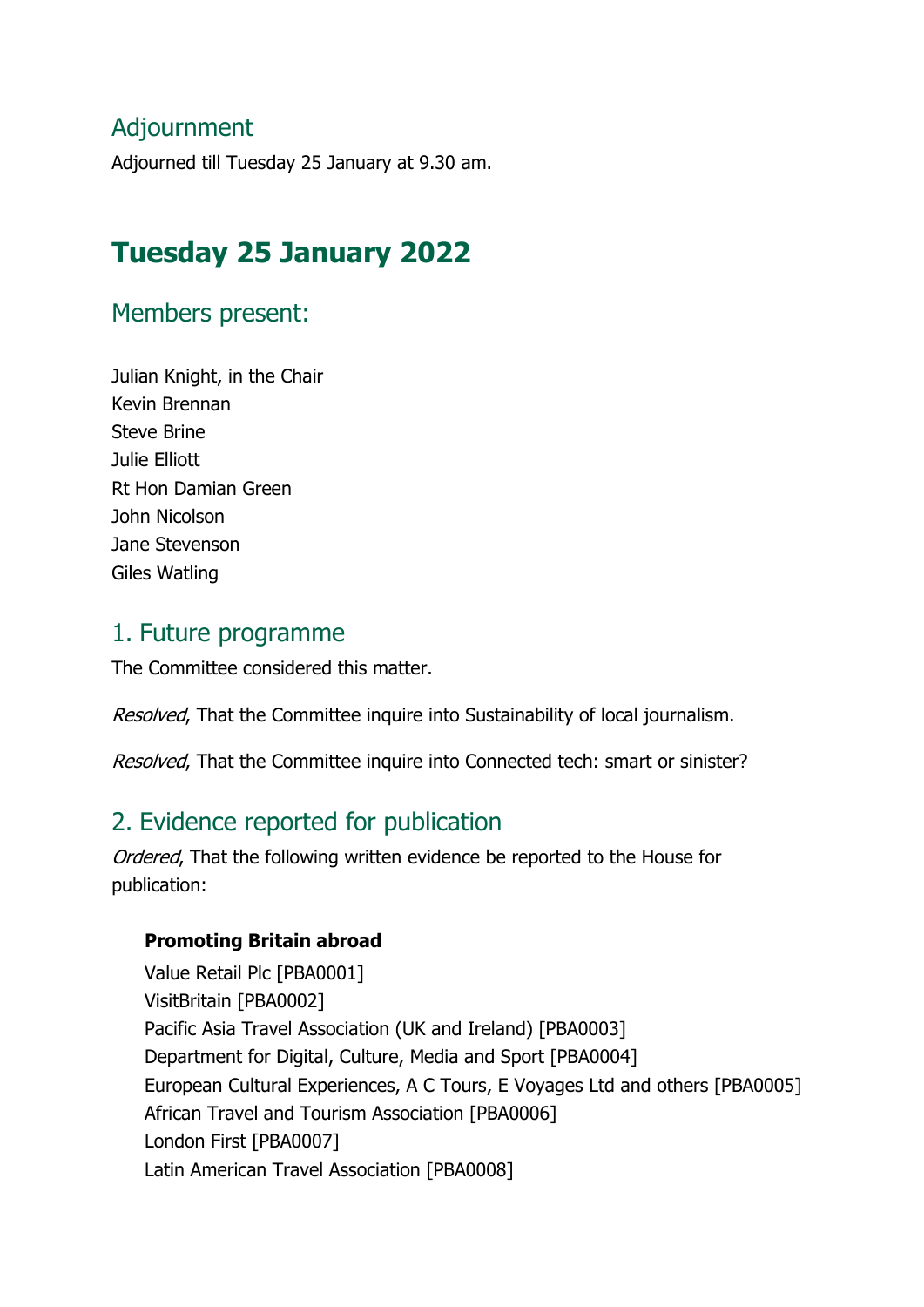Association of Leading Visitor Attractions [PBA0009] New West End Company [PBA0010] Dr Dionysius Ang, Dr Alessandro Biraglia and Dr Maximilian Gerrath [PBA0011] HF Holidays [PBA0012] Manchester Airports Group [PBA0013] Dr. Eleni Michopoulou, Dr. Iride Azara and Professor Marc Cowling [PBA0014] UK Music [PBA0015] Creative Industries Policy and Evidence Centre, led by Nesta [PBA0016] Historic Houses [PBA0018] Association of International Retail [PBA0019] London & Partners [PBA0020] Global Blue (UK) Ltd [PBA0021] UKHospitality [PBA0022] National Portrait Gallery [PBA0023] Cumbria Tourism [PBA0024] UKinbound [PBA0025] IFPI [PBA0026] Historic England [PBA0027] Walpole [PBA0028] BBC [PBA0029] Marketing Manchester [PBA0030] Society of London Theatre/UK Theatre [PBA0031] Airport Operators Association [PBA0032] Heathrow Airport [PBA0033] The Heritage Alliance [PBA0034] National Coastal Tourism Academy [PBA0035] Heart of London Business Alliance [PBA0036] The Authors' Licensing & Collecting Society [PBA0037] CLIA UK & Ireland [PBA0038] Airbnb [PBA0039] Fashion Roundtable [PBA0040] European Tourism Association [PBA0041] Tourism Alliance [PBA0042] National Museum Directors' Council [PBA0043] The National Archives [PBA0044] Airlines UK [PBA0045] The British Council [PBA0046] BPI [PBA0047]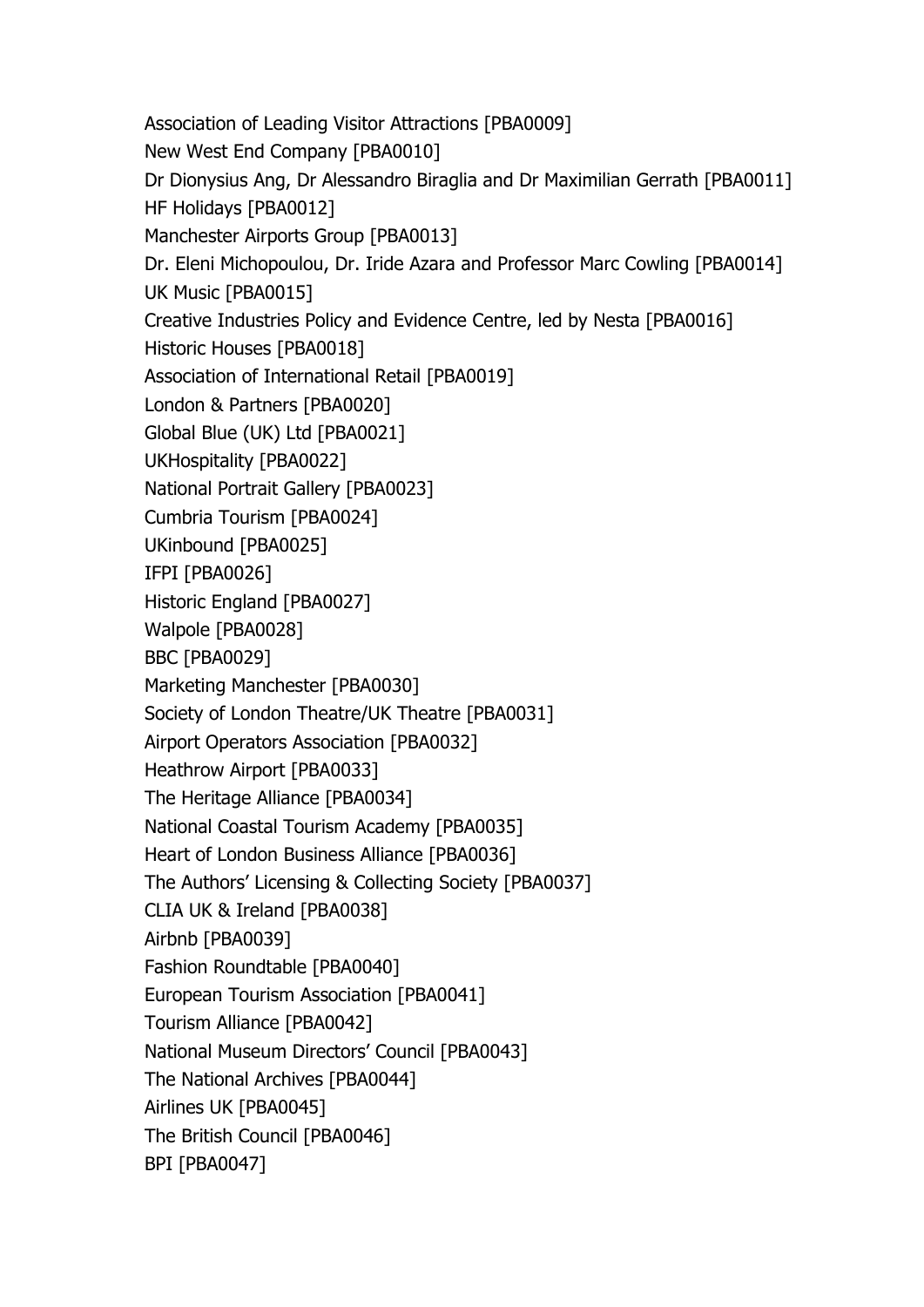### 3. Sport governance

The Committee considered this matter.

Rod Bransgrove, Chair, Hampshire County Cricket Club, Mike O'Farrell, Chair, Middlesex County Cricket Club, Lord Patel of Bradford, Chair, Yorkshire County Cricket Club, and Gareth Williams, Chair, Glamorgan County Cricket Club, gave oral evidence.

Tom Harrison, Chief Executive, Barry O'Brien, Chair, Martin Darlow, Deputy Chair, and Baroness Amos, Board member, England and Wales Cricket Board, gave oral evidence.

# Adjournment

Adjourned till Thursday 27 January at 9.15 am.

# **Thursday 27 January 2022**

## Members present:

Julian Knight, in the Chair Kevin Brennan Steve Brine Julie Elliott Simon Jupp Giles Watling

#### 1. Future programme

The Committee considered this matter.

# 2. Connected tech: smart or sinister?

Resolved, That the Chair attend the Mobile World Congress, Barcelona, in March 2022, in a representative capacity, in connection with the Committee's inquiry into Connected tech: smart or sinister?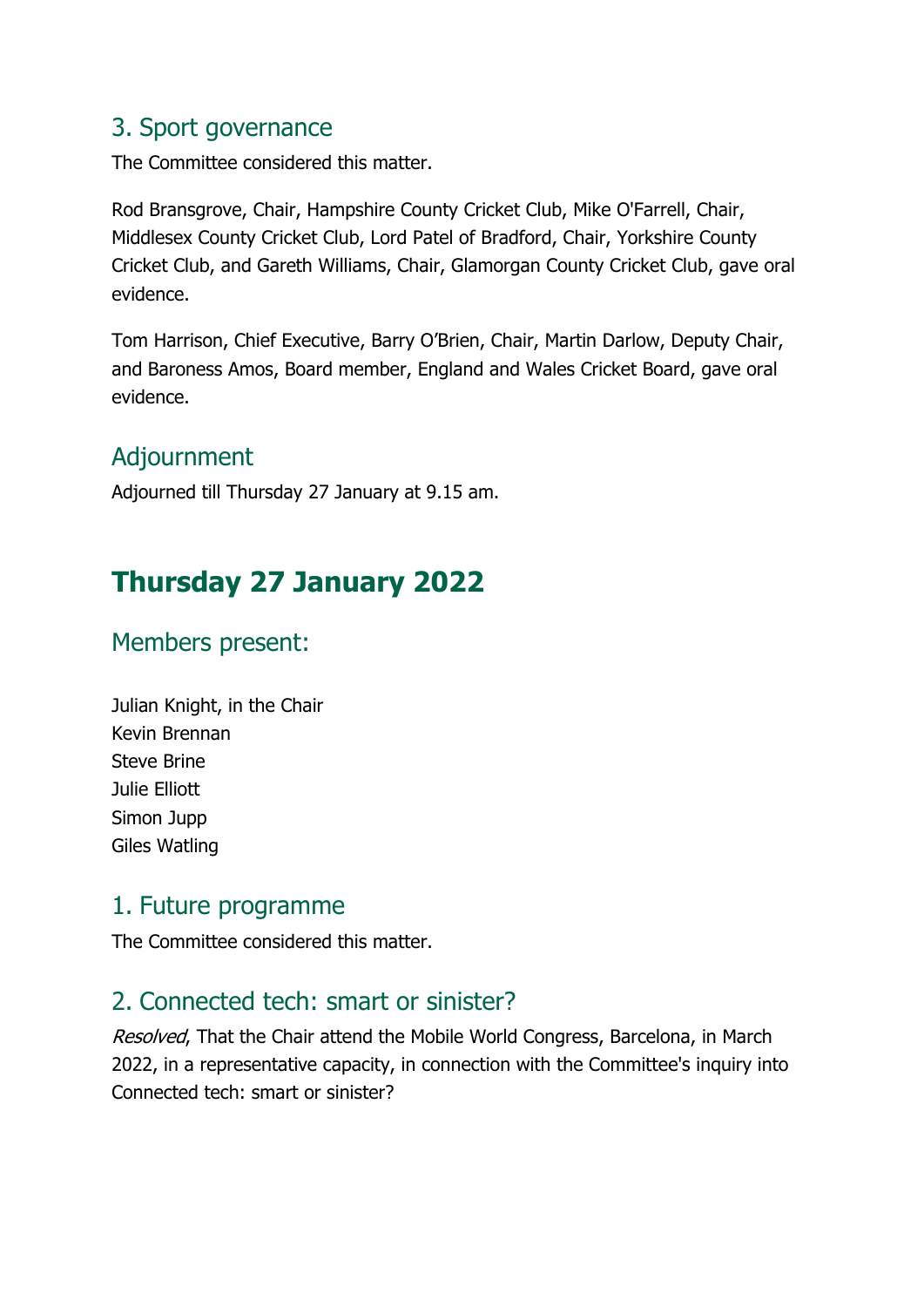## 3. Promoting Britain abroad

The Committee considered this matter.

### 4. Influencer culture

The Committee considered this matter.

George Lusty, Senior Director for Consumer Protection, Competition and Markets Authority, and Guy Parker, Chief Executive, Advertising Standards Authority, gave oral evidence.

# Adjournment

Adjourned till Tuesday 1 February at 9.30 am.

# **Tuesday 1 February 2022**

## Members present:

| Julian Knight, in the Chair |
|-----------------------------|
| <b>Steve Brine</b>          |
| Clive Efford                |
| Julie Elliott               |
| Rt Hon Damian Green         |
| Simon Jupp                  |
| John Nicolson               |
| Jane Stevenson              |

#### 1. Future programme

The Committee considered this matter.

# 2. Reimagining where we live: cultural placemaking and the levelling up agenda

Resolved, That the Committee visit Global Academy, Hayes, in March 2022 in connection with its inquiry into Reimagining where we live: cultural placemaking and the levelling up agenda.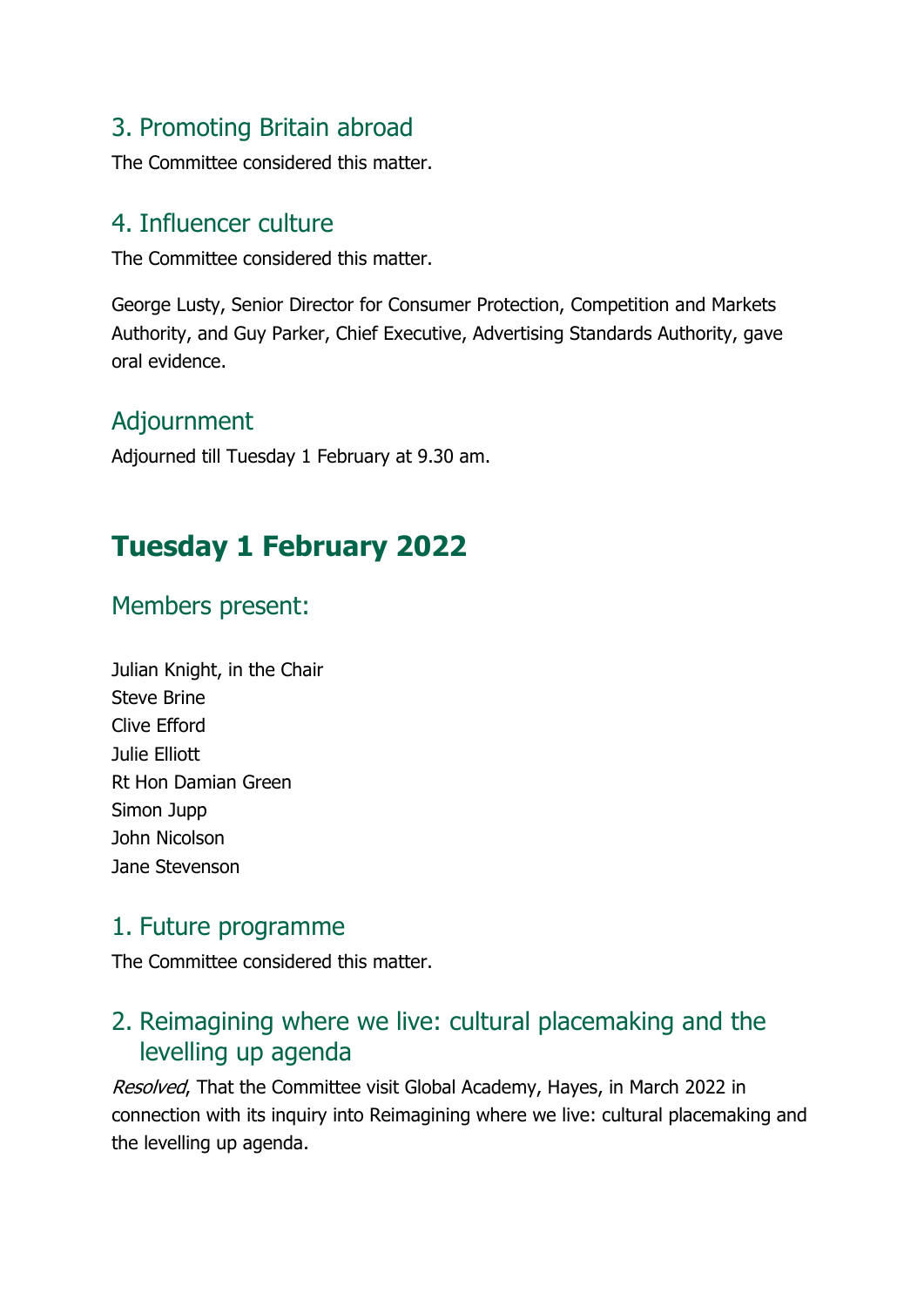### 3. Influencer culture

The Committee considered this matter.

Chris Philp MP, Minister for Tech and the Digital Economy, Sarah Connolly, Director, Security and Online Harms, and Mark Griffin, Deputy Director, Creative Economy, Department for Digital, Culture, Media and Sport, gave oral evidence.

## Adjournment

Adjourned till Tuesday 8 February at 9.30 am.

# **Tuesday 8 February 2022**

Members present:

Julian Knight, in the Chair Kevin Brennan Steve Brine Clive Efford Julie Elliott Rt Hon Damian Green Simon Jupp John Nicolson Giles Watling

#### 1. Future programme

The Committee considered this matter.

# 2. Evidence reported for publication

Ordered, That the following written evidence be reported to the House for publication:

#### **Correspondence with the Charity Commission for England and Wales**

Letter from Helen Stephenson CBE, Chief Executive, Charity Commission for England and Wales, relating to a Commission update, dated 3 February 2022.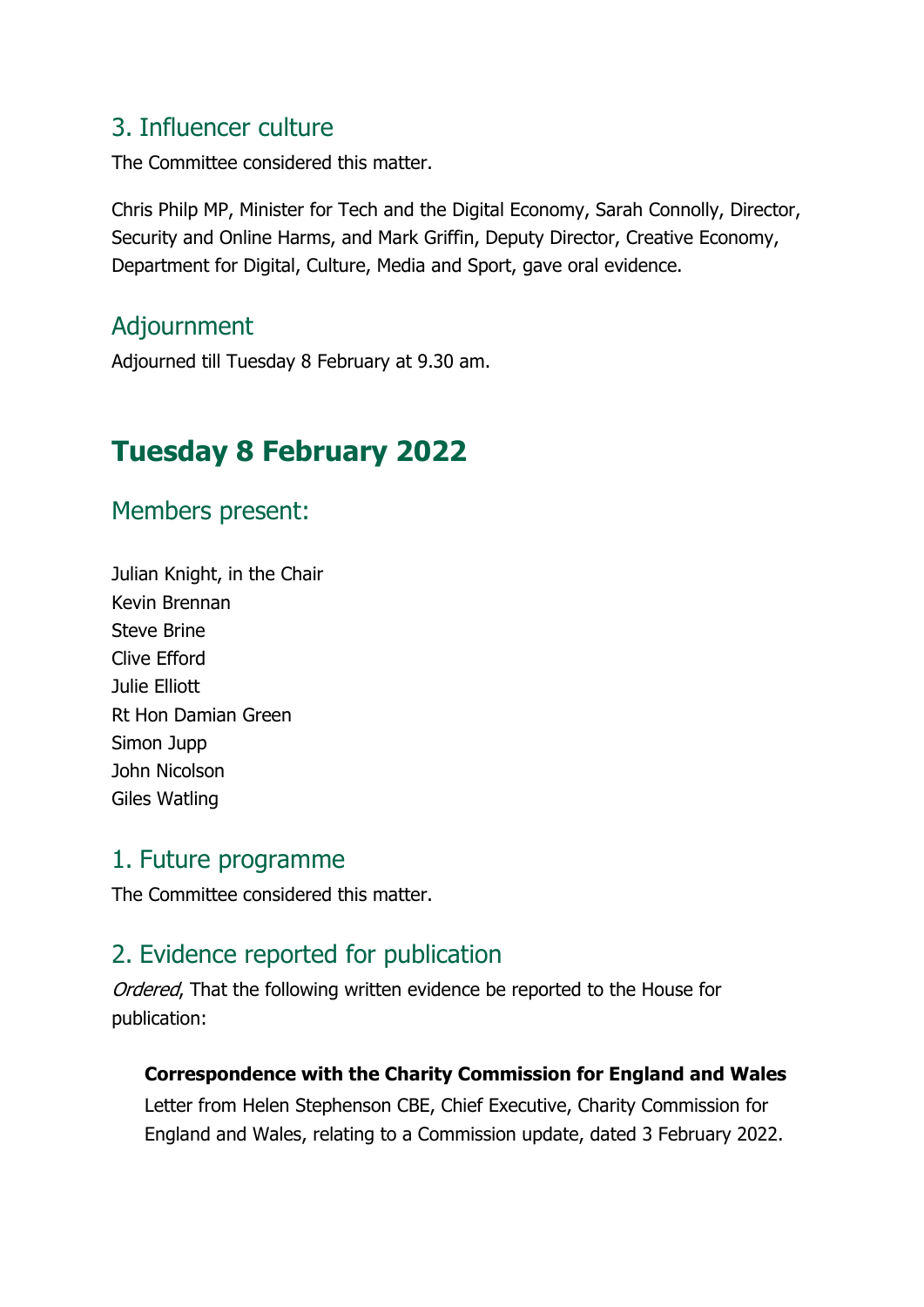### 3. Sport governance

The Committee considered this matter.

Rob Lynch, Chief Executive, James Harris, Chair, Anuj Dal, Vice-Chair, and Julian Metherell, Non-Executive Chair, Professional Cricketers' Association, gave oral evidence.

Maheta Molango, Chief Executive, and Geoff Thompson MBE, Chair, PFA Operational Board, Professional Footballers' Association, gave oral evidence.

## Adjournment

Adjourned till Tuesday 22 February at 10.45 am.

# **Tuesday 22 February 2022**

The Chair, Kevin Brennan, Clive Efford, Julie Elliott, Rt Hon Damian Green, Simon Jupp, Jane Stevenson and Giles Watling visited Knebworth House in connection with the Committee's inquiry into Promoting Britain abroad, in accordance with the Committee's decision of 11 January.

# **Tuesday 22 February 2022**

The Committee met at Knebworth House

## Members present:

Julian Knight, in the Chair Kevin Brennan Clive Efford Julie Elliott Rt Hon Damian Green Simon Jupp Jane Stevenson Giles Watling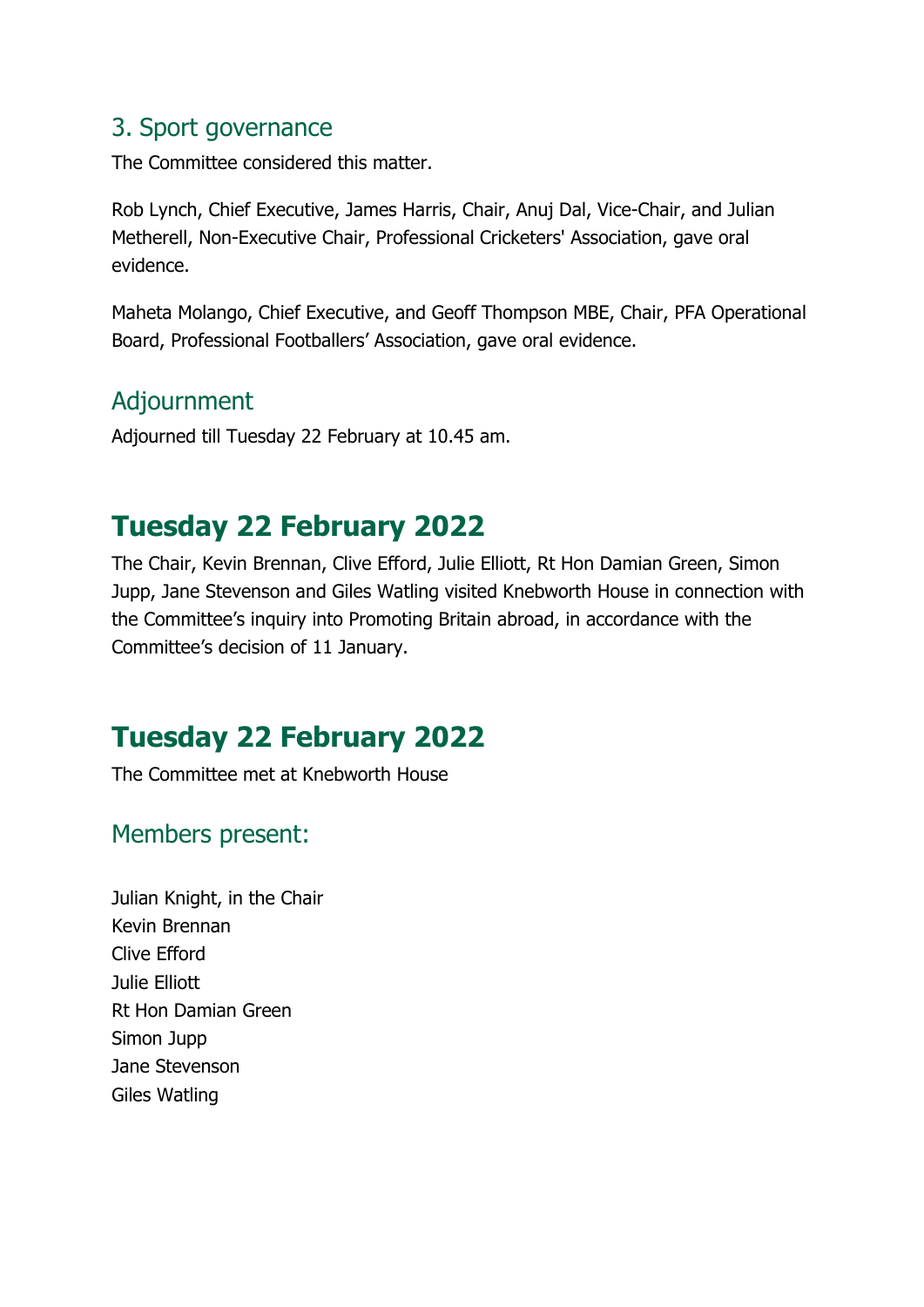### 1. Future programme

The Committee considered this matter.

# 2. Evidence reported for publication

Ordered, That the following written evidence be reported to the House for publication:

#### **Influencer culture**

Advertising Standards Authority supplementary [INF0041]

#### **The work of the Commissioner for Public Appointments**

Letter from Sarah Healey, Permanent Secretary, Department for Digital, Culture, Media and Sport, relating to oral evidence on 11 January 2022, 10 February 2022

#### **The work of the Department for Digital, Culture, Media and Sport**

Department for Digital, Culture, Media and Sport Supplementary Estimates 2021- 22 Memorandum and Spreadsheet Tables

#### 3. Promoting Britain abroad

The Committee considered this matter.

Caroline Cooper Charles, Chief Executive, Screen Yorkshire, Bernard Donoghue, Director, The Association of Leading Visitor Attractions, Ralph Lee, Chief Executive, BBC Studios Productions, and Martha Lytton-Cobbold, President, Historic Houses, gave oral evidence.

## Adjournment

Adjourned till Tuesday 1 March at 10.00 am.

# **Monday 28 February - Friday 4 March 2022**

The Chair visited Barcelona to attend the Mobile World Congress in a representative capacity, in accordance with the Committee's decision of 27 January.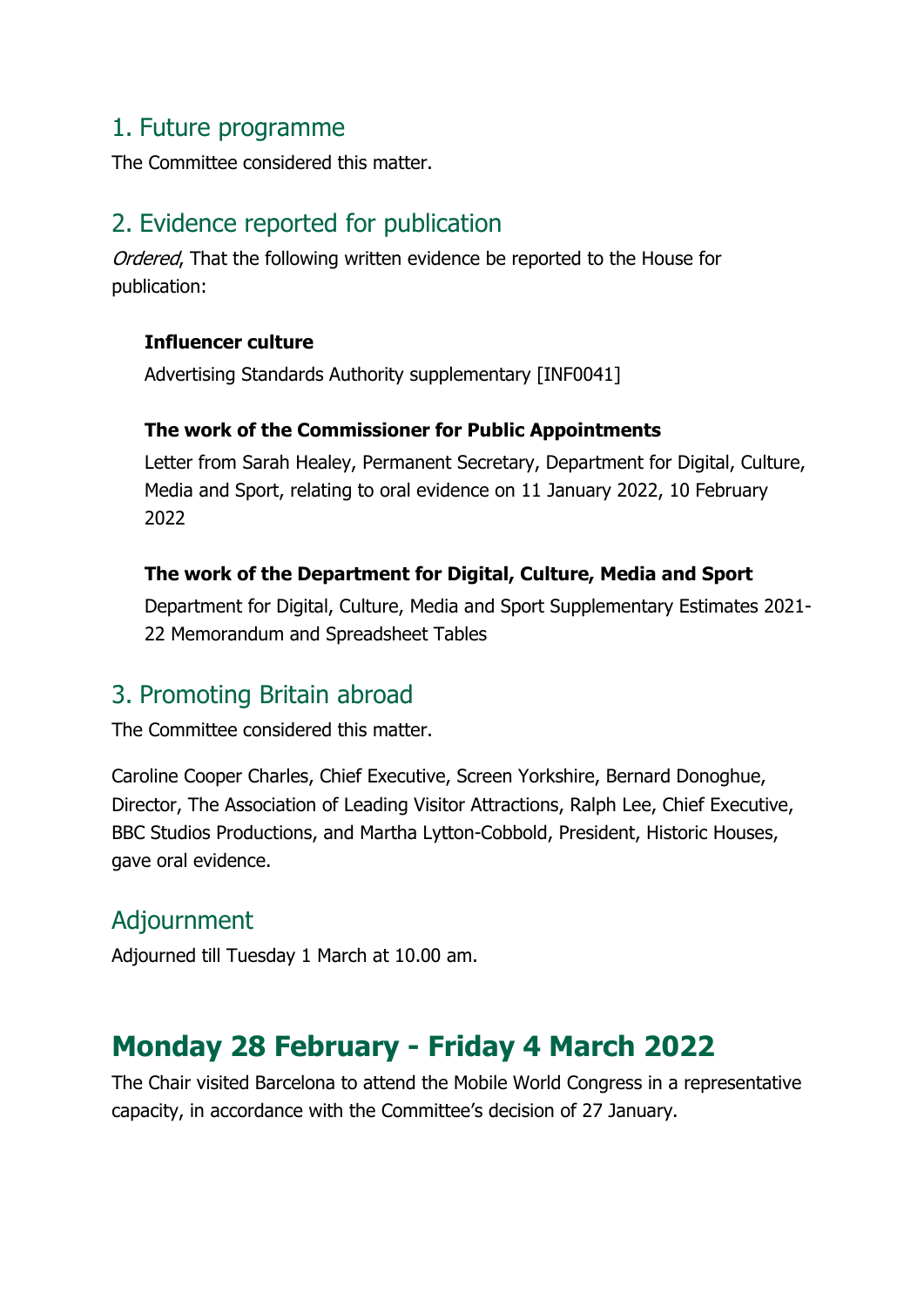# **Tuesday 1 March 2022**

### Members present:

Kevin Brennan Steve Brine Clive Efford Julie Elliott Giles Watling

In the absence of the Chair, Julie Elliott was called to the chair.

#### 1. Future programme

The Committee considered this matter.

### 2. What next for the National Lottery?

The Committee considered this matter.

Dr Darren Henley OBE, Chief Executive, Arts Council England and Chair, The National Lottery Forum, and David Knott, Chief Executive, National Lottery Community Fund, gave oral evidence.

#### Adjournment

Adjourned till Tuesday 8 March at 9.30 am.

# **Monday 7 March 2022**

## 1. Evidence reported for publication

Ordered, That the following paper was reported to the House for publication under the power given to the Chair by Order of the Committee of [3 March 2020]:

#### **Pre-appointment hearing for Chair of Ofcom**

Letter from Sarah Healey, Permanent Secretary, Department for Digital, Culture, Media and Sport, relating to the Chair of Ofcom, dated 4 March 2022.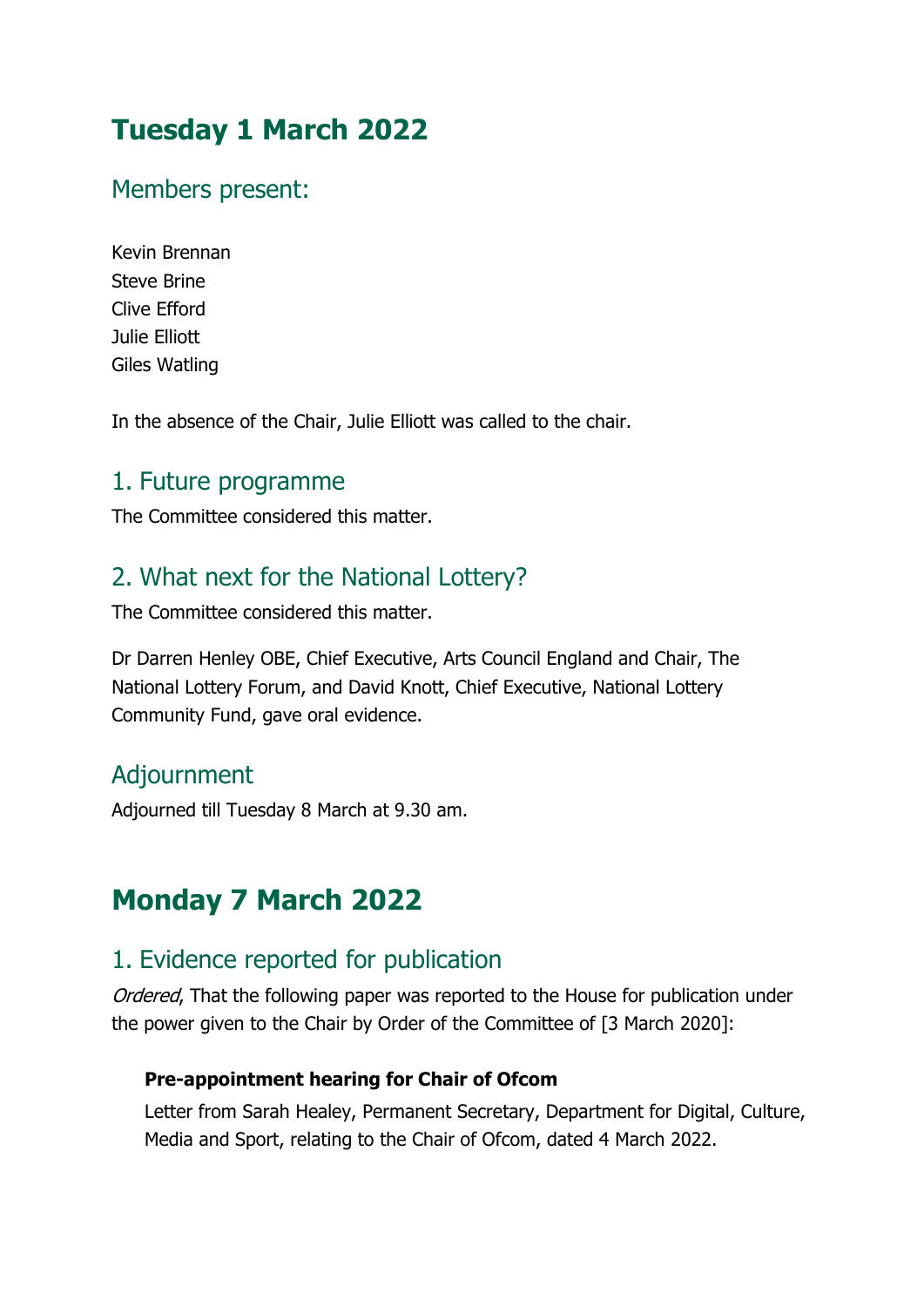# **Tuesday 8 March 2022**

### Members present:

Julian Knight, in the Chair Kevin Brennan Steve Brine Clive Efford Julie Elliott Rt Hon Damian Green Dr Rupa Huq Simon Jupp Jane Stevenson Giles Watling

#### 1. Future programme

The Committee considered this matter.

# 2. Major cultural and sporting events

The Committee considered this matter.

Draft Report (Major cultural and sporting events), proposed by the Chair, brought up and read.

The draft Report was agreed to; the Formal Minutes relating to the consideration of the Report are published in the Ninth Report of the Committee, HC 259.

# 3. Evidence reported for publication

Ordered, That the following written evidence be reported to the House for publication:

#### **Influencer culture**

Instagram supplementary [INF0042] TikTok supplementary [INF0043] Letter from Chris Philp MP, Minister for Tech and the Digital Economy, relating to oral evidence on 1 February.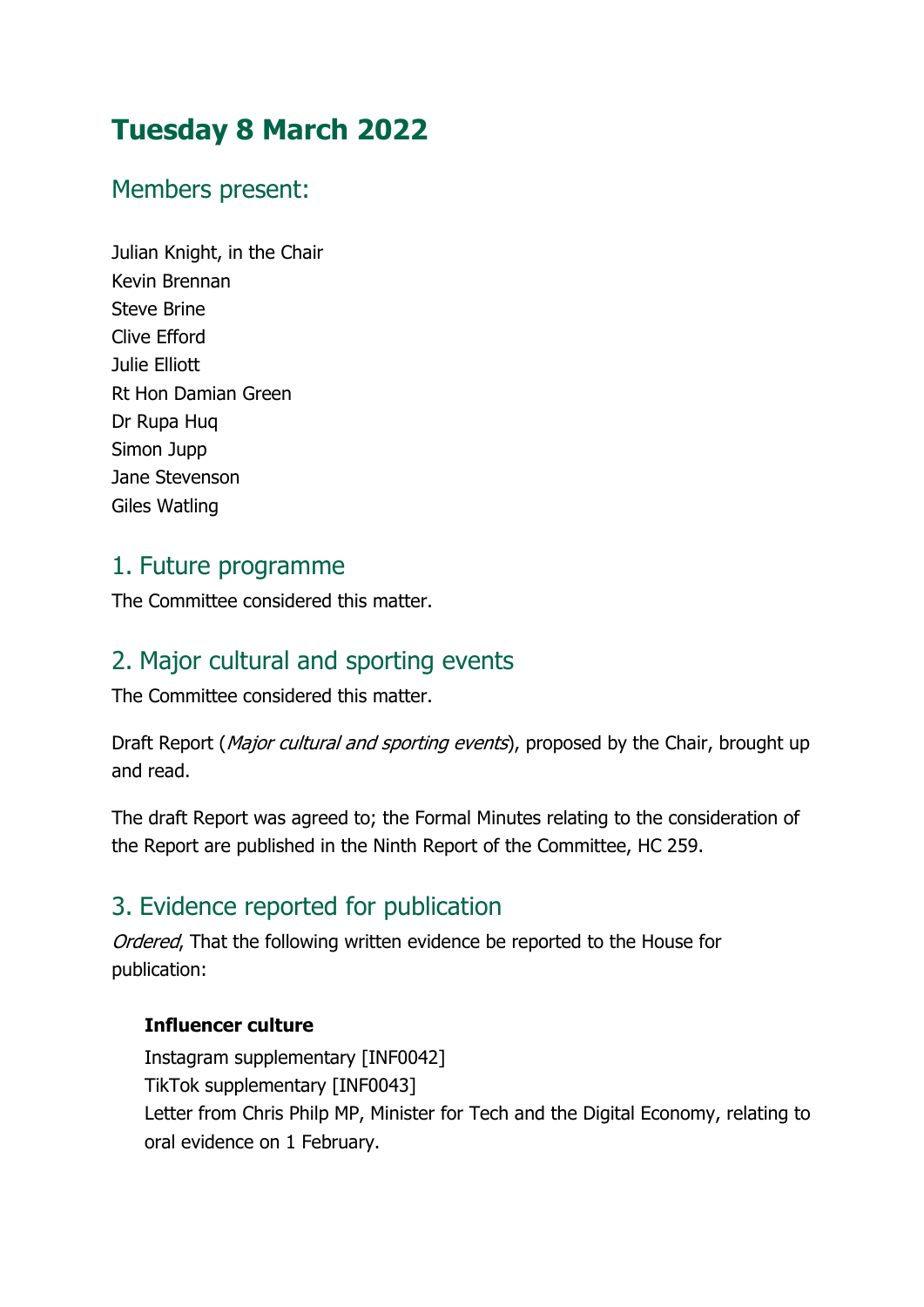#### **Promoting Britain abroad**

Welcome to Yorkshire [PBA0048]

#### **What next for the National Lottery?**

Letter from Dr Darren Henley OBE, Chief Executive, Arts Council England, and David Knott, Chief Executive, National Lottery Community Fund, relating to oral evidence on 1 March.

#### 4. Promoting Britain Abroad

The Committee considered this matter.

Ross Baker, Chief Commercial Officer, Heathrow plc, and Paul Barnes, Chief Executive, Association of International Retail, gave oral evidence.

Joss Croft, Chief Executive, UKinbound, Kurt Janson, Director, Tourism Alliance, and Kate Nicholls OBE, Chief Executive, UK Hospitality, gave oral evidence.

#### Adjournment

Adjourned till Tuesday 15 March at 9.30 am.

# **Tuesday 15 March 2022**

#### Members present:

Julian Knight, in the Chair Kevin Brennan Steve Brine Clive Efford Julie Elliott Rt Hon Damian Green Dr Rupa Huq Simon Jupp

#### 1. Future programme

The Committee considered this matter.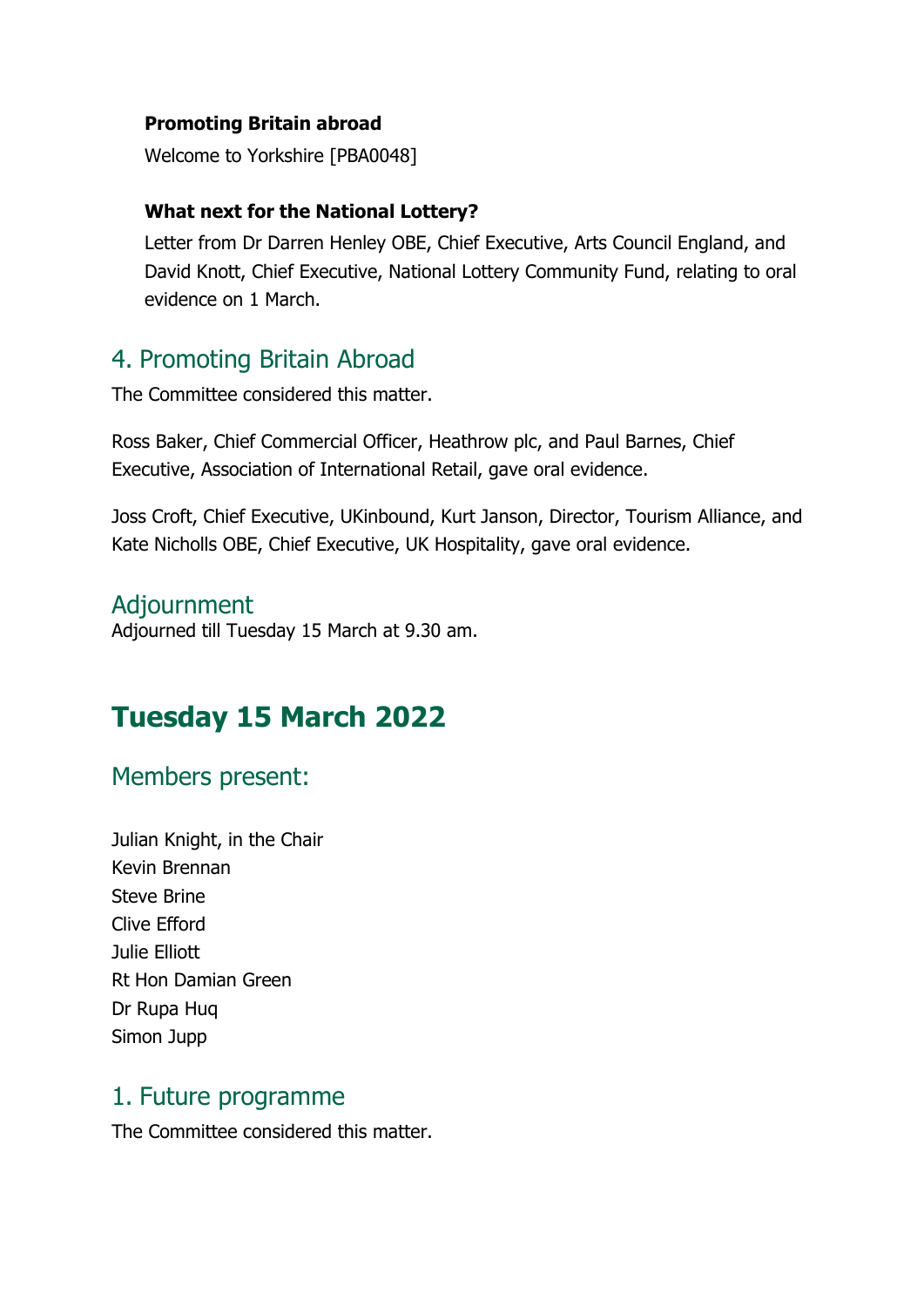#### Adjournment

Adjourned till Tuesday 22 March at 10.15 am.

# **Wednesday 16 March 2022**

## 1. Evidence reported for publication

Ordered, That the following paper was reported to the House for publication under the power given to the Chair by Order of the Committee of [3 March 2020]:

#### **Correspondence with Robin Smith relating to Yorkshire County Cricket Club**

Letter from the Chair to Robin Smith, Former Chair, Yorkshire County Cricket Club, relating to allegations in a Daily Mail article, dated 16 March 2022.

# **Tuesday 22 March 2022**

The Chair, Kevin Brennan, Steve Brine, Clive Efford, Julie Elliott, Dr Rupa Huq, Simon Jupp, Jane Stevenson and Giles Watling visited Global Academy in Hayes in connection with the Committee's inquiry into Reimagining where we live: cultural placemaking and the levelling up agenda, in accordance with the Committee's decision of 1 February.

# **Tuesday 22 March 2022**

The Committee met at Global Academy, Hayes

## Members present:

Julian Knight, in the Chair Kevin Brennan Steve Brine Clive Efford Julie Elliott Dr Rupa Huq Simon Jupp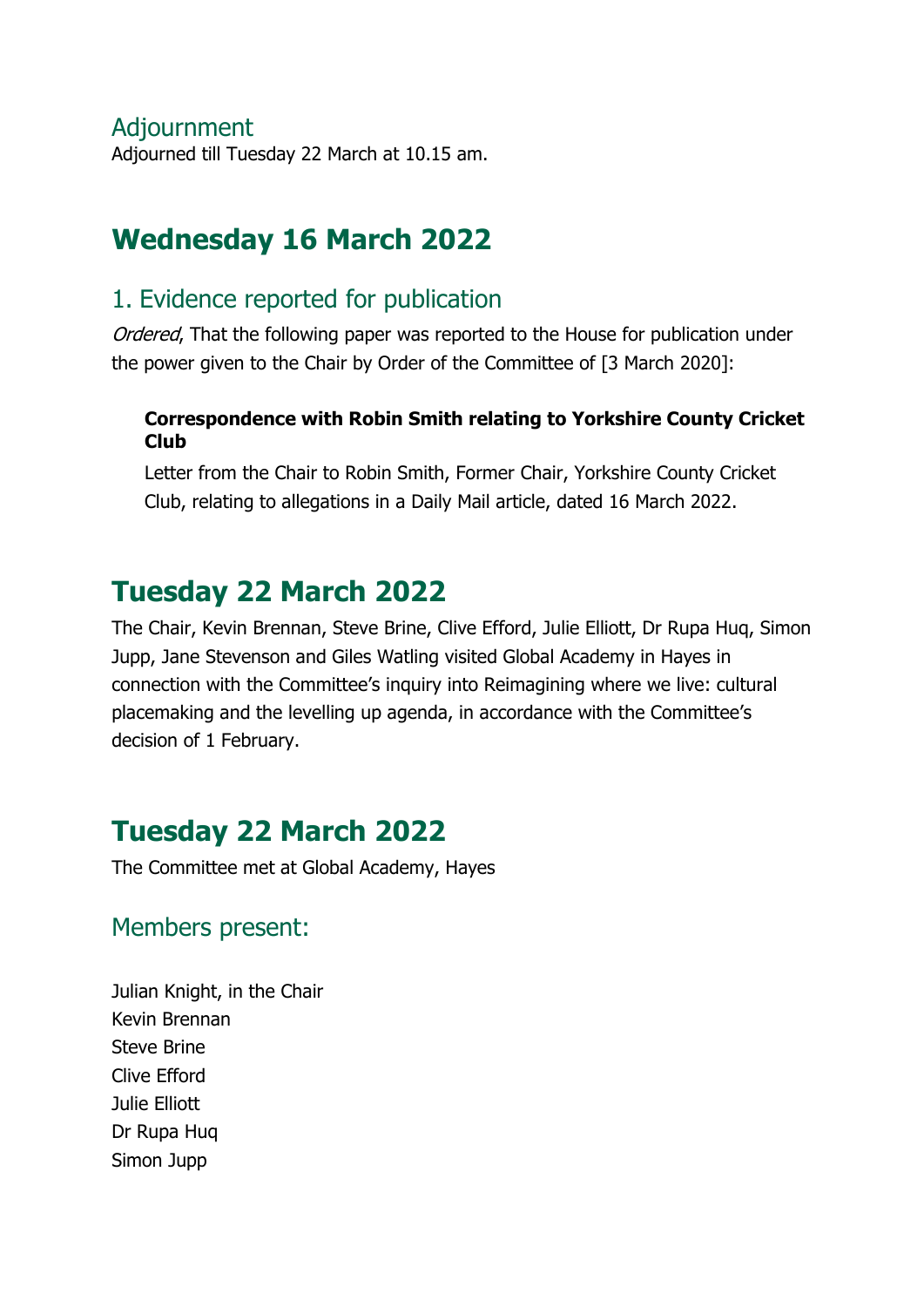Jane Stevenson Giles Watling

#### 1. Future programme

The Committee considered this matter.

# 2. Racism in cricket

Draft Special Report (Racism in cricket: Government Response to the Committee's Seventh Report of Session 2021-22), proposed by the Chair, brought up, read the first and second time, and agreed to.

The Government's response to the Seventh Report from the Committee of Session 2021-22 was appended to the Report.

Resolved. That the Report be the Fourth Special Report of the Committee to the House.

Ordered, That the Chair make the Report to the House.

# 3. The Draft Online Safety Bill and the legal but harmful debate

Draft Special Report (The Draft Online Safety Bill and the legal but harmful debate: Government Response to the Committee's Eighth Report of Session 2021-22), proposed by the Chair, brought up, read the first and second time, and agreed to.

The Government's response to the Eighth Report from the Committee of Session 2021-22 was appended to the Report.

Resolved, That the Report be the Fifth Special Report of the Committee to the House.

Ordered, That the Chair make the Report to the House.

# 4. Evidence reported for publication

Ordered, That the following written evidence be reported to the House for publication:

#### **Influencer culture**

YouTube supplementary [INF0044] Dr Sophie Bishop [INF0045]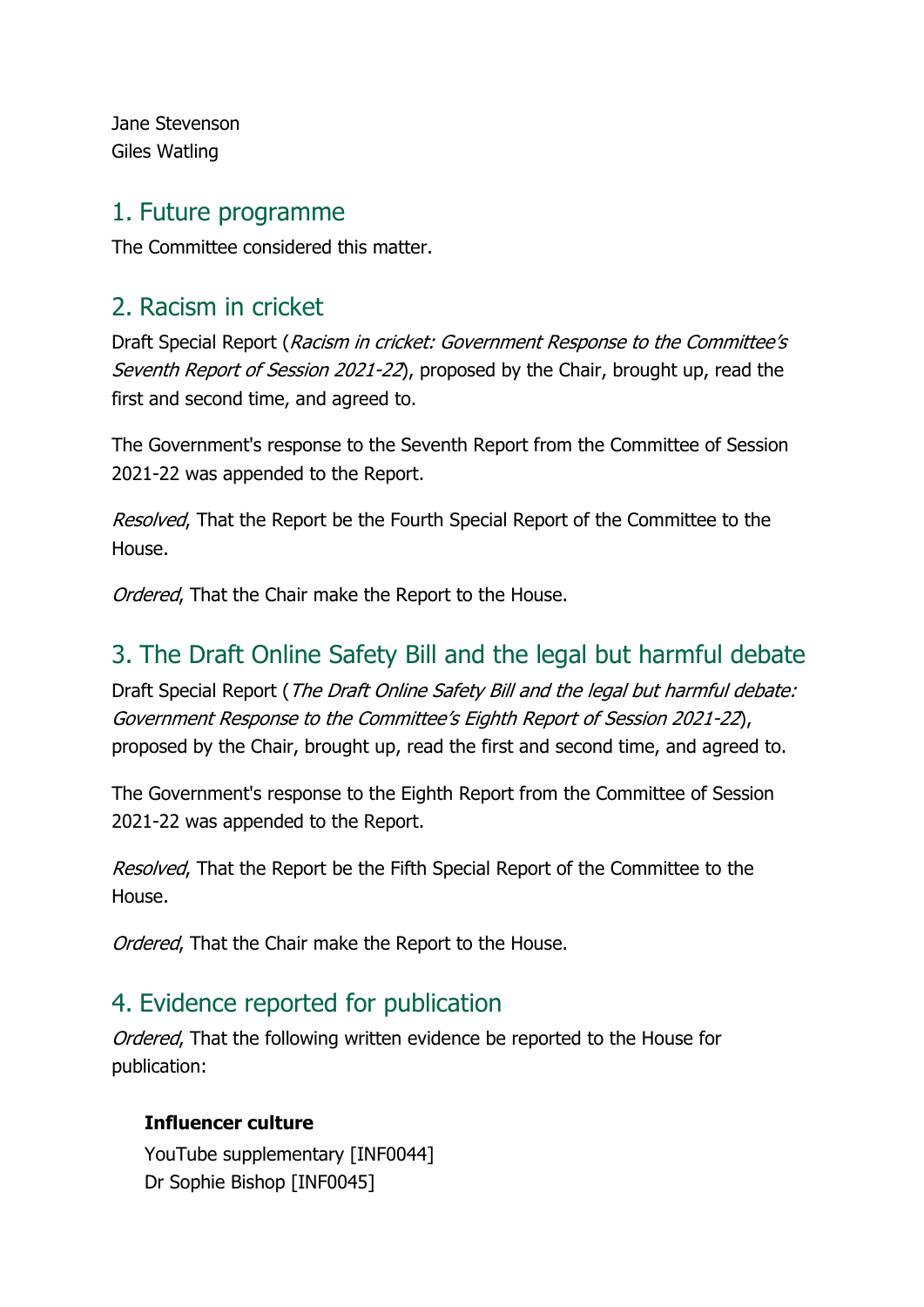Competition and Markets Authority supplementary [INF0046]

#### **Promoting Britain abroad**

UKinbound supplementary [PRO0049] The Orchard Tree Garden [PRO0050]

#### **Reimagining where we live: cultural placemaking and the levelling up agenda**

DACS [LEV0001] World Heritage UK [LEV0002] Dumfries and Galloway Youth Orchestra [LEV0004] Performing City Resilience [LEV0005] Urban Vision Enterprise CIC [LEV0006] Emily Hopkins [LEV0007] Crafts Council [LEV0009] The Stove Network [LEV0010] The Chief Cultural & Leisure Officers Association [LEV0011] University of Reading, Reading Borough Council, Reading UK (CIC) [LEV0012] Chesterfield Philharmonic Choir [LEV0013] Bradford UNESCO City of Film [LEV0014] Making Music [LEV0015] UK Music [LEV0016] West of England Combined Authority [LEV0018] Association for Commercial Broadcasters and On-Demand Services [LEV0019] Contemporary Visual Arts Network England [LEV0020] Newcastle University [LEV0021] Key Cities [LEV0022] Bennett Institute for Public Policy [LEV0023] Leeds City Council [LEV0024] Hull and East Yorkshire Cultural Compact [LEV0025] Fabian Society [LEV0026] Historic Houses [LEV0027] Buckinghamshire Council and Buckinghamshire Culture [LEV0028] Association of Independent Museums [LEV0029] Cornwall Council and Cornwall and Isles of Scilly Local Enterprise Partnership [LEV0030] Music Venue Trust [LEV0031] Spirit of 2012 [LEV0032]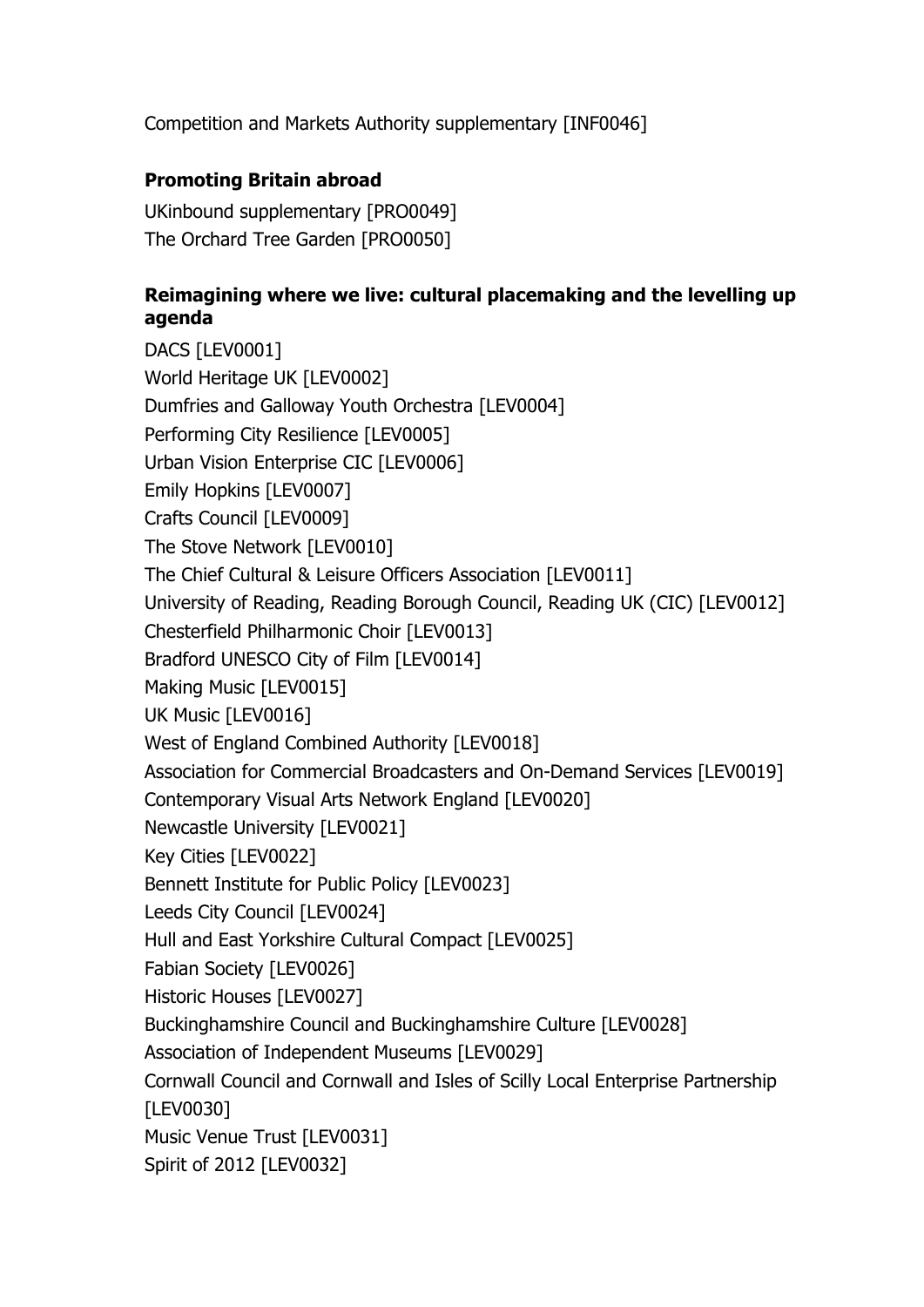Mr Martyn Hamblyn [LEV0033] Bectu Union [LEV0034] Christelle Beaupoux, Zsuzsi Lindsay and Dr Sally Lloyd-Evans [LEV0035] Professor Nicky Marsh, Dr Daniel Ashton and Dr Michael Howcroft [LEV0037] Theatres Trust [LEV0038] Royal Shakespeare Company [LEV0040] Professor Katy Shaw [LEV0041] National Trust [LEV0042] The Museums Association [LEV0043] Quality of Life Foundation [LEV0044] Mrs Geraldine Mathieson [LEV0045] The Art House [LEV0046] Orchestra Live [LEV0047] Greater London Authority [LEV0048] Institute of Historic Building Conservation [LEV0049] Northern Culture APPG [LEV0050] Dr Monica Degen [LEV0051] R. Clayton, C. Clayton and M. Potter [LEV0054] Cameron Carrington [LEV0056] Council for Higher Education in Art and Design [LEV0057] Bite Back 2030 [LEV0058] Manchester Museum [LEV0059] Dr Eleni Michopoulou, Dr Kathleen McIlvenna, Claire Roe, and Dr Vladimir Antchak [LEV0060] The Audience Agency [LEV0061] Esmée Fairbairn Foundation [LEV0062] Culture Liverpool (Liverpool City Council) [LEV0063] Chartered Institute for Archaeologists and Council for British Archaeology [LEV0064] National Museum Directors' Council [LEV0066] Hope London [LEV0067] VisitBritain/VisitEngland [LEV0068] Art Fund [LEV0069] GuildHE [LEV0070] Cheshire West and Cheshire Council [LEV0072] Centre for Cultural Value and Culture Commons [LEV0075] NewcastleGateshead Cultural Venues [LEV0076] Equity [LEV0077]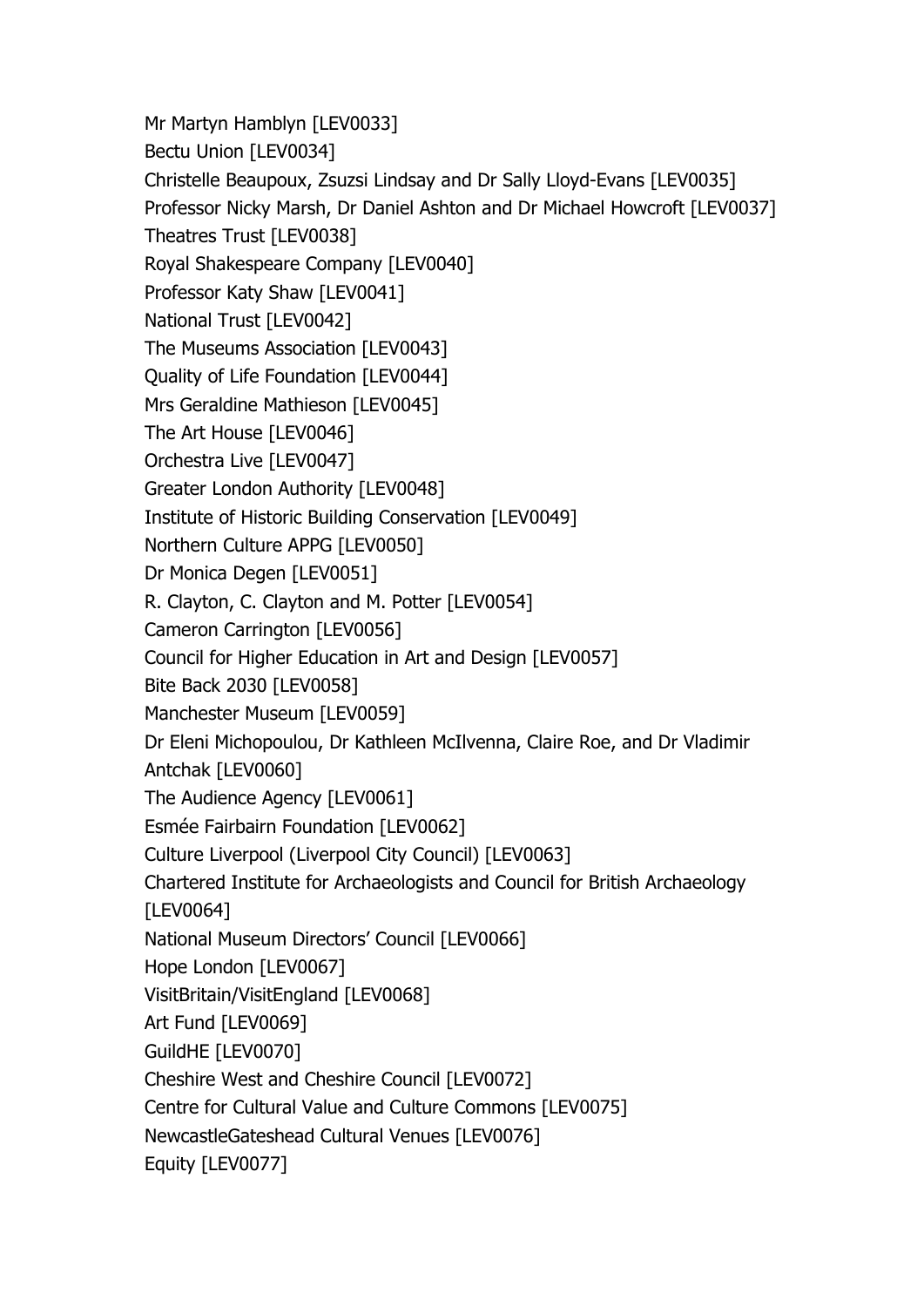Creative Lives [LEV0078] Make it York and City of York Council [LEV0079] Northern Cultural Network [LEV0080] National Centre for Creative Health, Culture Health and Wellbeing Alliance, and Lived Experience Network [LEV0081] Bristol City Council [LEV0082] Compton Verney [LEV0083] Salford Culture and Place Partnership [LEV0084] Bradford City Council [LEV00286] National Centre for Academic and Cultural Exchange [LEV0087] Creative Industries Policy and Evidence Centre, led by Nesta [LEV0088] LIVE [LEV0089] Stoke-on-Trent City Council [LEV0090] British Library [LEV0091] The Local Government Association [LEV0092] Centre for Coastal Communities, University of Plymouth [LEV0093] Creative Estuary [LEV0095] Sky [LEV0096] University of Cambridge Museums [LEV0097] Nutkhut [LEV0098] Natural History Museum [LEV0099] University Alliance [LEV0100] University of Hull – Energy and Environment Institute [LEV0102] Create Gloucestershire [LEV0103] Ebbsfleet Development Corporation [LEV0104] Newhampton Arts Centre [LEV0105] London Higher [LEV0106] National Theatre [LEV0107] South East Local Enterprise Partnership [LEV0108] Nottingham Trent University [LEV0109] Newcastle Creates [LEV0110] Culture Mile [LEV0111] Community Leisure UK [LEV0112] Pact (Producers Alliance for Cinema and Television) [LEV0113] Five10Twelve [LEV0114] Guild of Media Arts [LEV0115] WMCA Cultural Leadership Board [LEV0116] Northern Heartlands [LEV0117]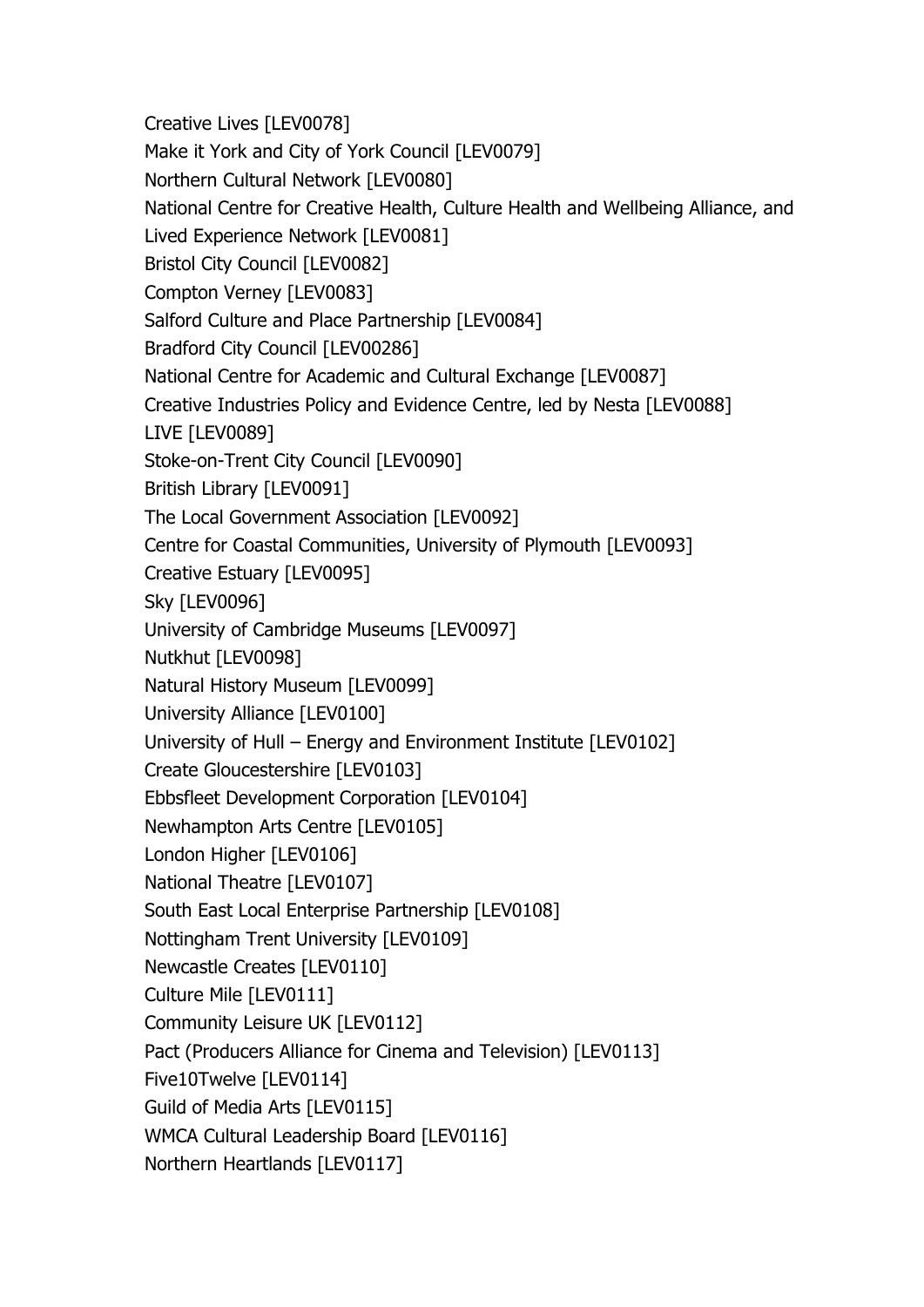Institute of Place Management [LEV0119] University of Nottingham Institute for Policy and Engagement [LEV0121] University of Exeter [LEV0122] National Youth Theatre of Great Britain and Northern Ireland [LEV0123] Local Trust [LEV0124] Science Museum Group [LEV0125] University of Warwick [LEV0126] Curious Minds [LEV0127] Coventry University [LEV0128] Faculty of Arts, University of Nottingham [LEV0129] The Booksellers Association [LEV0130] Dance Consortia North West [LEV0131] Incorporated Society of Musicians [LEV0132] Littoral Arts Trust/Creative Rural Sector [LEV0133] The Heritage Alliance [LEV0134] The Institute of Conservation [LEV0135] Durham County Council [LEV0136] Sunderland Culture [LEV0137] University of Gloucestershire [LEV0138] Historic England [LEV0139] Leeds 2023 [LEV0140] Creative Scotland [LEV0141] Liverpool City Region Combined Authority [LEV0142] Public Campaign for the Arts [LEV0143] Arts Council England [LEV0144] BPI [LEV0145] British Film Institute [LEV0146] London Legacy Development Corporation [LEV0147] The Authors' Licensing & Collecting Society [LEV0148] BBC [LEV0149] Department for Digital, Culture, Media and Sport [LEV0150] Housing, Architecture & Urban Space Unit - Policy Exchange [LEV0151]

# 5. Reimagining where we live: cultural placemaking and the levelling up agenda

The Committee considered this matter.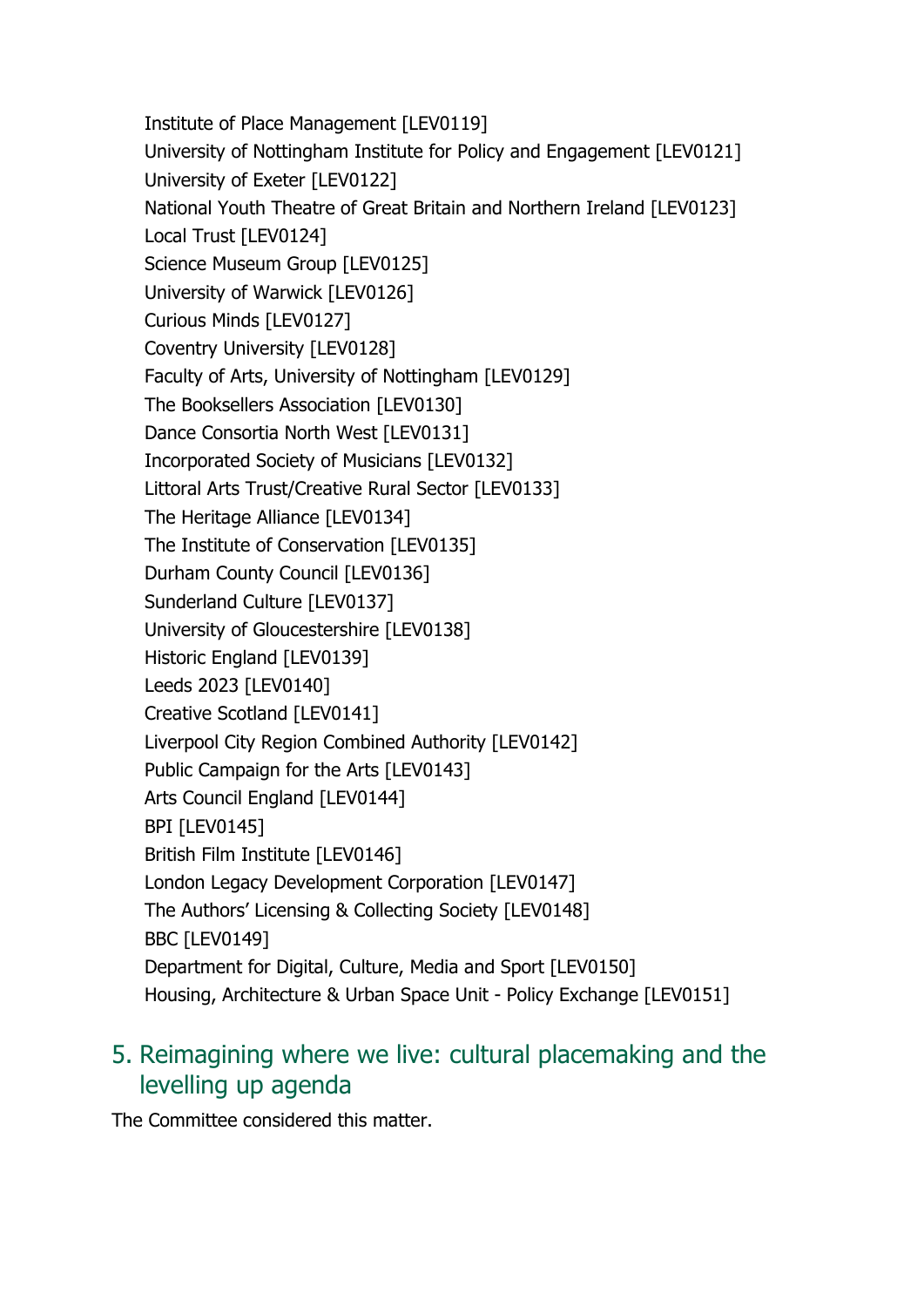Jonty Archibald, Principal, Global Academy, Professor Judith Mossman, Pro-Vice Chancellor for the Faculty of Arts and Humanities, Coventry University, Professor Dave O'Brien, Professor of Cultural and Creative Industries, Sheffield University Management School, and Professor Simon Shepherd, Professor Emeritus of Theatre, Central School of Speech and Drama, gave oral evidence.

### Adjournment

Adjourned till Thursday 24 March at 10.30 am.

# **Thursday 24 March 2022**

#### Members present:

Julian Knight, in the Chair Kevin Brennan Steve Brine Clive Efford Dr Rupa Huq John Nicolson Jane Stevenson

#### 1. Future programme

The Committee considered this matter.

#### 2. Evidence reported for publication

Ordered, That the following written evidence be reported to the House for publication:

#### **Concussion in sport**

Letter from Gordon Taylor OBE, Chief Executive, Professional Footballers' Association, dated 4 May 2021

## 3. Pre-appointment hearing for Chair of the Charity Commission

Orlando Fraser, Government's preferred candidate for Chair of the Charity Commission, gave oral evidence.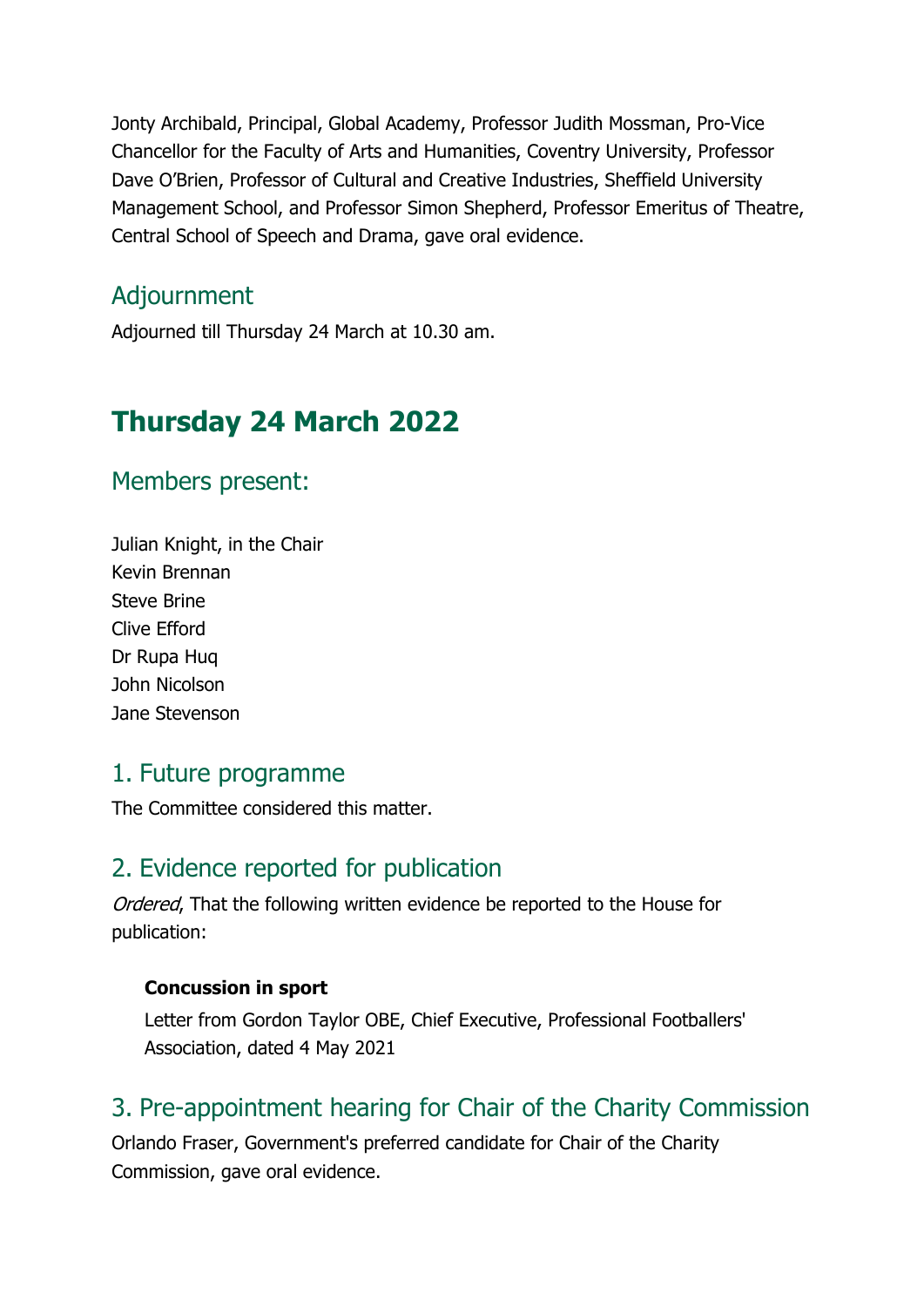The Committee considered this matter.

#### Adjournment

Adjourned till Tuesday 29 March at 9.30 am.

# **Tuesday 29 March 2022**

#### Members present:

Julian Knight, in the Chair Kevin Brennan Steve Brine Clive Efford Julie Elliott Rt Hon Damian Green Dr Rupa Huq Simon Jupp Jane Stevenson Giles Watling

#### 1. Future programme

The Committee considered this matter.

# 2. Pre-appointment hearing for Chair of the Charity Commission

The Committee considered this matter.

Draft Report (Another pre-appointment hearing for Chair of the Charity Commission), proposed by the Chair, brought up and read.

The draft Report was agreed to; the Formal Minutes relating to the consideration of the Report are published in the Tenth Report of the Committee, HC 1200.

## 3. Promoting Britain Abroad

The Committee considered this matter.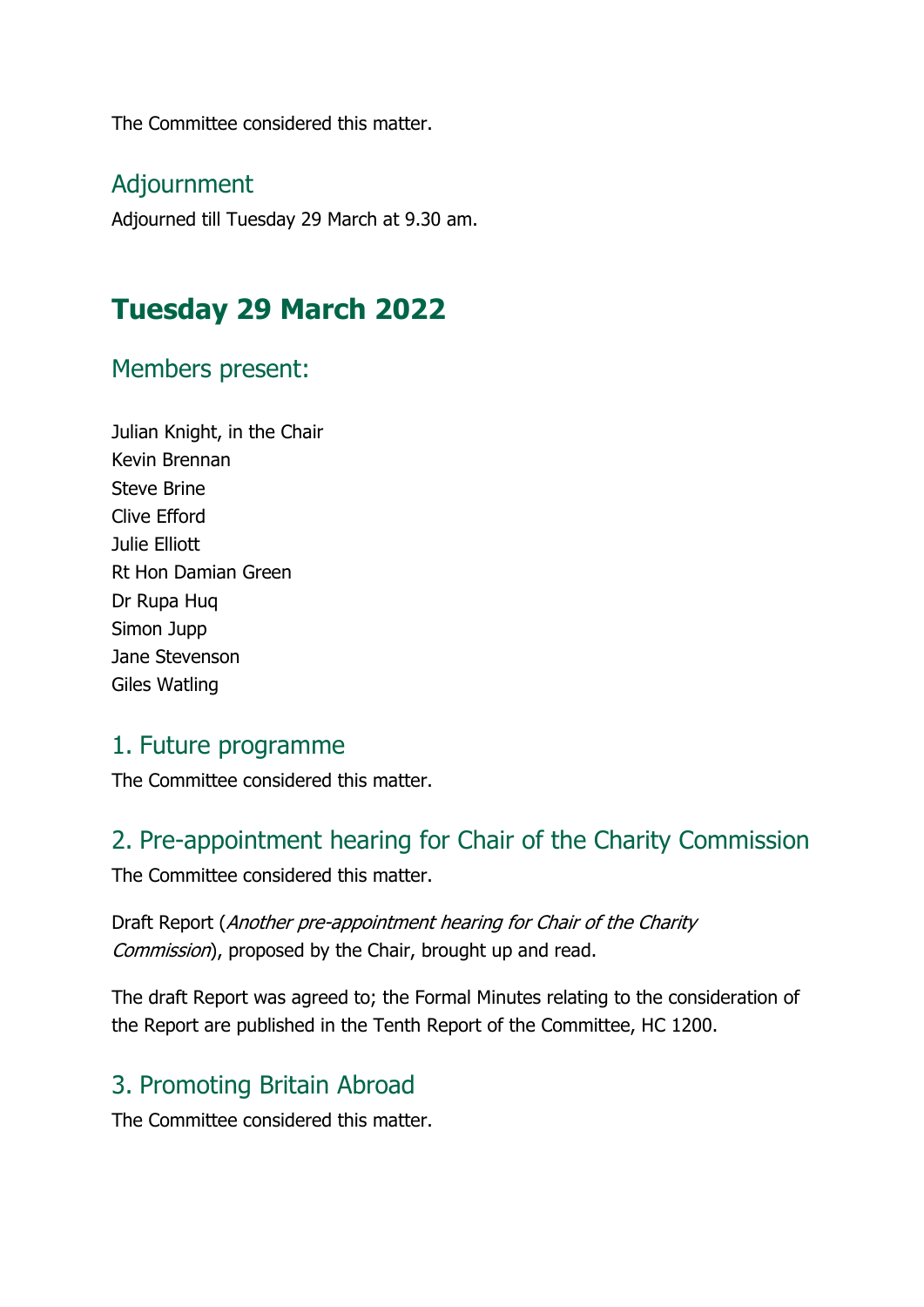Nick Brooks-Sykes, Director of Tourism, Marketing Manchester, Gill Haigh, Managing Director, Cumbria Tourism, and Allen Simpson, Managing Director, London and Partners, gave oral evidence.

Kash Bennett, Managing Director, National Theatre, Jessica Koravos, President, Really Useful Group, Jamie Njoku-Goodwin, Chief Executive, UK Music, and Geoff Taylor, Chief Executive, BPI, gave oral evidence.

# Adjournment

Adjourned till Thursday 31 March at 9.30 am.

# **Thursday 31 March 2022**

#### Members present:

Julian Knight, in the Chair Kevin Brennan Clive Efford Julie Elliott Rt Hon Damian Green Simon Jupp John Nicolson Jane Stevenson Giles Watling

#### 1. Future programme

The Committee considered this matter.

# 2. Pre-appointment hearing for Chair of Ofcom

Lord Grade of Yarmouth, Government's preferred candidate for Chair of Ofcom, gave oral evidence.

The Committee considered this matter.

Draft Report (Pre-appointment hearing for Chair of Ofcom), proposed by the Chair, brought up and read.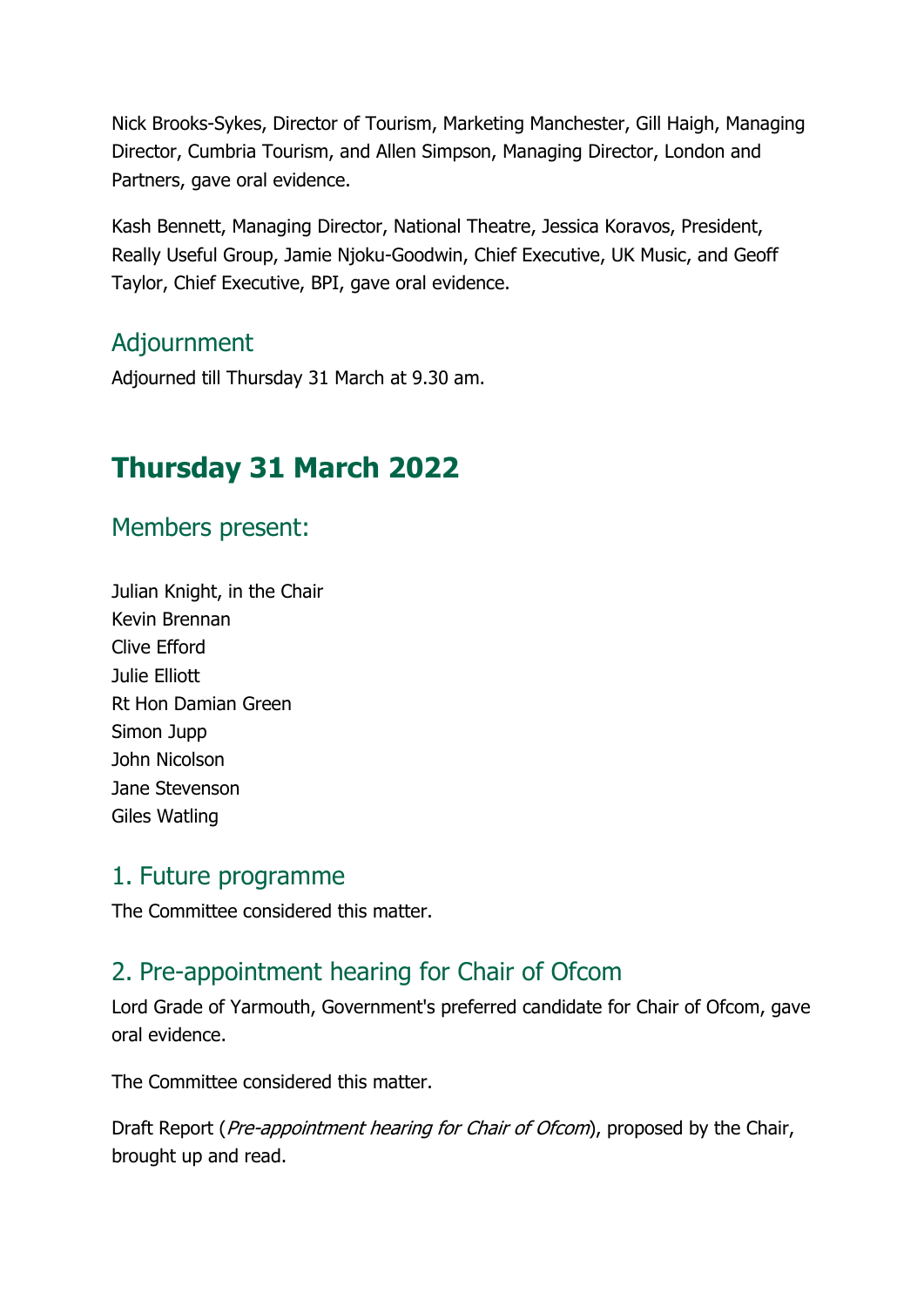The draft Report was agreed to; the Formal Minutes relating to the consideration of the Report are published in the Eleventh Report of the Committee, HC 48.

#### Adjournment

Adjourned till Thursday 21 April at 9.30 am.

# **Thursday 21 April 2022**

## Members present:

Kevin Brennan Steve Brine Clive Efford Julie Elliott Dr Rupa Huq Jane Stevenson

In the absence of the Chair, Julie Elliott was called to the chair.

#### 1. Future programme

The Committee considered this matter.

## 2. Evidence reported for publication

Ordered, That the following written evidence be reported to the House for publication:

#### **Another pre-appointment hearing for Chair of the Charity Commission**

Letter from Rt Hon Nadine Dorries MP, Secretary of State, Department for Digital, Culture, Media and Sport, relating to the Government's response to the Committee's Another pre-appointment hearing for Chair of the Charity Commission Report, 5 April 2022.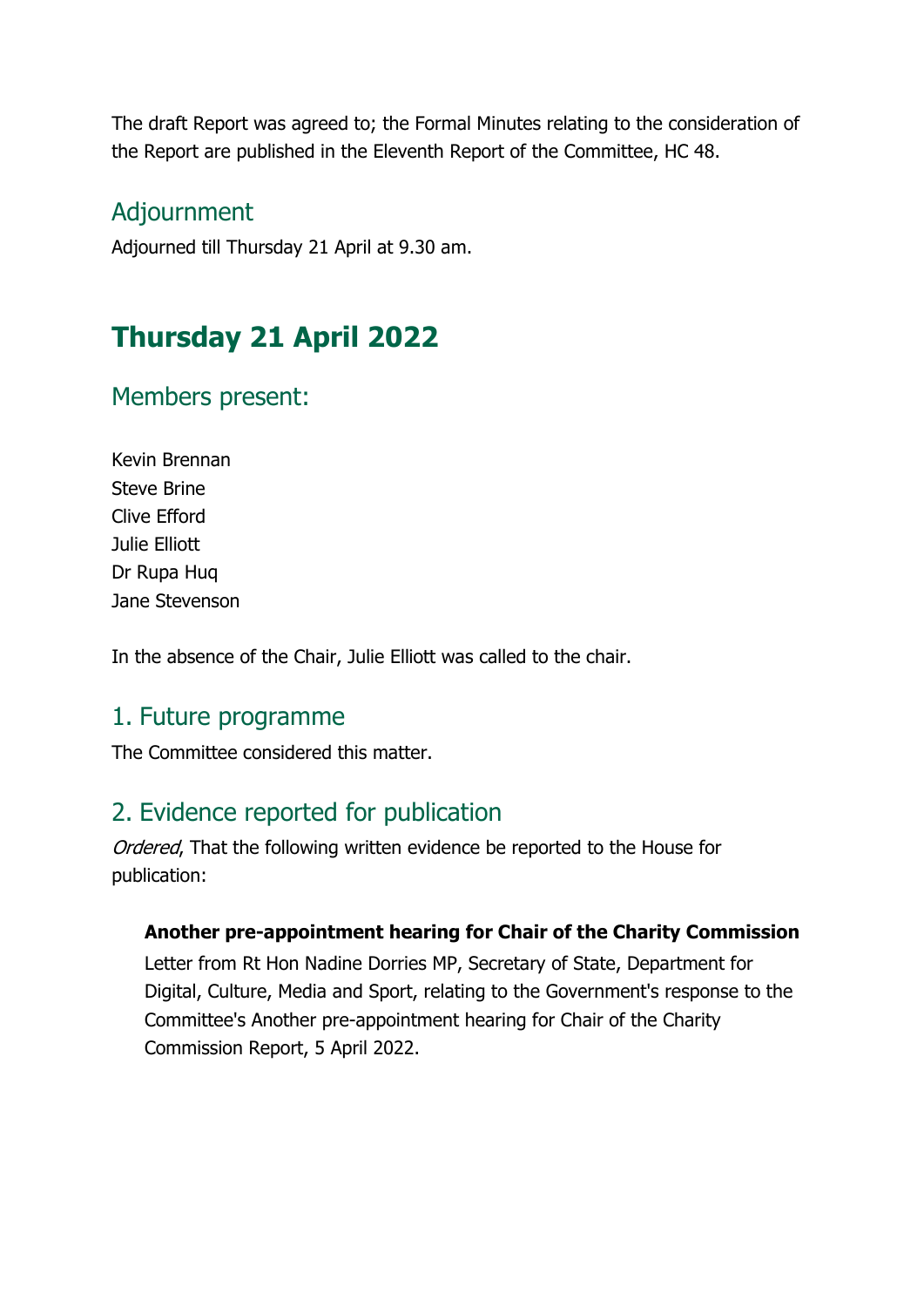#### **Pre-appointment hearing for Chair of Ofcom**

Letter from Rt Hon Nadine Dorries MP, Secretary of State, Department for Digital, Culture, Media and Sport, relating to the Government's response to the Committee's Pre-appointment hearing for Chair of Ofcom Report, 5 April 2022.

#### **Reimagining where we live: cultural placemaking and the levelling up agenda**

Dr Rowan Bailey and Dr Claire Booth-Kurnpieks [LEV0118] Channel 4 [LEV0152]

#### **Russian disinformation and sporting sanctions**

Letter from Liz Howell, Director, BBC Monitoring, relating to oral evidence on 15 March 2022, dated 1 April 2022.

#### 3. Reimagining where we live: cultural placemaking and the levelling up agenda

The Committee considered this matter.

Sanaz Amidi, Chief Executive, Rosetta Arts, Keith Merrin, Director, Tyne and Wear Archives and Museums, and Clare Reddington, Chief Executive, Watershed, gave oral evidence.

Councillor Abi Brown, Council Leader, Stoke-on-Trent City Council, and Tim Joel, Head of Culture, Preston City Council, gave oral evidence.

#### Adjournment

Adjourned till Tuesday 26 April at 9.30 am.

# **Tuesday 26 April 2022**

#### Members present:

Julian Knight, in the Chair Kevin Brennan Steve Brine Clive Efford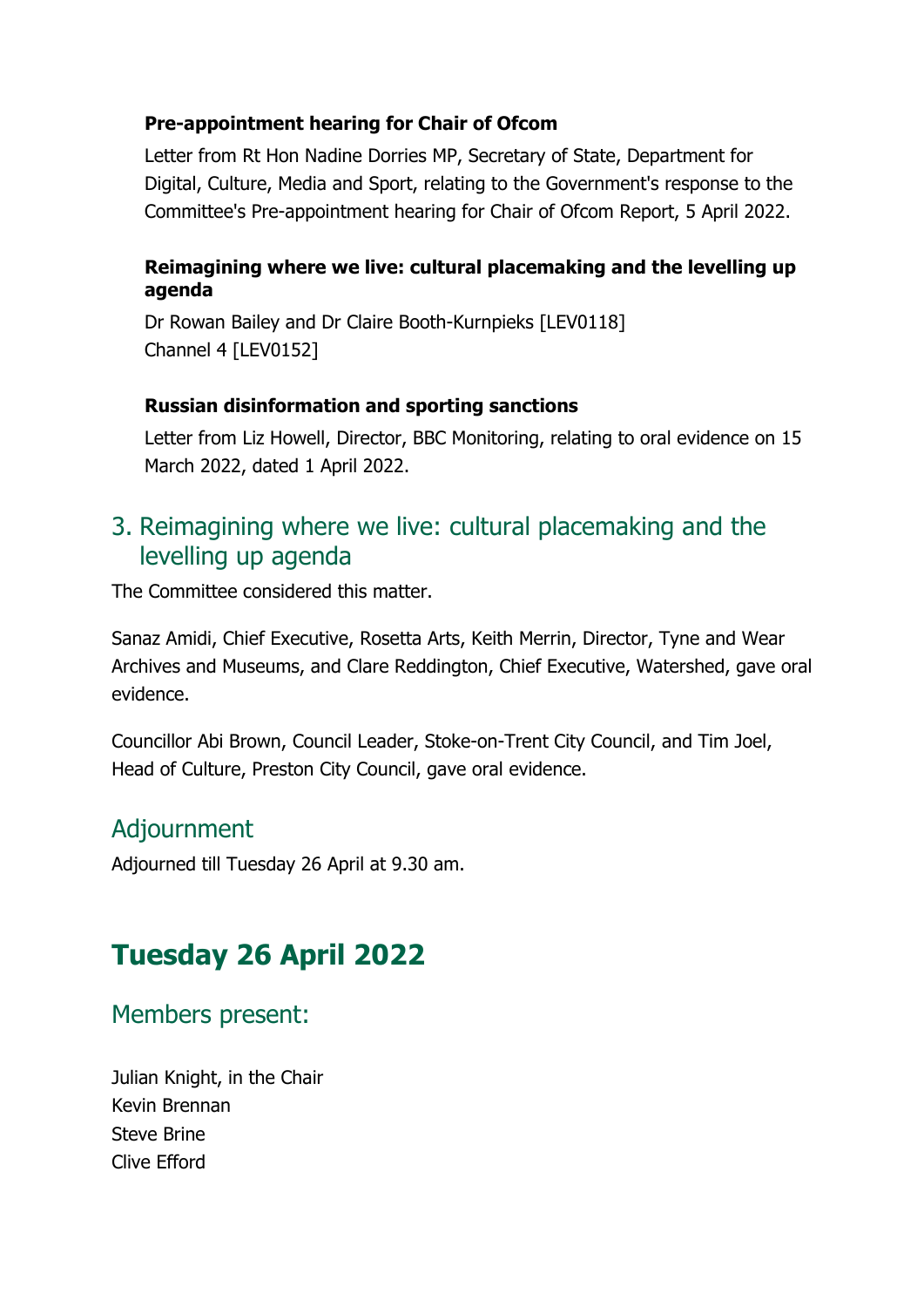Julie Elliott Dr Rupa Huq Rt Hon Damian Green Simon Jupp John Nicolson Giles Watling

### 1. Future programme

The Committee considered this matter.

## 2. Evidence reported for publication

Ordered, That the following written evidence be reported to the House for publication:

#### **Sustainability of local journalism**

Mr Declan McSweeney [SLJ0001] Baylis Media Ltd [SLJ0002] Bristol Branch, National Union of Journalists [SLJ0003] Charitable Journalism Project [SLJ0004] Rocket Sports Internet Limited [SLJ0005] Clear Sky Publishing Limited [SLJ0006] Midland News Association [SLJ0007] Society of Editors [SLJ0008] Nub News [SLJ0009] BBC [SLJ0010] Social Streets CIC [SLJ0011] IMPRESS [SLJ0012] Dr Richard Jones [SLJ0013] Bournemouth University [SLJ0014] The Bristol Cable [SLJ0015] News Media Association [SLJ0017] West Leeds Community Media [SLJ0018] Scottish Newspaper Society [SLJ0019] Dr Marc Edge [SLJ0020] Dr Bernhard Gross, Marcus Keppel-Palmer, Dr Sally Reardon and Dr Tom Smith [SLJ0021] Christopher Nieper Foundation [SLJ0022]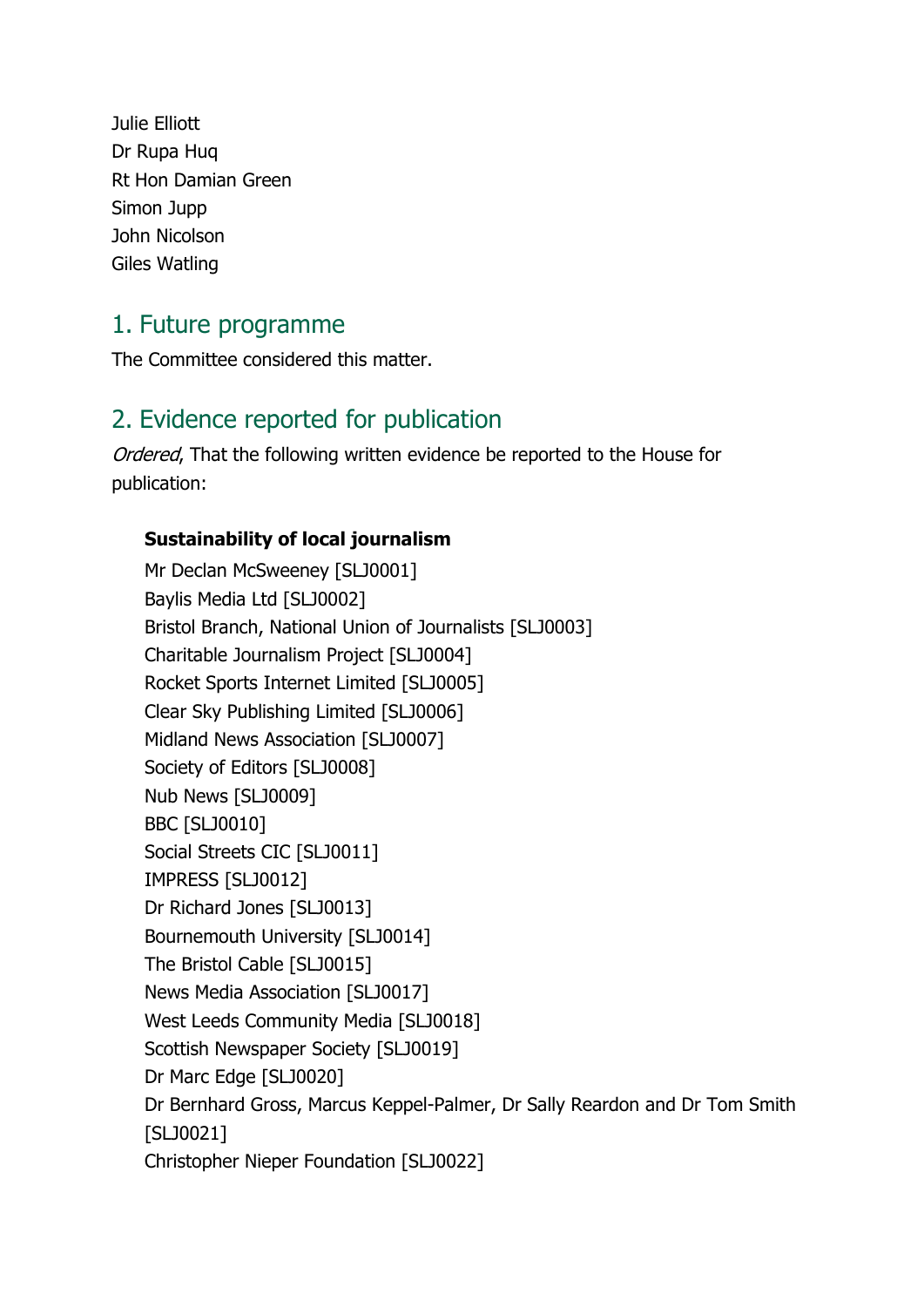National Union of Journalists [SLJ0023] Professional Publishers Association (PPA) [SLJ0024] Newham Voice CIC [SLJ0026] Independent Press Standards Organisation (IPSO) [SLJ0027] VIEWdigital [SLJ0028] Local and Community Media Network of MeCCSA [SLJ0029] Authors Licensing and Collecting Society (ALCS) [SLJ0030] Greater Govanhill CIC [SLJ0031] Media Reform Coalition [SLJ0032] Progress Publishing (Bedford Independent) [SLJ0033] Citizen News & Media Limited [SLJ0034] Local TV Network [SLJ0035] Independent Community News Network (ICNN) [SLJ0036] Flyover Media CIC [SLJ0037] The Mill [SLJ0038] Notts TV [SLJ0039] Social Change Initiative [SLJ0040] Department for Digital, Culture, Media and Sport [SLJ0041] Professor Steven Barnett [SLJ0042] Enders Analysis [SLJ0043] National Council for the Training of Journalists [SLJ0044] Bylines Networks Limited [SLJ0045] Real Media [SLJ0046] Impact Media [SLJ0047] The Independent Media Association [SLJ0048] Public Interest News Foundation [SLJ0049] News for All [SLJ0050] ITN [SLJ0051] UK Community Radio Network [SLJ0052] Radiocentre [SLJ0053] Reach plc [SLJ0054] Google [SLJ0055] Meta [SLJ0056] Newsquest Media Group [SLJ0057] Channel 4 [SLJ0058]

## 3. What next for the National Lottery?

The Committee considered this matter.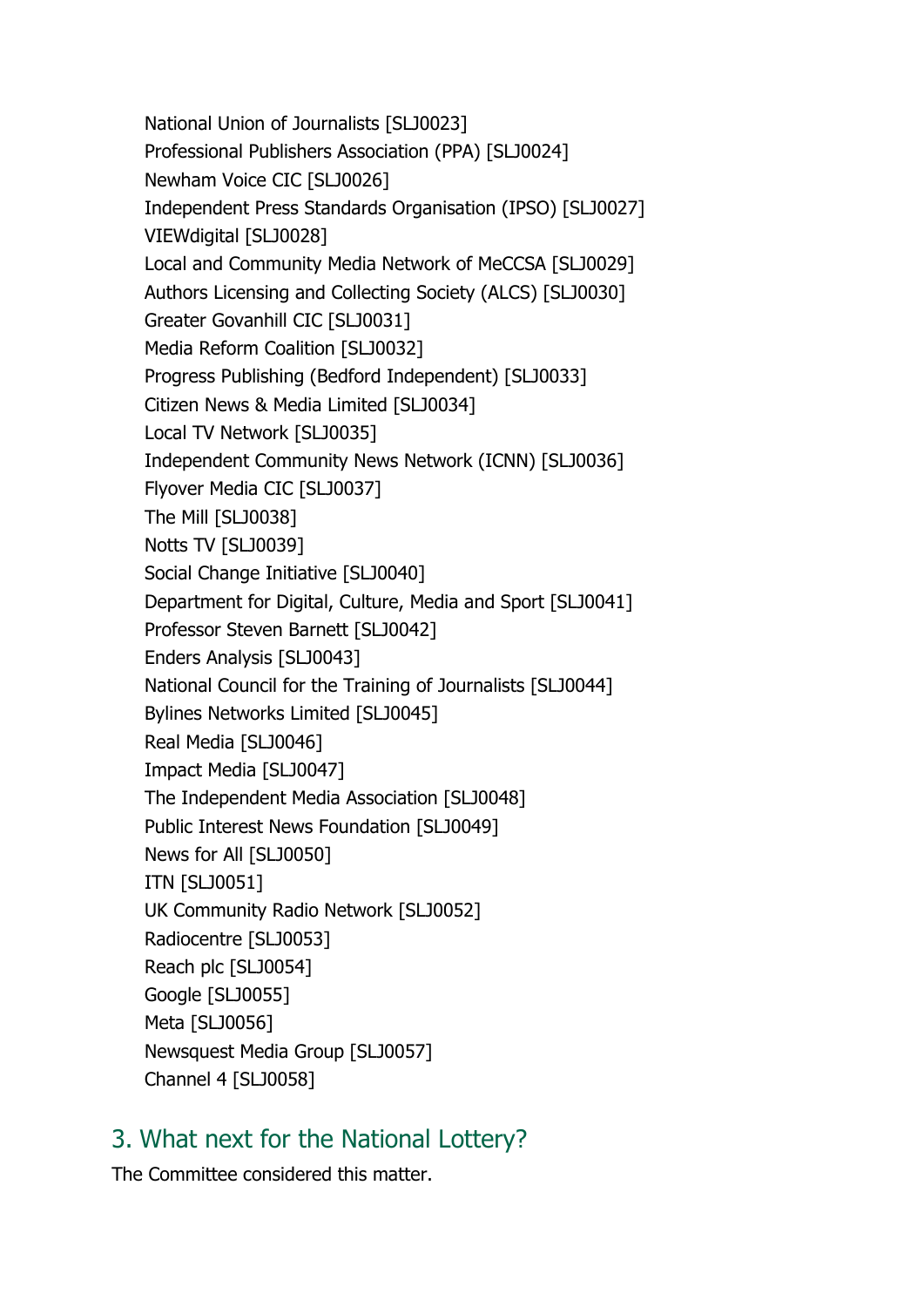Clara Govier, Managing Director, People's Postcode Lottery, Donald Macrae, Promoter, Health Lottery, and Tony Vick, Chair, Lotteries Council, gave oral evidence.

## 4. Influencer culture

Draft Report (*Influencer culture: Lights, camera, inaction?*), proposed by the Chair, brought up and read.

The draft Report was agreed to; the Formal Minutes relating to the consideration of the Report are published in the Twelfth Report of the Committee, HC 258.

# 5. Sustainability of local journalism

Resolved, That the Committee visit Cardiff in June 2022 in connection with its inquiry into Sustainability of local journalism.

# Adjournment

Adjourned till Tuesday 17 May at 9.30 am.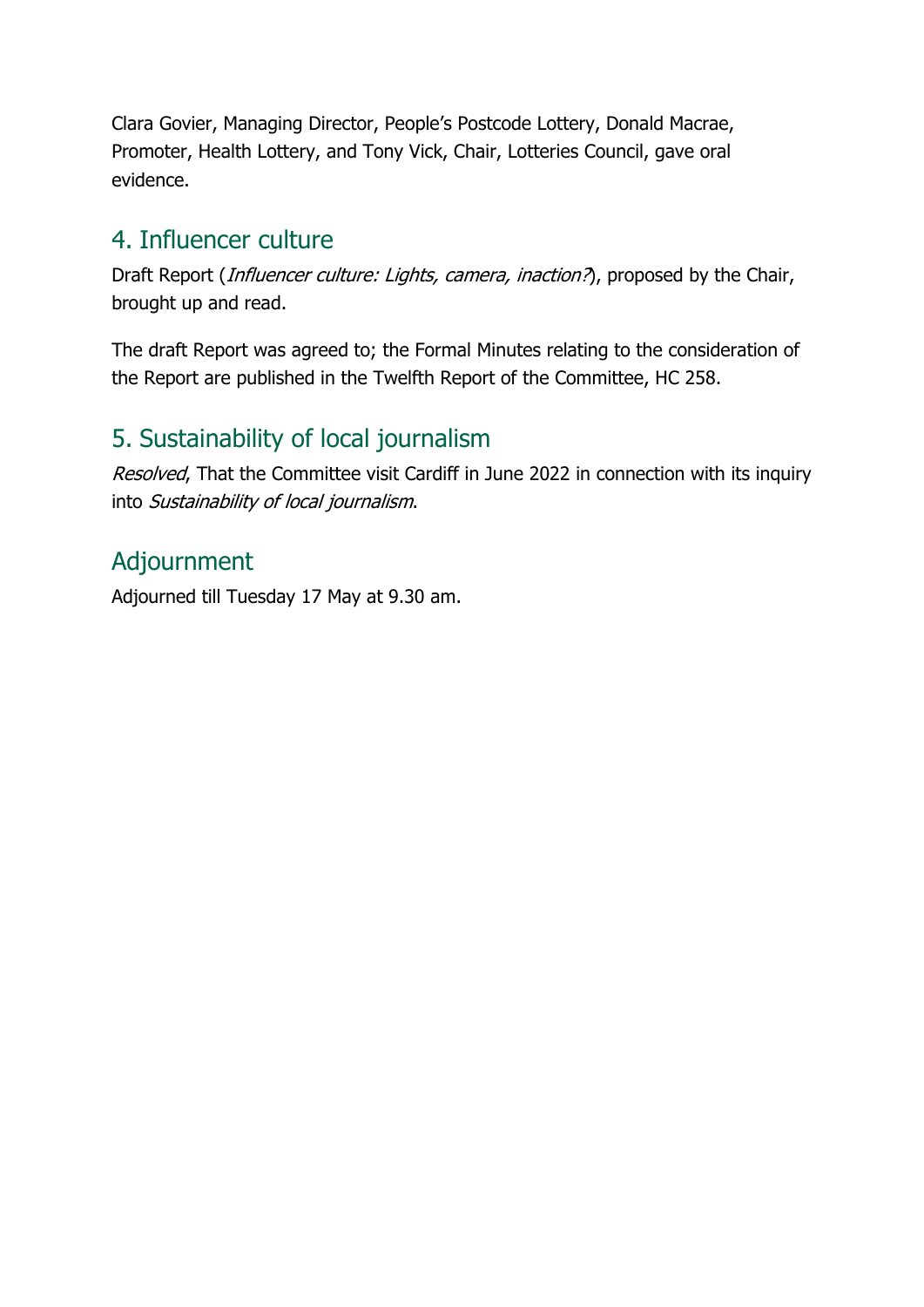the Digital, **&** Culture, Media and Sport Sub- $\frac{3}{2}$  committee on Online Harms and Disinformation in Session 2021−22

# **Thursday 23 September 2021**

### Members present:

Julian Knight, in the Chair Kevin Brennan Alex Davies-Jones Clive Efford Rt Hon Damian Green Giles Watling

# 1. Online safety and online harms

The Committee considered this matter.

Lord Puttnam, Chair of the Democracy and Digital Technologies Committee, Professor Alan Renwick, Professor of Democratic Politics and Deputy Director of the Constitution Unit, University College London, and Dr Talita de Souza Dias, Shaw Foundation Junior Research Fellow in Law, Jesus College, University of Oxford, gave oral evidence.

## Adjournment

Adjourned till Tuesday 26 October at 10.00 am.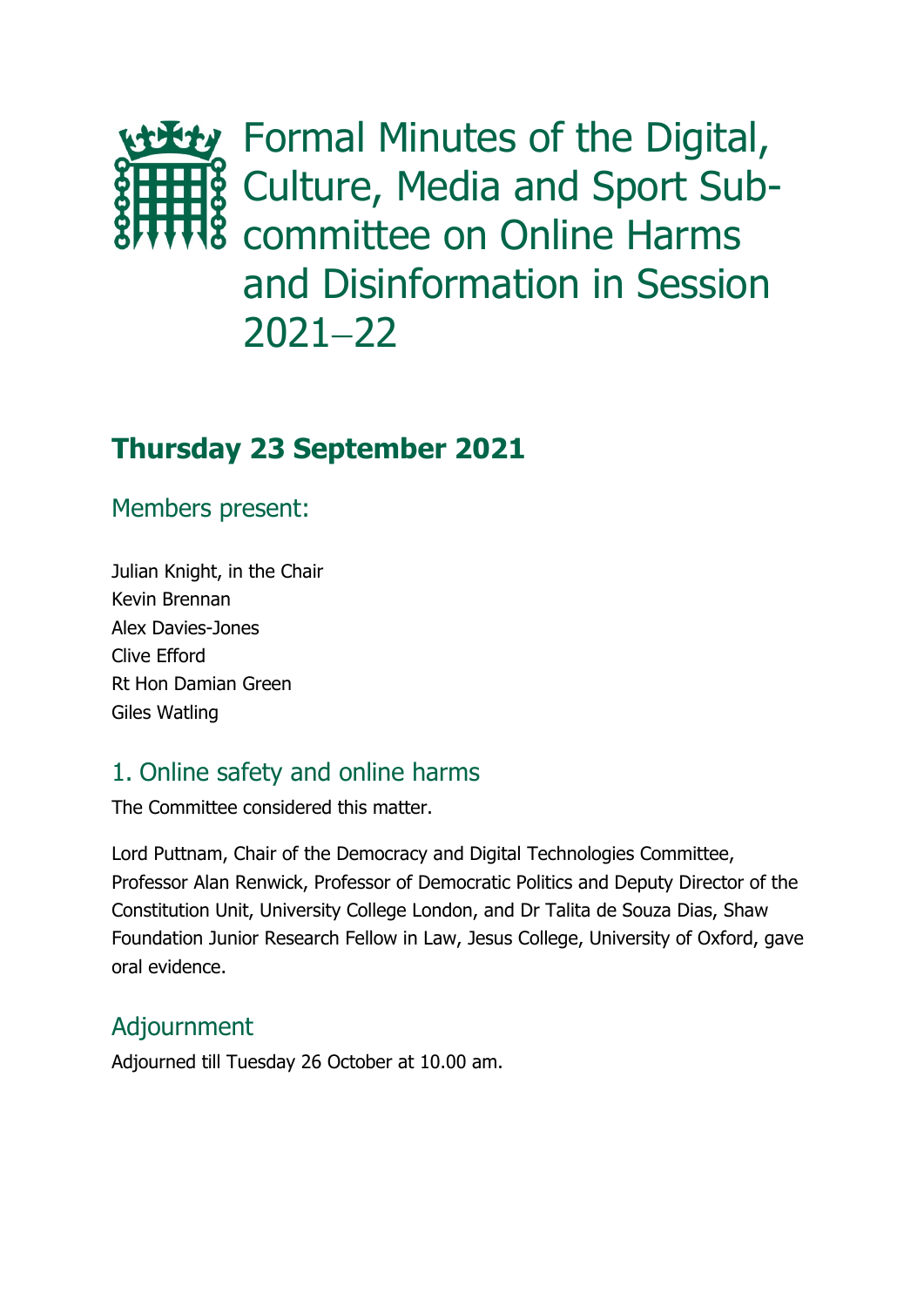# **Tuesday 26 October 2021**

### Members present:

Julian Knight, in the Chair Kevin Brennan Steve Brine Alex Davies-Jones Clive Efford Julie Elliott Rt Hon Damian Green Simon Jupp John Nicolson Jane Stevenson Giles Watling

# 1. Online safety and online harms

The Committee considered this matter.

Andy Burrows, Head, Child Safety Online Policy, NSPCC, and Susie Hargreaves OBE, Chief Executive, Internet Watch Foundation, gave oral evidence.

Seyi Akiwowo, founder and director, Glitch, Rt Hon Maria Miller MP, former Culture Secretary and Minister for Women and Equalities, Marianna Spring, specialist disinformation and social media reporter, BBC, and Cordelia Tucker O'Sullivan, Senior Policy and Public Affairs Manager, Refuge, gave oral evidence.

# Adjournment

Adjourned till Tuesday 9 November at 10.00 am.

# **Tuesday 9 November 2021**

Members present:

Julian Knight, in the Chair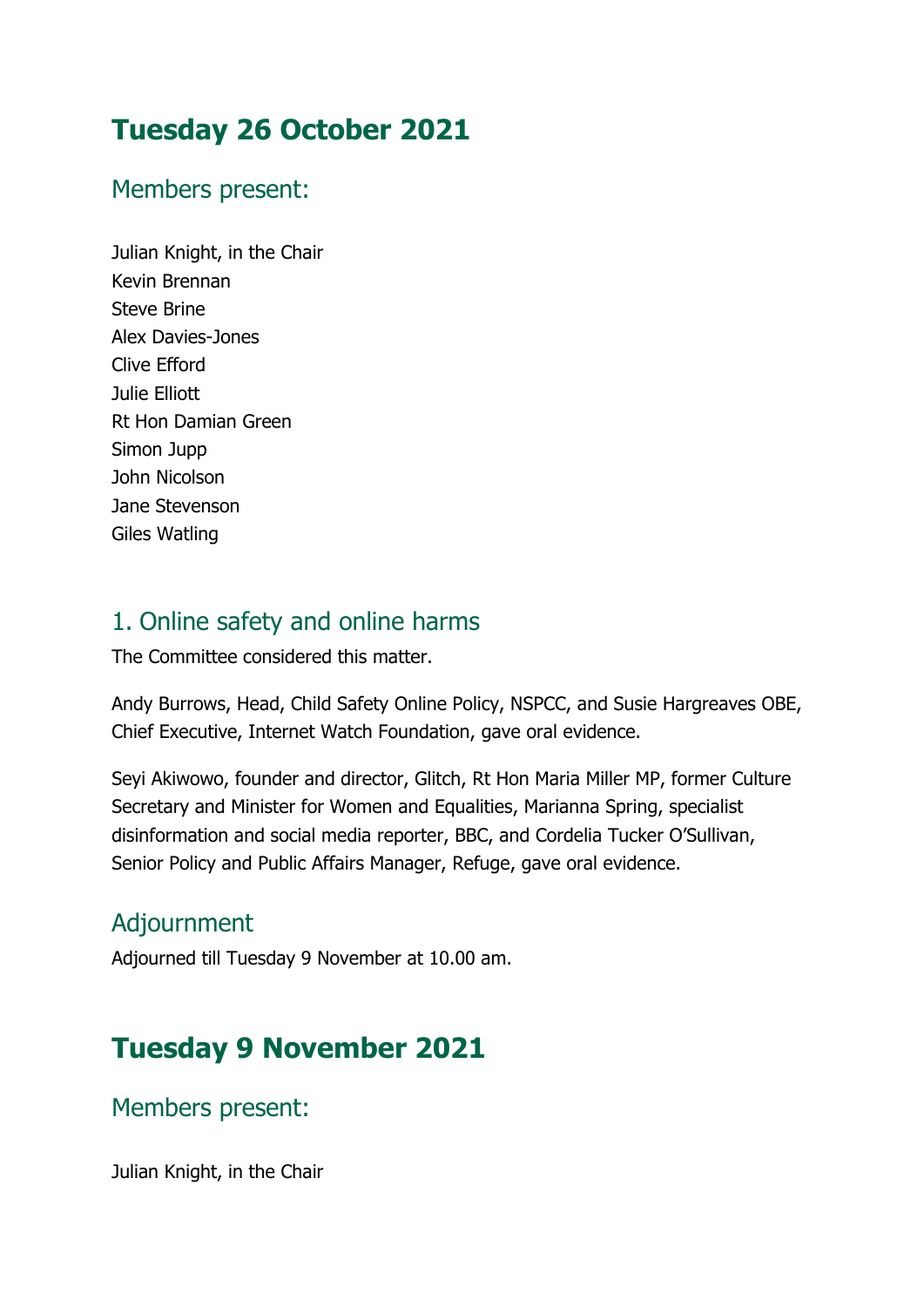Kevin Brennan Alex Davies-Jones Clive Efford Julie Elliott Simon Jupp John Nicolson Giles Watling

# 1. Online safety and online harms

The Committee considered this matter.

Lexie Kirkconnell-Kawana, Head of Regulation, IMPRESS, and Michelle Stanistreet, General Secretary, National Union of Journalists, gave oral evidence.

Iain Corby, Executive Director, Age Verification Providers Association, Julie Dawson, Director of Regulatory and Policy, Yoti, and Till Sommer, Head of Policy, Internet Service Providers Association, gave oral evidence.

### Adjournment

Adjourned till Tuesday 14 December at 10.00 am.

# **Tuesday 14 December 2021**

## Members present:

Julian Knight, in the Chair Kevin Brennan Steve Brine Clive Efford Julie Elliott Rt Hon Damian Green Simon Jupp Jane Stevenson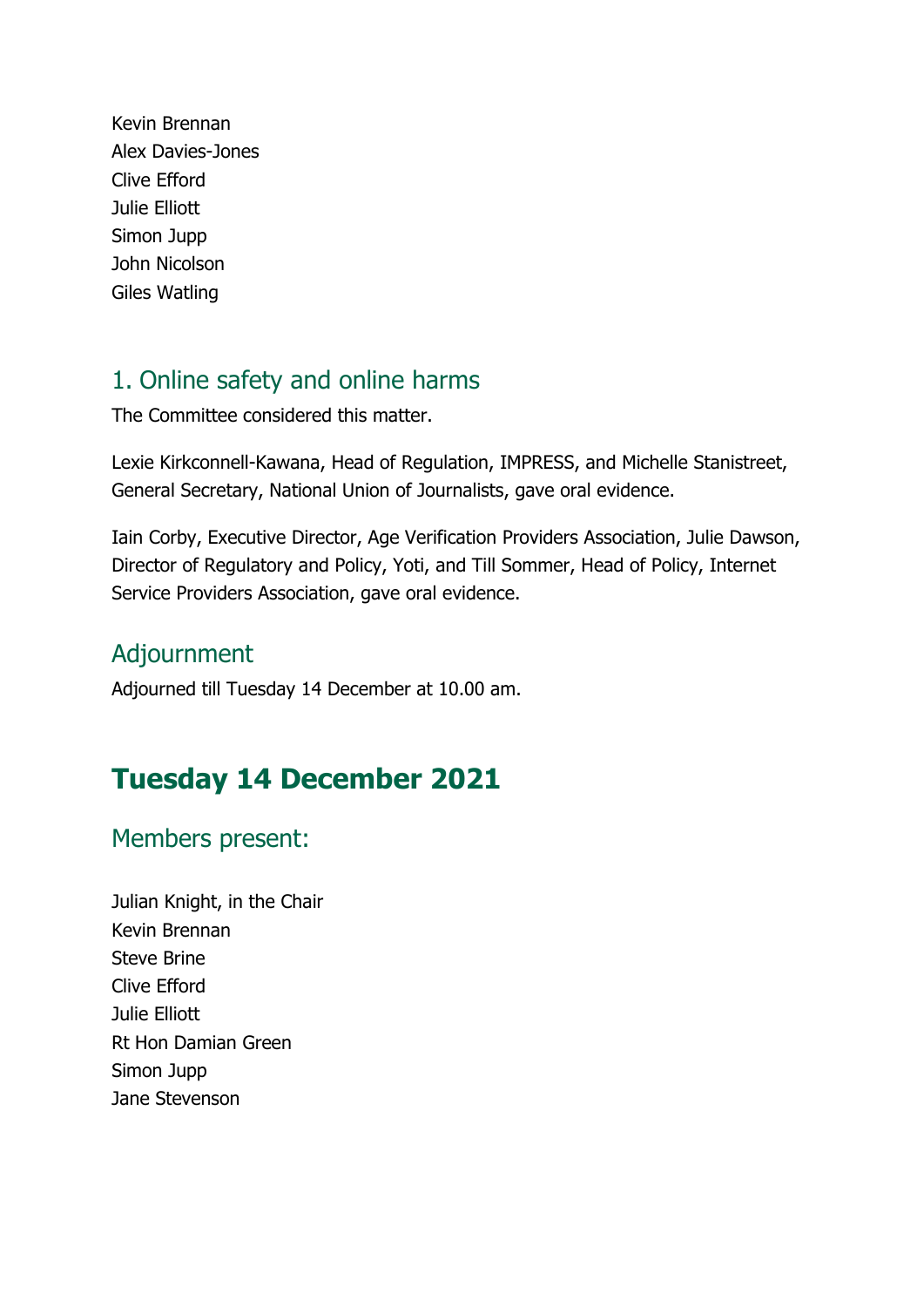### 1. Online safety and online harms

The Committee considered this matter.

Julie Inman Grant, Australian e-Safety Commissioner, gave oral evidence.

### Adjournment

Adjourned till Tuesday 18 January at 11.00 am.

# **Tuesday 18 January 2022**

#### Members present:

Julian Knight, in the Chair Steve Brine Clive Efford Julie Elliott Rt Hon Damian Green Simon Jupp John Nicolson Jane Stevenson

# 1. Online safety and online harms

The Committee considered this matter.

Iain Bundred, Head of Public Policy UK&I, YouTube, Richard Earley, UK Public Policy Manager, Meta, Elizabeth Kanter, Director of Government Relations and Public Policy, TikTok, and Niamh McDade, Deputy Head of UK Policy, Twitter, gave oral evidence.

## Adjournment

Adjourned till Tuesday 1 February at 11.00 am.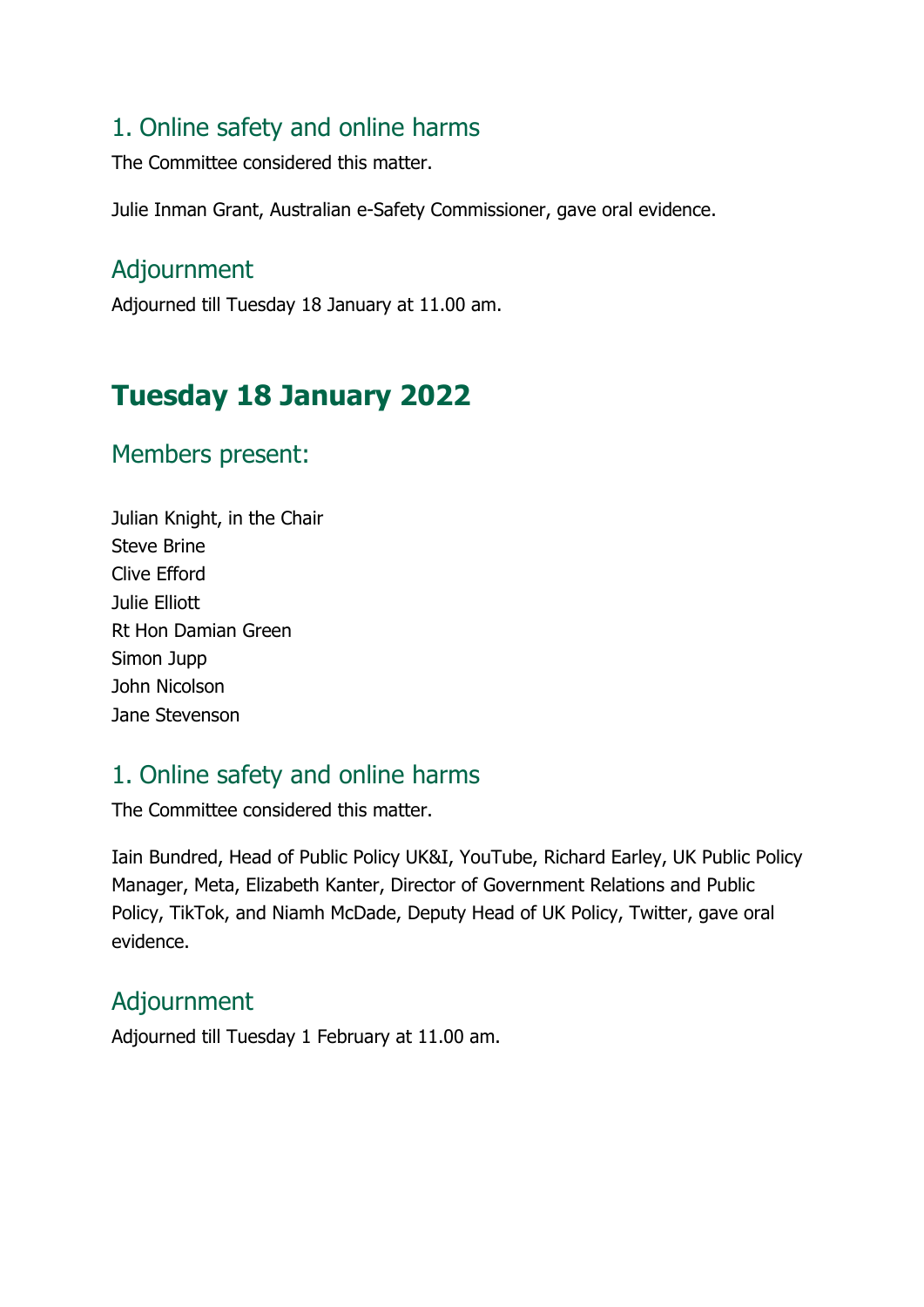# **Tuesday 1 February 2022**

# Members present:

Julian Knight, in the Chair Steve Brine Clive Efford Julie Elliott Rt Hon Damian Green Simon Jupp John Nicolson Jane Stevenson

# 1. Online safety and online harms

The Committee considered this matter.

Chris Philp MP, Minister for Tech and the Digital Economy, Sarah Connolly, Director, Security and Online Harms, and Katie Morris, Head, Online Harms Regulatory Framework, Department for Digital, Culture, Media and Sport, gave oral evidence.

# Adjournment

Adjourned till Tuesday 15 March at 10.00 am.

# **Tuesday 15 March 2022**

# Members present:

Julian Knight, in the Chair Kevin Brennan Steve Brine Clive Efford Julie Elliott Rt Hon Damian Green Dr Rupa Huq Simon Jupp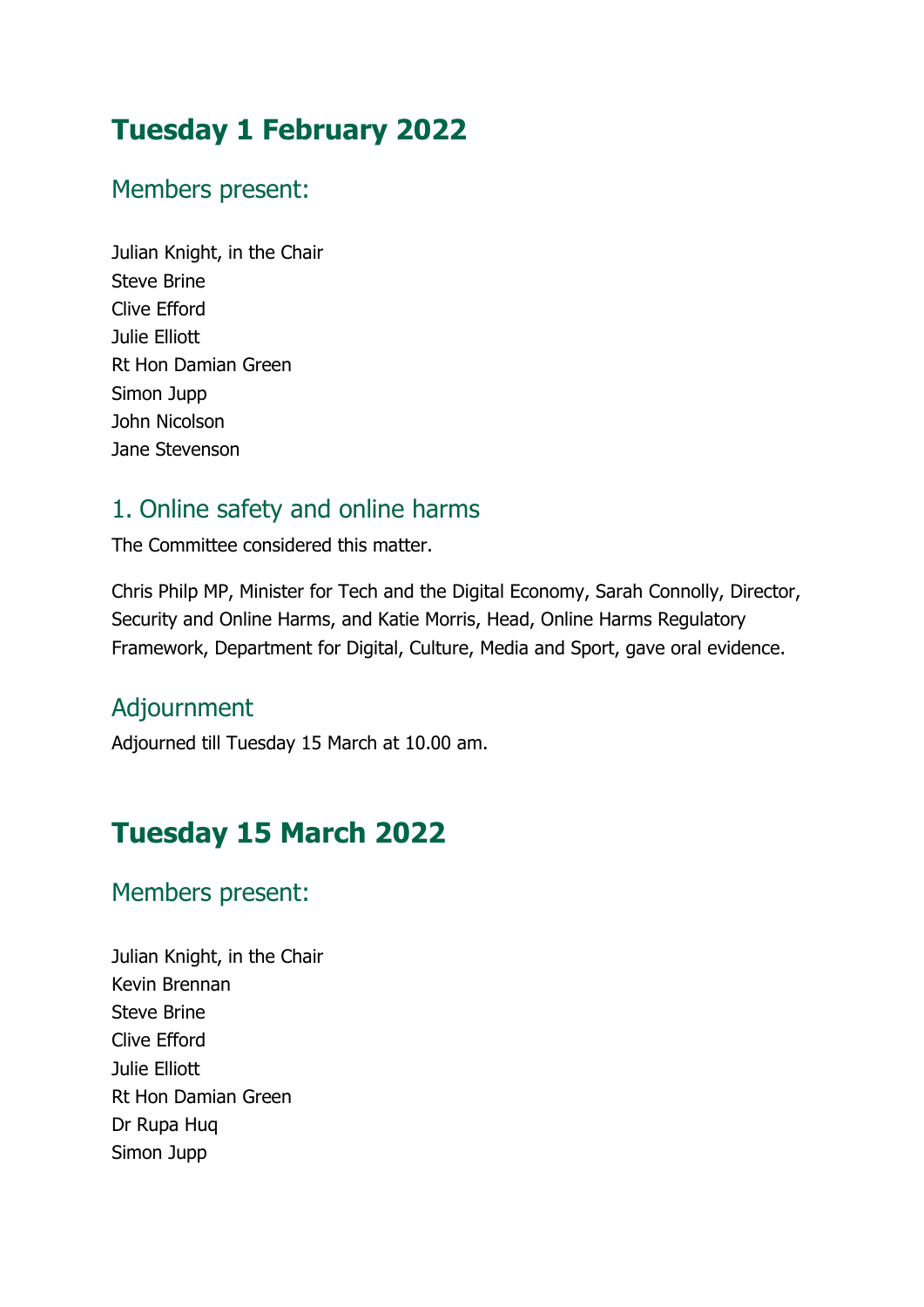# 1. Russian disinformation and sporting sanctions

The Committee considered this matter.

Kevin Bakhurst, Group Director of Broadcasting and Online Content, Ofcom, Keir Giles, Senior Consulting Fellow, Chatham House, Rebecca Skippage, Disinformation Editor, BBC World Service, and Vera Tolz, Sir William Mather Professor of Russian Studies, The University of Manchester, gave oral evidence.

Nigel Huddleston MP, Minister for Sport and Tourism, Department for Digital, Culture, Media and Sport, gave oral evidence.

Mark Bullingham, Chief Executive, The Football Association, and Helen MacNamara, Chief Policy and Corporate Affairs Officer, Premier League, gave oral evidence.

# Adjournment

Adjourned till time and date to be decided by Chair.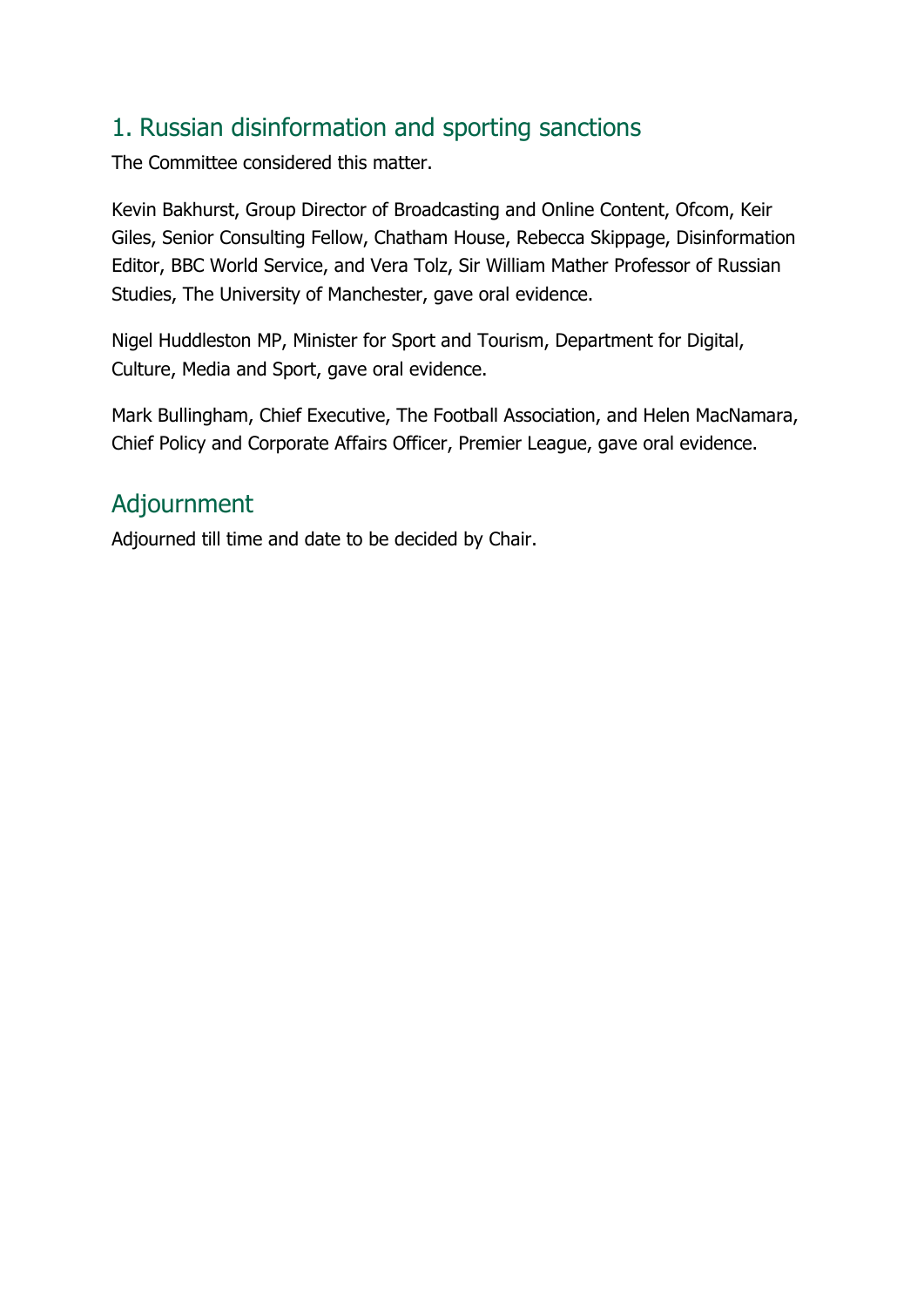# **Appendix: Declarations of interest by members of the Committee and specialist advisers**

(i) Members of the Committee

# **Julian Knight MP**

Register of Members' Interest (as 17 May 2021)

#### Employment and earnings

Payments from Ipsos MORI, 3 Thomas More Square, London E1W 1YW, for completing surveys:

17 September 2020, received £250. Hours: 1 hr. (Registered 14 October 2020)

14 December 2020, received £200. Hours: 1 hr. (Registered 21 December 2020)

Payments from John Wiley & Sons Ltd, The Atrium, Southern Gate, Chichester PO19 8SQ, as royalties for books published before I was elected:

24 September 2020, received £1,185. Hours: no additional hours. (Registered 14 October 2020)

25 March 2021, received £1,025.97. Hours: no additional hours. (Registered 25 March 2021)

Payments from YouGov, 50 Featherstone Street, London EC1Y 8RT, for completing surveys:

25 February 2020, received £110. Hours: 1 hr. (Registered 11 May 2020)

23 April 2020, payment of £100. Hours: 1 hr. (Registered 11 May 2020)

23 April 2020, received £50. Hours: 30 mins. (Registered 11 May 2020)

23 April 2020, received £100. Hours: 1 hr. (Registered 11 May 2020)

28 May 2020, received £70. Hours: 30 mins. (Registered 22 June 2020)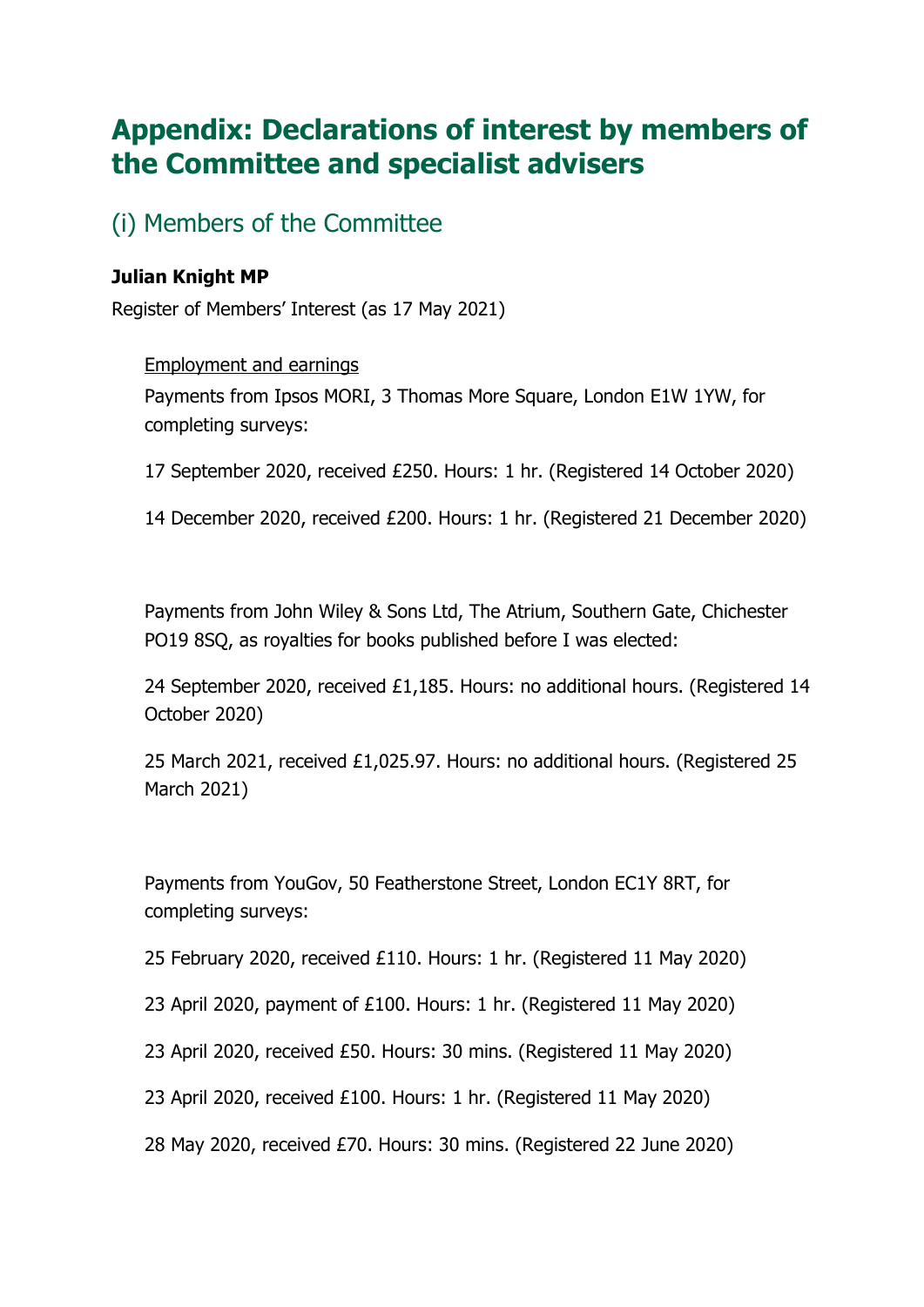8 July 2020, received £70. Hours: 30 mins. (Registered 20 July 2020)

9 July 2020, received £70. Hours: 45 mins. (Registered 03 August 2020)

31 July 2020, received £100. Hours: 1 hr. (Registered 10 August 2020)

11 September 2020, received £100. Hours: 1 hr. (Registered 17 September 2020)

26 October 2020, received £100. Hours: 45 mins. (Registered 03 November 2020)

11 December 2020, received £60. Hours: 20 mins. (Registered 21 December 2020)

21 December 2020, received £60. Hours: 20 mins. (Registered 22 December 2020)

21 December 2020, received £100. Hours: 30 mins. (Registered 22 December 2020)

## **Kevin Brennan MP**

Register of Members' Interest (as 17 May 2021)

### Employment and earnings

Fees received for appearing as part of the parliamentary rock band 'MP4' in the Matt Forde Live Christmas Show, produced by Avalon productions, 4A Exmoor St, London W10 6BD:

13 November 2020, received £960.28 for rehearsals and performance on 18 December 2019. Hours: 7 hrs in total. (Registered 23 November 2020)

### **Steve Brine MP**

Register of Members' Interest (as 17 May 2021)

#### Employment and earnings

Sigma (pharmaceuticals), Units 1-7, Colonial Way, PO Box 253, North Watford WD24 4YR:

From 31 August 2019 until 31 January 2020, Event Speaker. I received £1,667 a month for speeches, networking and Q&A sessions. Hours: were up to 16 hrs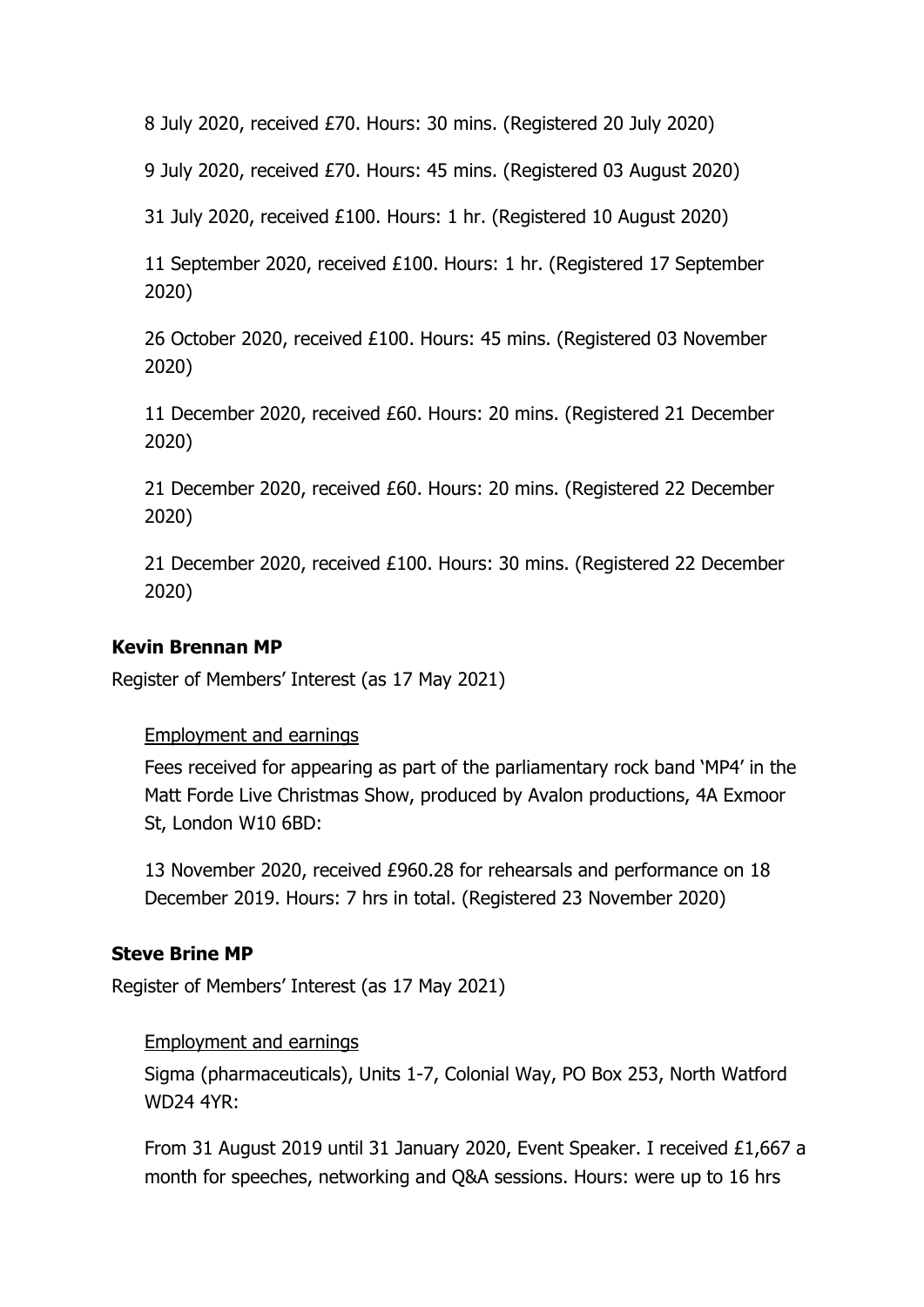per month. I consulted ACoBA about this appointment. (Registered 25 September 2019; updated 24 October 2019, 20 December 2019 and 22 May 2020)

From 2 September 2020 until further notice, Strategic Adviser. I receive £1,666 a month for contributory articles, attending/speaking at events and conferences and hosting webinars. Hours: up to 8 per month. I consulted ACoBA about this appointment. (Registered 11 September 2020)

Strategic Adviser to Remedium Partners (permanent healthcare recruitment), 20 Northdown Street, London N1 9BG. From 1 July 2020 until further notice, I receive £1,600 a month. Hours: up to 8 hrs per month. I consulted ACoBA about this appointment. (Registered 25 September 2019; updated 02 March 2020, 01 July 2020 and 09 September 2020)

From 10 October 2019 until further notice, Strategic Adviser to Microlink PC (UK) Ltd, of Microlink House, Brickfield Lane, Chandler's Ford, Hampshire SO53 4DP. I receive £1,600 a month for up to 8 hrs per month. I consulted ACoBA about this appointment. (Registered 24 October 2019; updated 22 May 2020 and 09 September 2020)

Payments from YouGov, 50 Featherstone Street, London EC1Y 8RT, for surveys:

Payment of £60 expected for a survey completed on 5 May 2020. Hours: 20 mins. (Registered 04 June 2020)

Payment of £70 expected for a survey completed on 29 May 2020. Hours: 15 mins. (Registered 14 July 2020)

Payment of £100 expected for a survey completed on 25 June 2020. Hours: 15 mins. (Registered 14 July 2020)

Payment of £100 expected for a survey completed on 9 July 2020. Hours: 45 mins. (Registered 14 July 2020)

Payment of £100 expected for a survey completed 9 September 2020. Hours: 20 mins (Registered 30 September 2020)

Payment of £60 expected for a survey completed 13 October 2020. Hours: 15 mins. (Registered 27 October 2020)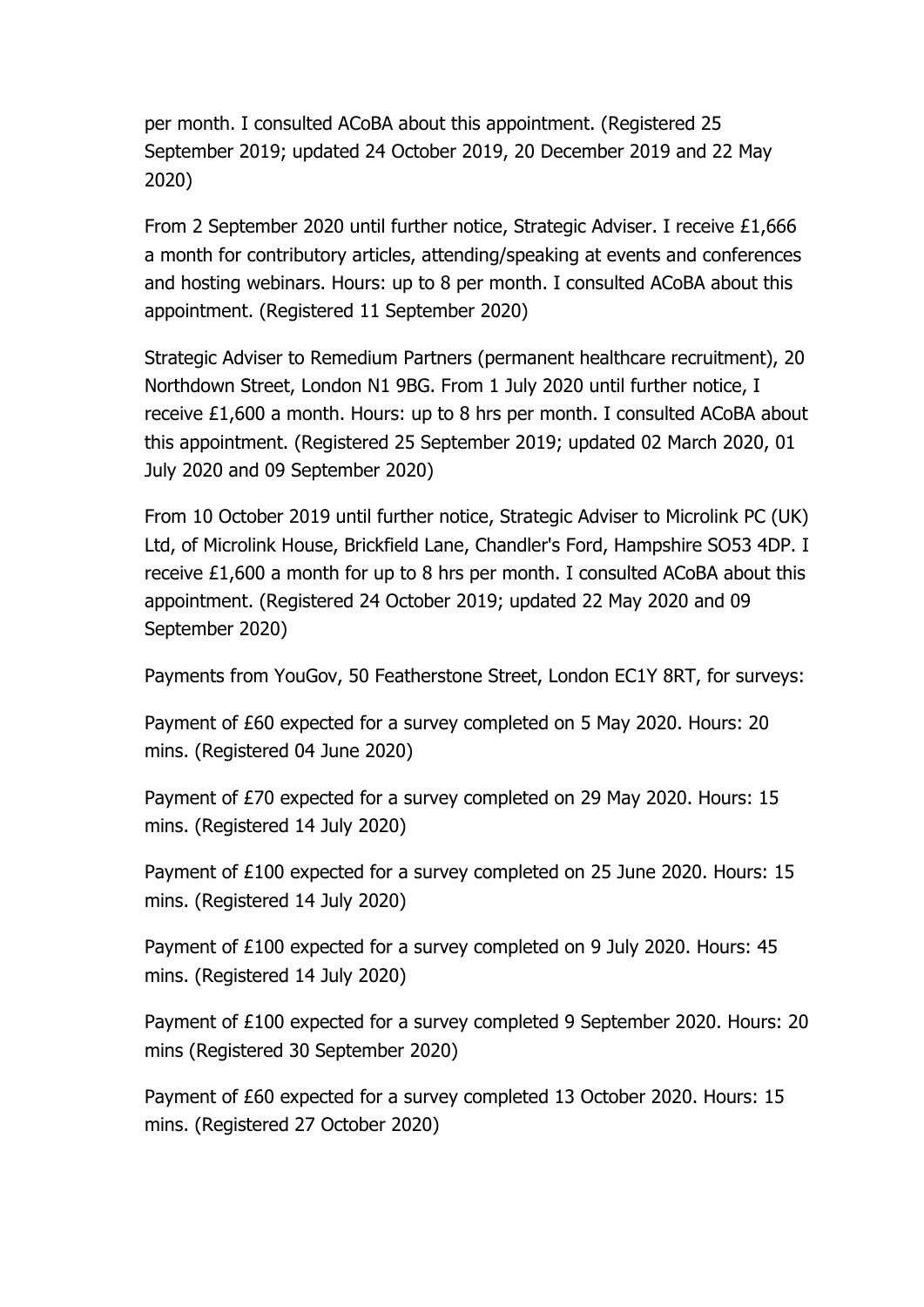Payment of £60 expected for a survey completed 4 November 2020. Hours: 15 mins. (Registered 25 November 2020)

Payment of £140 expected for a survey completed on 27 November 2020. Hours: 25 mins. (Registered 11 January 2021)

Payment of £140 expected for a survey completed 13 January 2020. Hours: 35 mins. (Registered 26 April 2021)

Payment of £60 expected for a survey completed 20 January 2021. Hours: 10 mins. (Registered 26 April 2021)

Payment of £100 expected for a survey completed 8 February 2021. Hours: 20 mins. (Registered 26 April 2021)

Payment of £140 expected for a survey completed 11 March 2021. Hours: 20 mins. (Registered 26 April 2021)

Payments received from Savanta ComRes, The Woolyard, 54 Bermondsey Street, London SE1 3UD, for surveys:

8 January 2020, received £75. Hours: 30 mins. (Registered 14 July 2020)

5 February 2020, received £75. Hours: 30 mins. (Registered 14 July 2020)

14 March 2020, received £75. Hours: 30 mins. (Registered 14 July 2020)

24 April 2020, received £75. Hours: 30 mins. (Registered 14 July 2020)

Payment of £75 expected for a survey completed on 11 June 2020. Hours: 30 mins. (Registered 14 July 2020)

Payment of £75 expected for a survey completed on 2 July 2020. Hours: 15 mins. (Registered 14 July 2020)

Payment of £75 expected for a survey completed 8 September 2020. Hours: 15 mins. (Registered 30 September 2020)

Payment of £75 expected for a survey completed 5 October 2020. Hours: 15 mins. (Registered 27 October 2020)

Payment of £75 expected for a survey completed 16 November 2020. Hours: 20 mins. (Registered 25 November 2020)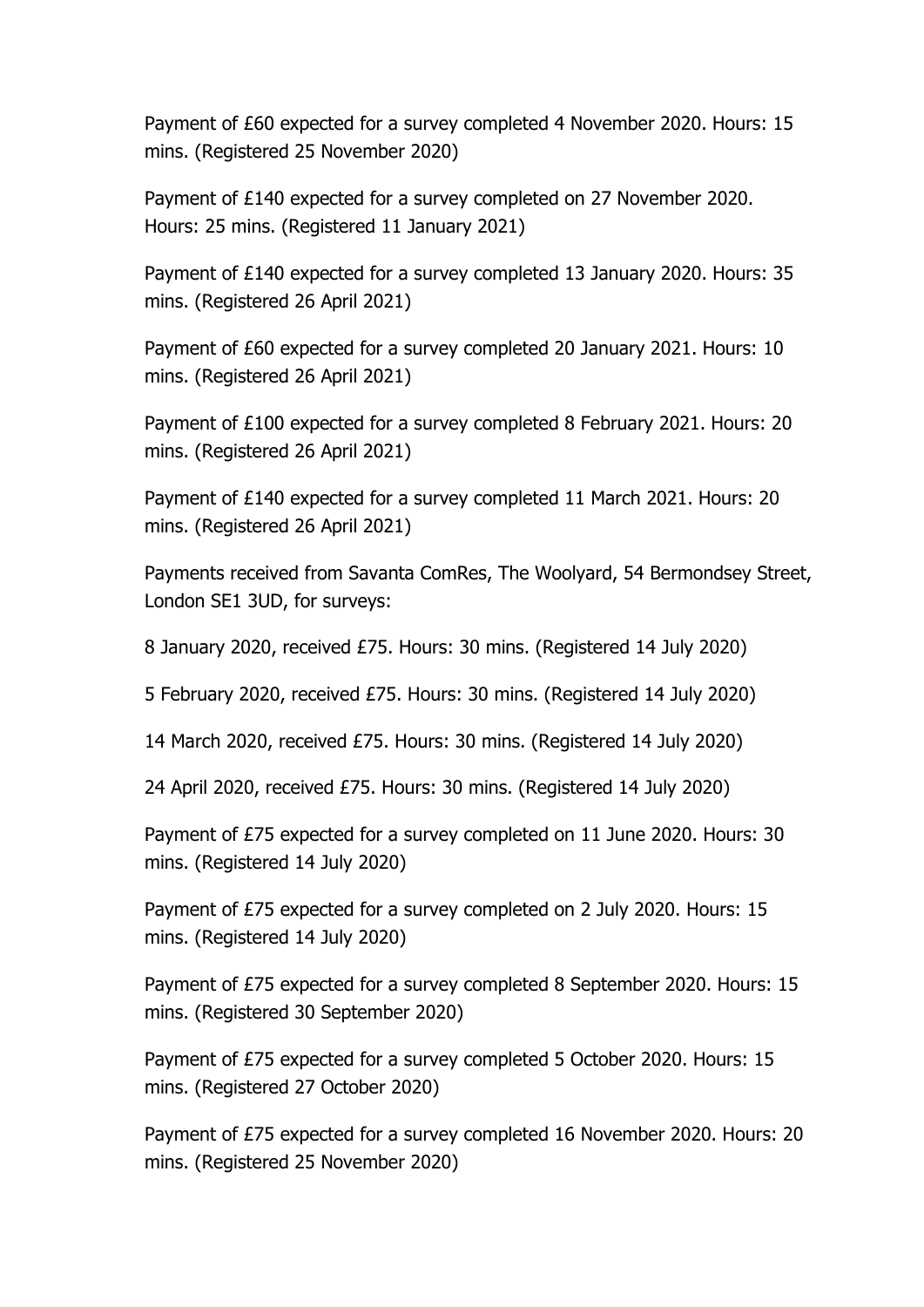Payments from Ipsos MORI, 3 Thomas More Square, London E1W 1YW, for surveys: (Registered 17 August 2020)

Payment of £250 expected for a survey completed 28 July 2020. Hours: approx. 90 mins. (Registered 17 August 2020)

Payment of £200 expected for a survey completed 19 November 2020. Hours: 1 hr. (Registered 25 November 2020)

### **Miscellaneous**

From 5 August 2015, Trustee of University of Winchester Academy Trust. This is an unpaid role. (Registered 14 July 2020)

From 22 May 2018, Member of Bohunt Education Trust. This is an unpaid role. (Registered 14 July 2020)

#### **Alex Davies-Jones MP**

Register of Members' Interest (as 17 May 2021)

#### Employment and earnings

Payments from YouGov, 50 Featherstone Street, London EC1Y 8RT, for opinion surveys:

8 September 2020, payment of £100. Hours: 30 mins. Fee paid direct to my constituency party. (Registered 14 September 2020)

23 September 2020, payment of £100. Hours: 30 mins. Fee paid direct to my constituency party. (Registered 23 September 2020)

13 October 2020, payment of £60. Hours: 30 mins. Fee paid direct to m constituency party. (Registered 13 October 2020)

25 November 2020, payment of £60. Hours: 30 mins. (Registered 25 November 2020)

1 December 2020, payment of £100. Hours: 30 mins. (Registered 1 December 2020)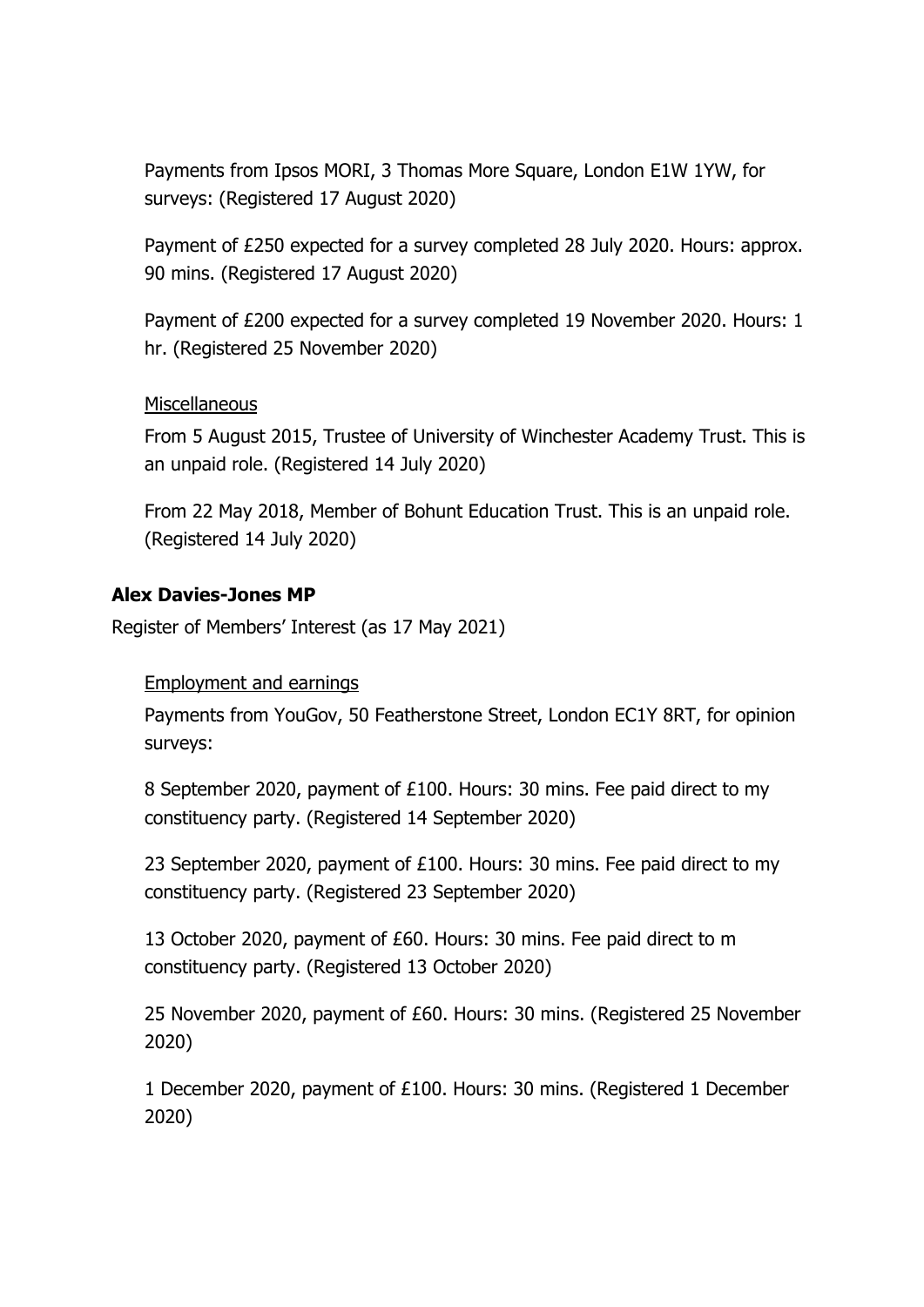21 August 2020, payment of £250 from Ipsos MORI, 3 Thomas More Square, London E1W 1YW, for a survey completed on 5 August 2020. Hours: 1 hr. Fee paid direct to my constituency party. (Registered 14 September 2020)

# **Clive Efford MP**

Register of Members' Interest (as 17 May 2021)

Nil.

# **Julie Elliott MP**

Register of Members' Interest (as 17 May 2021)

Nil.

# **Rt Hon Damian Green MP**

Register of Members' Interest (as 17 May 2021)

## Employment and earnings

22 July 2020, received £500 from News UK, 1 London Bridge Street, London SE1 9GF, for an article for the Sun on Sunday. Hours: 2 hrs. (Registered 05 August 2020)

From 1 January 2021 to 31 December 2021, consultant to Abellio Transport Holdings (rail and bus operator), St Andrews House, 18-20 St Andrew Street, London EC4A 3AG. I will receive £40,000 per annum, paid monthly, for consulting on rail policy. Hours: 24 hrs per month. (Registered 20 January 2021)

From 1 February 2021 to 31 January 2022, Deputy Chair of Public Policy Projects (public policy research), 28 Queen Street, London EC4R 1BB. I receive £2,000 a month. Hours: 15 hrs per month. (Registered 08 February 2021)

# **Rt Hon Damian Hinds MP**

Register of Members' Interest (as 17 May 2021)

Land and property portfolio: (i) value over £100,000 and/or (ii) giving rental income of over £10,000 a year

From January 2019, rental income from annex to residential property in Hampshire: (ii). (Registered 07 March 2019)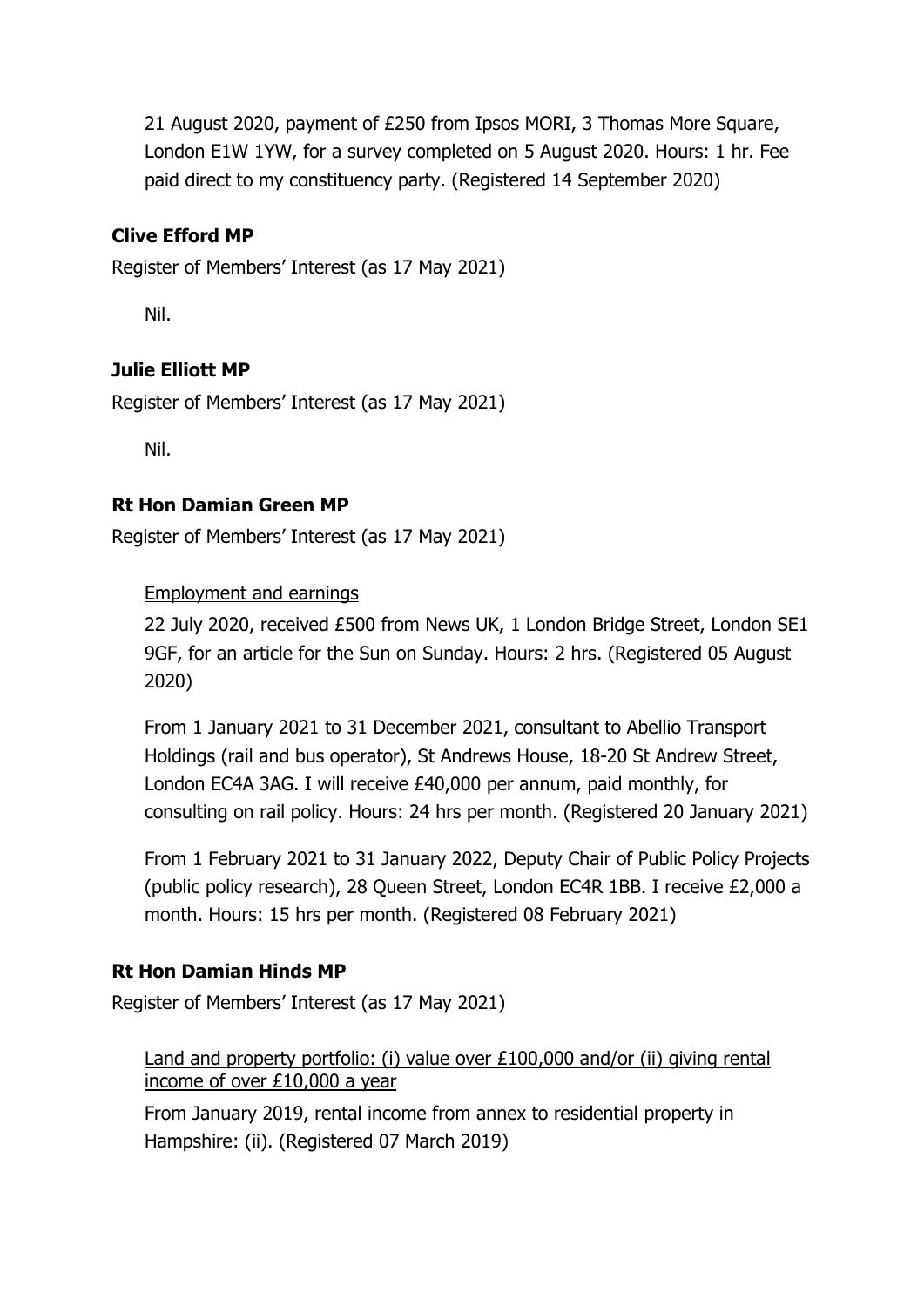# **John Nicolson MP**

Register of Members' Interest (as 17 May 2021)

#### Employment and earnings

Payments from News UK, 1 London Bridge Street, London SE1 9GF, for hosting a radio show:

12 June 2020, received £2,400. Hours: 12 hrs. (Registered 26 June 2020)

15 July 2020, received £4,800. Hours: 24 hrs. (Registered 16 July 2020)

14 August 2020, received £2,400. Hours: 12 hrs. (Registered 17 August 2020)

11 September 2020, received £3,000. Hours: 15 hrs. (Registered 16 September 2020)

20 November 2020, received £4,800. Hours: 24 hrs. (Registered 23 November 2020)

22 January 2021, received £2,400. Hours: 12 hrs. (Registered 22 January 2021)

12 February 2021, received £3,000. Hours: 15 hrs. (Registered 12 March 2021)

Land and property portfolio: (i) value over £100,000 and/or (ii) giving rental income of over £10,000 a year

House in London: (i) and (ii). (Registered 09 January 2020)

### **Giles Watling MP**

Register of Members' Interest (as 17 May 2021)

Land and property portfolio: (i) value over £100,000 and/or (ii) giving rental income of over £10,000 a year

From 17 January 2020, a residential property in Tendring District: (i) and, from 20 March 2020, (ii). (Registered 28 January 2020; updated 04 May 2020)

#### **Miscellaneous**

Trustee of the Patricia Watling Trust; a trust which benefits members of my family. (Registered 04 July 2017)